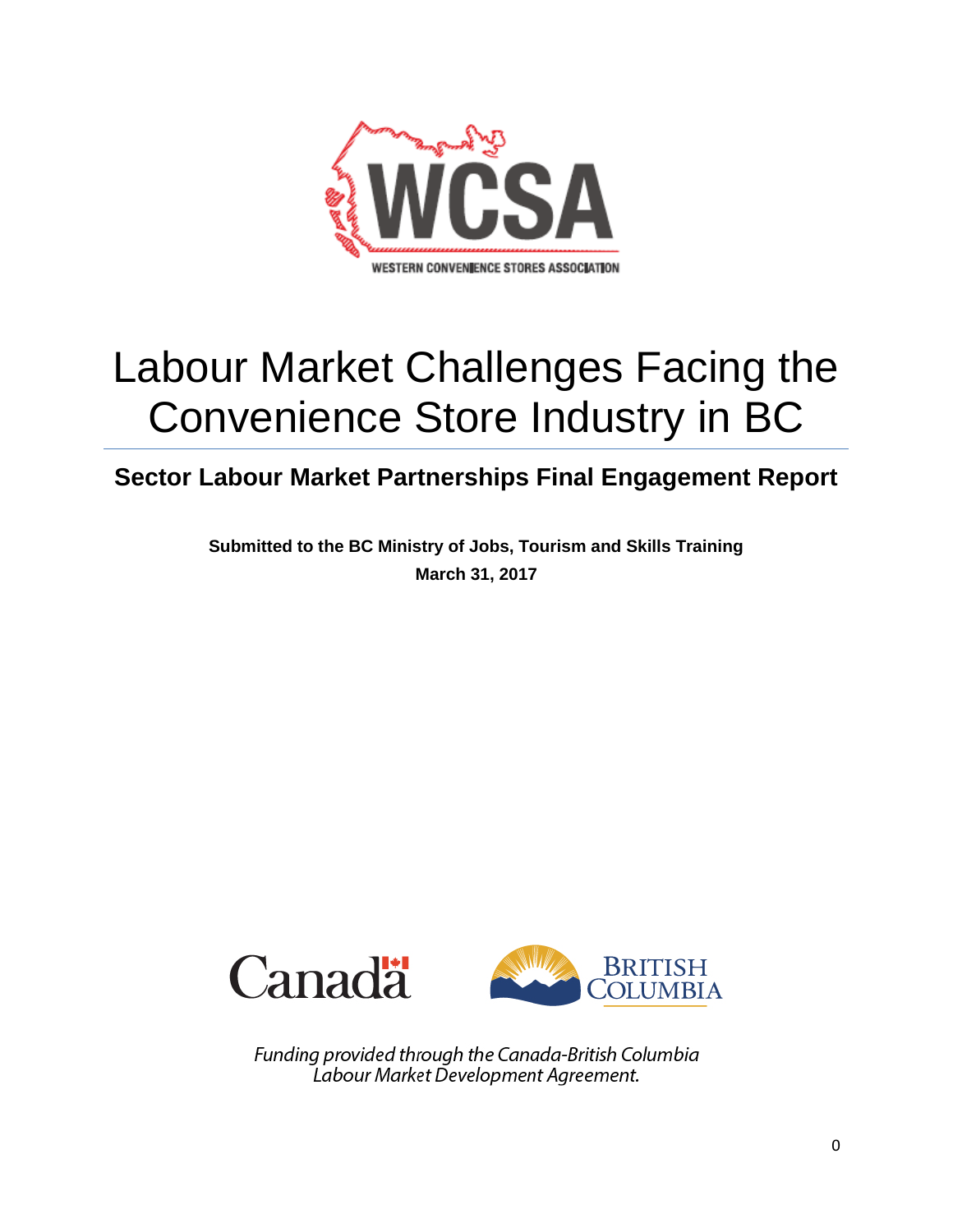This report was prepared for the Western Convenience Stores Association by Silvester & Associates Ltd. This version of the report has been modified for publication in order to respect the confidentiality of participants.

The views and opinions expressed in this report are those of its author(s) and not the official policy or position of the Government of British Columbia.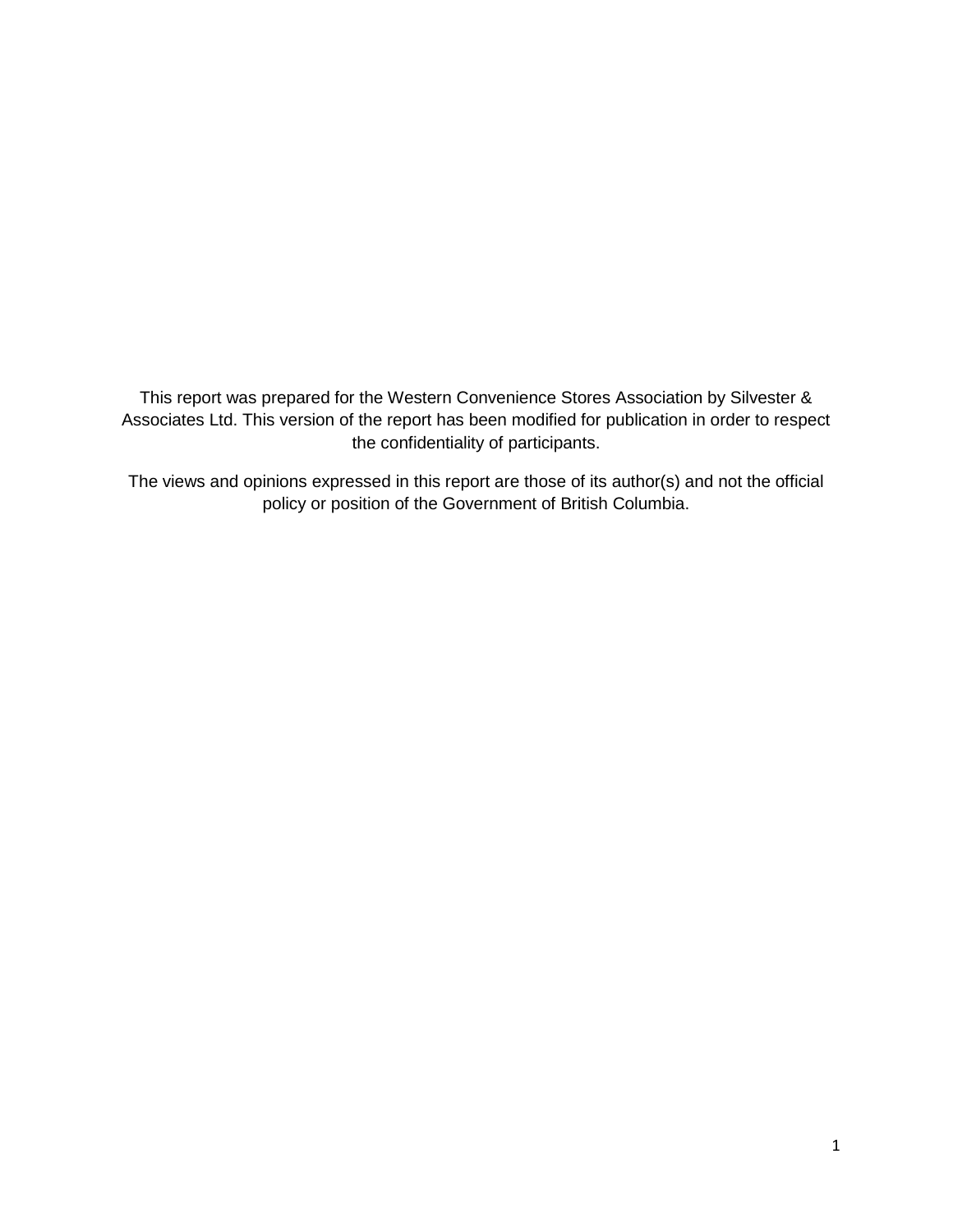# **Contents**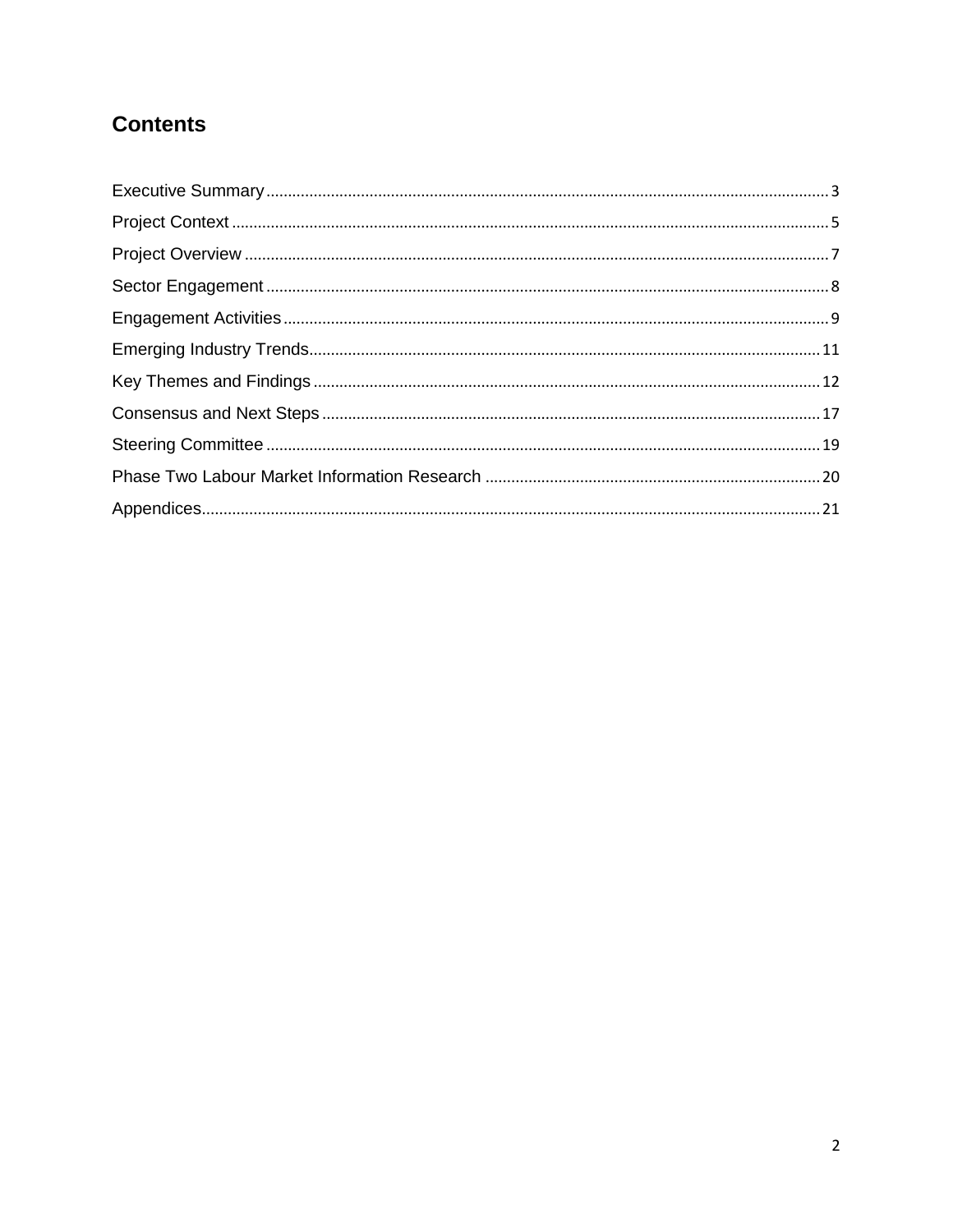# <span id="page-3-0"></span>**Executive Summary**

With support from the BC Ministry of Jobs, Tourism and Skills Training, the Western Convenience Stores Association (WCSA) has begun the first phase of a Sector Labour Market Partnerships (LMP) project to determine the predominant labour force challenges facing the convenience and gas industry in BC. This report describes the necessary first steps that have been taken to engage the sector in preparation for an in-depth labour market information study required to inform strategies that will effectively address the accelerating labour shortage experienced by sector employers.

The convenience store industry is primarily engaged in retailing a significant selection of beverages, snacks, candy, grocery items, gasoline and age restricted products such as tobacco and lottery. British Columbia's industry represents an important economic driver in the province. Industry data show that BC's 2,989 stores employed an estimated 25,700 people and generated \$6.3 billion in sales in 2015.<sup>1</sup> In 2014, the convenience and retail gas industry in BC collected more than \$1.1 billion in taxes, with each store contributing an average of \$336,480.<sup>2</sup>

In recent years, employers in this sector have begun to experience labour shortages that have started to erode the viability of their businesses.

The first phase of this project engages the convenience store sector by bringing together the industry association, employers, and other stakeholders to develop a broadly representative partnership and identify key labour market issues. Through this initial consultation process, the scope and priorities for a Phase Two Labour Market Information (LMI) project have been determined, along with the creation of a Steering Committee, governance model and terms of reference to support subsequent research and strategy work. The reports produced as part of the Sector Labour Market Partnerships projects will inform future labour market strategies taken by the sector.

To ensure the diversity found within the sector is reflected in reports, the WCSA has undertaken consultations with representatives from each sector segment and level of employment, including convenience store owners, employers, employees, managers and others through group meetings, individual interviews, and survey responses.

Several key themes have emerged through the initial engagement process and further refinement will occur as discussions continue. The most persistent challenge employers and managers have reported to date is that of recruiting and retaining appropriately skilled retail clerks and other retail service employees at the wage rate employers in the industry are able to offer. It was repeatedly noted that this challenge has become a more pressing issue since 2014 and has worsened dramatically since mid-2016. While the change noted in 2014 has been attributed to changes in the Temporary Foreign Worker (TFW) Program, the reasons for the more recent tightening of the labour supply are unclear.

l

<sup>1</sup> Canadian Convenience Stores Association, *Facts and Figures Report* (2016)

<sup>2</sup> Canadian Convenience Stores Association, *Facts and Figures Report* (2015)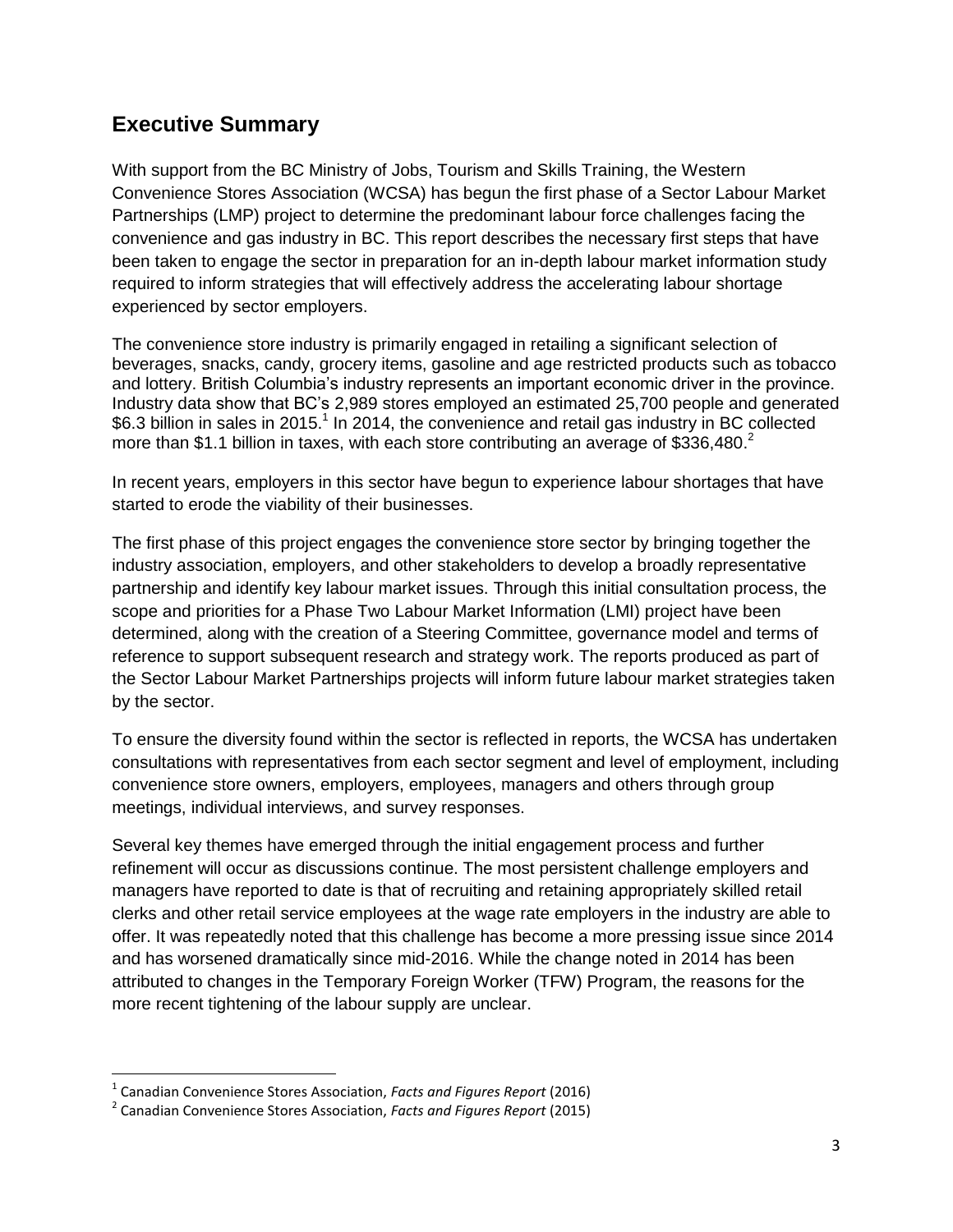Nevertheless, a number of factors were identified as contributing to this challenge. Those emphasised by stakeholders include:

- The cost of living, especially in the Lower Mainland and Okanagan
- Perceptions of the industry in general and its lack of appeal to qualified job-seekers
- The regulatory environment; most notably, changes to the Temporary Foreign Worker (TFW) Program that have resulted in a time-consuming and expensive process that limits its accessibility to the industry and consequent uptake
- Increased competition from all sectors for the local pool of Canadian workers, a result, in part, from changes to the TFW program.

This report presents a deeper look at the nature of the labour market challenges reported by employers and industry stakeholders during this engagement phase and identifies potential priority areas for action.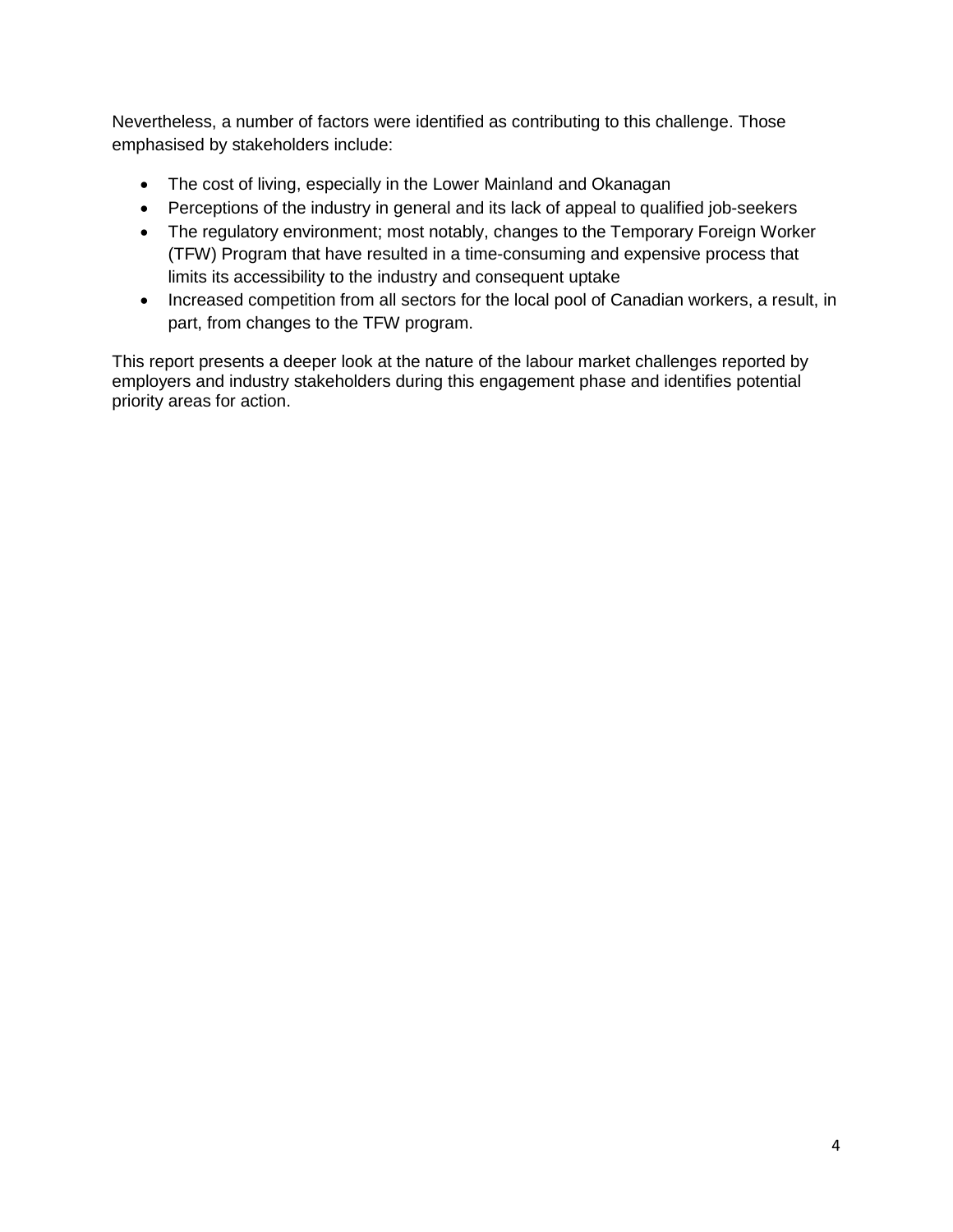# <span id="page-5-0"></span>**Project Context**

The Western Convenience Stores Association (WCSA) was founded as a not-for-profit organization in 2002 to provide leadership for the industry on key issues affecting owners, operators, employees and customers in Western Canada. The WCSA represents more than 7,000 gas and convenience retailers throughout the four western provinces and three northern territories, including their suppliers, distributors and stakeholders.

The convenience store industry is primarily engaged in retailing a selection of convenience items such as food, beverages, newspapers and magazines from small sites located within and close to residential areas. Most establishments also sell age-restricted items like lottery tickets and tobacco. BC convenience retailers do not sell alcoholic beverages at present unless licensed to do so in remote areas that lack government liquor stores. Many stores provide gasoline sales.

In 2015, there were 2,989 convenience stores with and without gas sales operating in BC. $^3$ 

Stores have played a significant role in providing newcomers to Canada with their first Canadian work experience. For many newcomers, employment with convenience stores represents an effective introduction to business in Canada and a stepping-stone to other work. National industry data shows one quarter of all convenience stores are owned by people of Asian, Arabic or Indo-Pakistani descent.<sup>4</sup> Comparative BC data is not currently available.

Industry data along with the insights offered by participants in this project indicate that the convenience store and gas industry is evolving. An increasing consolidation of store ownership and an increasing presence of participation in the sector from larger chains have led to a redefinition of what constitutes a convenience store. In 2014, the Canadian Convenience Stores Association undertook to more accurately reflect the changing nature of the convenience retail environment by expanding its definition to include some pharmacies, grocers, and dollar stores – businesses that have lately begun to adapt their offerings, operations and store environments to attract the "convenience shopper".<sup>5</sup>

The Canadian Convenience Stores Association now uses the following characteristics to define what constitutes a convenience store for statistical purposes:

- 1. Building size of less than 5,000 square feet (460 square meters).
- 2. Off-street parking and/or convenient pedestrian access.
- 3. Extended hours of operation, with many open 24 hours, seven days per week and not subject to holiday restrictions.
- 4. Offer at least 500 stock keeping units (SKUs).

 $\overline{a}$ 

5. Product mix includes a significant selection of beverages, snacks, candy, tobacco, grocery items, gasoline and lottery.<sup>6</sup>

In the current environment, greater competition for both customers and staff from relatively new entrants into the convenience store sector is compounding labour market challenges in the

<sup>3</sup> Canadian Convenience Stores Association, *Facts and Figures Report* (2016).

<sup>4</sup> Canadian Convenience Stores Association, *State of the Industry Report* (2014).

<sup>5</sup> Canadian Convenience Stores Association, *State of the Industry Report* (2014)

<sup>6</sup> Canadian Convenience Stores Association, *Facts and Figures Report* (2016).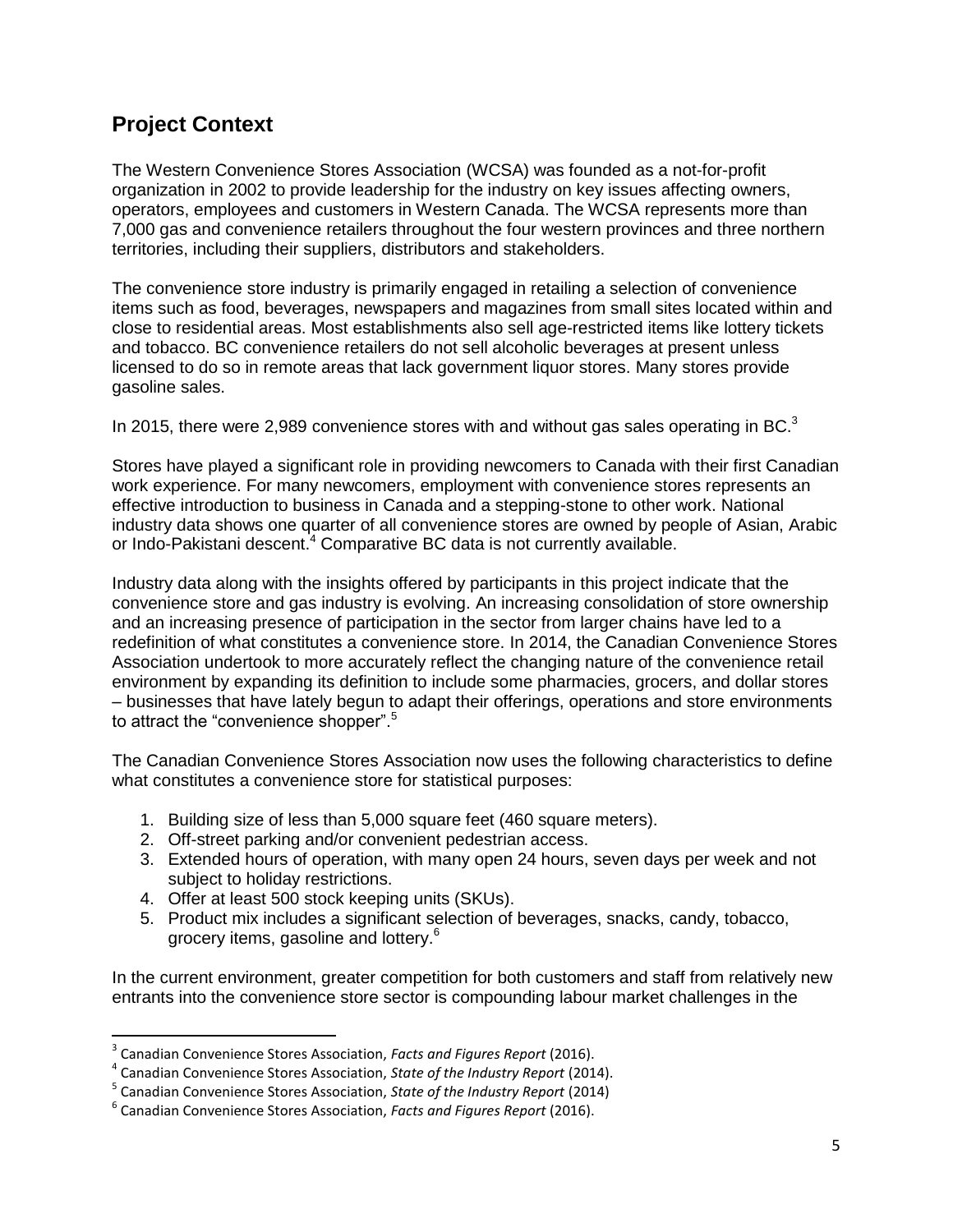industry. Meanwhile, it appears that smaller businesses are gradually being displaced as consolidated ownership increases. The WCSA's membership reports imminent store closures, reduced hours of operation, and staff lay-offs.

The sector has relied heavily on the Temporary Foreign Worker (TFW) program to staff stores. In 2014, changes were made to program processes and criteria which significantly reduced the TFW program's accessibility to convenience stores. Greater efforts by stores to recruit domestically to mitigate the effects of changes to the TFW program have met with limited success. The WCSA reports that finding and retaining store staff has become store owners' and the WCSA's most pressing priority. High rates of staff turnover and the associated cost of onboarding and training new staff are imposing additional stresses, reducing margins and further threatening businesses' existence.

Challenges in the labour market environment have been increasing recently in many industry sectors and are not necessarily unique to convenience stores. However, with a number of regional and regulatory factors contributing specifically to the convenience store industry's experience, these challenges have been felt more acutely by this sector since mid-2016.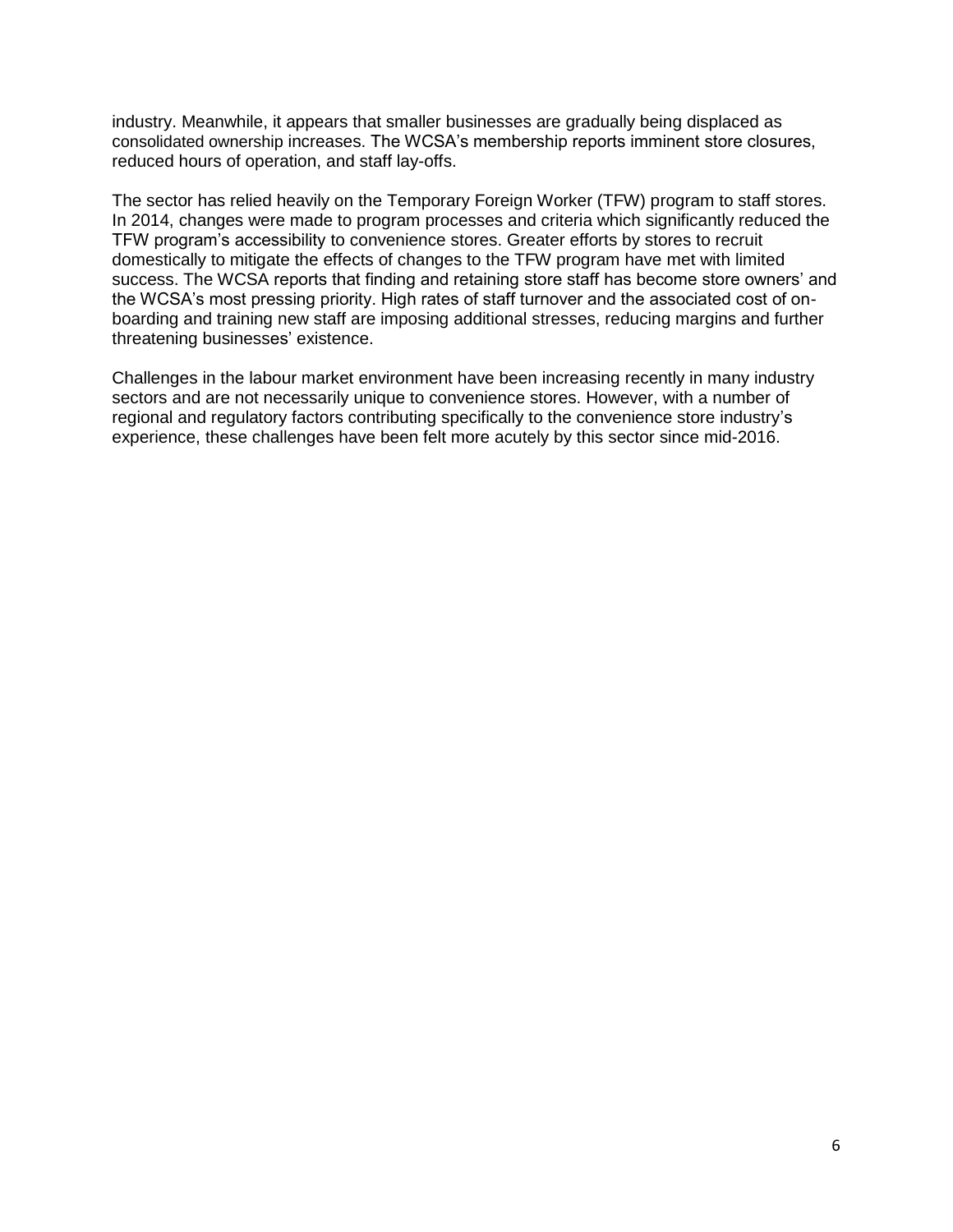# <span id="page-7-0"></span>**Project Overview**

In order to identify, understand, prioritize and ultimately address the labour market challenges currently facing the convenience store industry in BC, the WCSA has received support from the provincial government to undertake a comprehensive survey of industry stakeholders. Phase one of this project involves a broadly representative consultation process to engage the sector consisting of the following activities<sup>7</sup>:

- Individual interviews
- Group meetings
- Stakeholder surveys
- Analysis and synthesis of findings
- Establishment and inauguration of a steering group to support subsequent project phases
- Preparation of a Phase Two Labour Market Information (LMI) research project application

This report describes the preliminary activities and emerging labour market priorities and themes identified by the sector.

 $\overline{\phantom{a}}$ 

 $^7$  The work plan for this project is included in Appendix 1.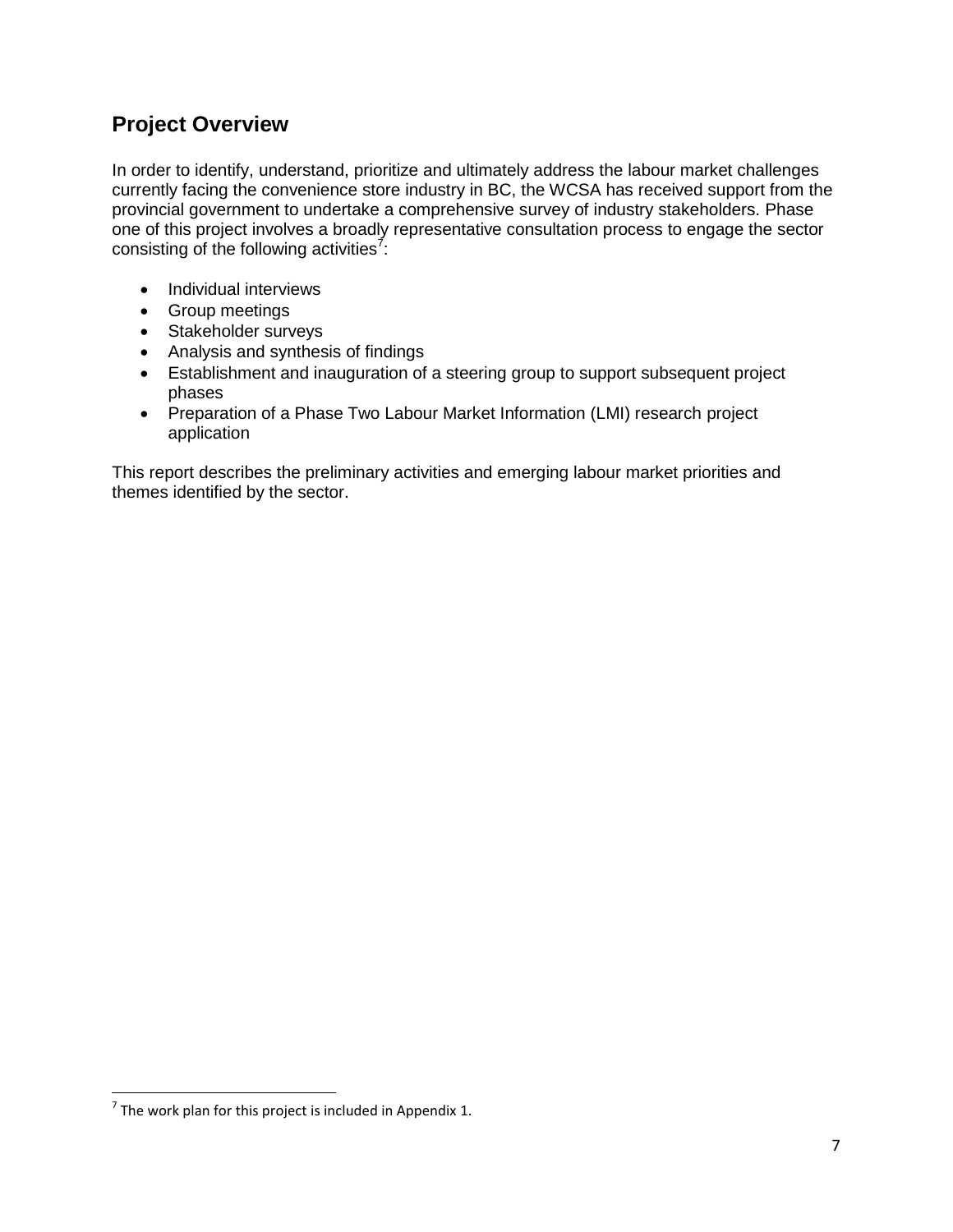# <span id="page-8-0"></span>**Sector Engagement**

In the months leading up to this report, the WCSA reached out to solicit participation from industry stakeholders by electronic newsletters and by telephone. <sup>8</sup> Contacts were asked to choose how they would be willing to participate in the consultation process – through in-person or remote participation in group meetings or individual interviews or by completing a survey.

#### **Newsletters**

A newsletter was sent to 1,274 BC convenience store retailer email addresses on December 5, 2016. The contacts were located throughout all regions of BC and represent a range of different types of retailers such as independently-owned stores and franchises; gas/convenience operations; small, medium, and large chains and corporate operations. The newsletter provided a brief description of the project as well as a link to an online survey to collect further contact information and identify the recipient's preferred mode of participation. Response was low, so a revised follow-up newsletter was sent to 1,421 BC convenience store retailer email addresses. This included those who received the first mailing and another 147 contacts that had been collected in the intervening week.<sup>9</sup>

Nine potential participants have been identified through this process and follow-up work is currently being done to engage them in the consultation process.

#### **Telephone**

l

The WCSA continues to reach out to individual convenience store operators by telephone in order to target specific areas of the province in which the potential for further consultation is being assessed. The goal is to engage industry stakeholders who might not otherwise have been reached through email and to speak with them personally.

Calls have been made to convenience stores of all types in the following regions:

- Lower Mainland (Burnaby, Coquitlam, and New Westminster) 66 store locations
- Okanagan (Kelowna, Summerland, and Peachland) 34 store locations
- Northern BC (Prince George, Terrace, Kitimat, Thornhill, Houston, Fort St. John, Burns Lake, Smithers, Fort St. John, and Vanderhoof) – 84 store locations
- Vancouver Island (Nanaimo) 50 locations

Seventy-three potential participants have been identified through this means. Follow-up to engage them in the consultation process is underway.

 $^8$  A list of participants in the consultation process so far is included in Appendix 6.

 $^9$  Copies of newsletters and the initial participation survey are included in Appendix 2.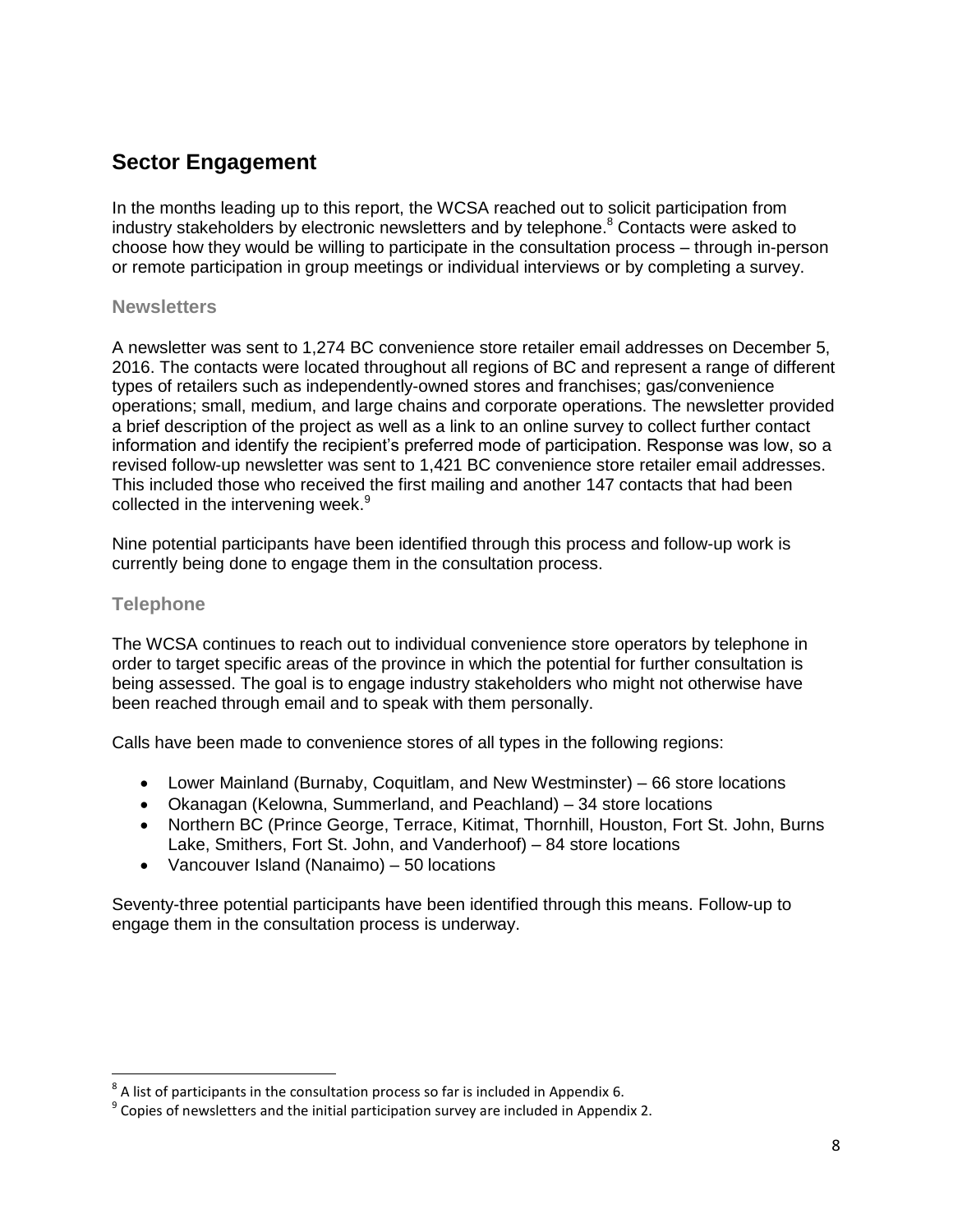# <span id="page-9-0"></span>**Engagement Activities**

Engagement activities continue to progress and the WCSA will continue to reach out to additional participants throughout subsequent phases. The issues raised at group meetings and individual interviews, and through questionnaires and surveys, have formed the "Key Themes and Findings" section of this report. As this project moves into its Labour Market Information (LMI) research phase, more voices will be added to the conversation.

## **Group Meetings**

A group meeting was held in Burnaby on January 19, 2017.<sup>10</sup> Sixteen potential attendees were identified through conversation with WCSA members and those who expressed interest were sent invitations by email. The meeting was attended by nine participants, predominantly managers and owners, including representatives from stores with and without gas, chains and franchises, as well as one participant from an organisation specializing in the recruitment of hourly employees. The meeting included an overview of the project – its purpose, phases, and potential next steps – background on the TFW program, and a brainstorming session in which attendees were asked to share their experiences related to labour market challenges in the industry.

#### **Individual Interviews**

Interview arrangements with five store owners and managers were scheduled for February 15, 2017 in Kelowna with participants from two independently-owned small stores as well as Petro Canada/Suncor, Mac's and Canadian Tire. One of the independent store owners cancelled the meeting due to a scheduling conflict. Upon arrival in Kelowna it was discovered that one of the stores was not a convenience store operation and was found not to pertain to the research. In all, three in-person interviews were conducted on this date.

#### **Questionnaires and Short Surveys**

Thirty-four questionnaires<sup>11</sup> were distributed to potential participants prior to the group meeting held in Burnaby on January 19, 2017.

After the meeting, a short survey was developed and sent successfully to 107 potential respondents. At the time of the writing of this report, completed questionnaires and short surveys are beginning to be returned and analysed.

#### **Barriers to Engagement**

 $\overline{\phantom{a}}$ 

The WCSA continues to invite participation from a broad representation of stakeholders throughout BC. Those who have responded positively to requests for participation have done so with enthusiasm. Even so, engaging this sector has presented a number of challenges.

Some issues were common to stores in all locations. When stores were reached successfully by telephone for example, the most common barriers to engagement that emerged were:

 $^{10}$  A summary of the January 19, 2017 meeting, along with the agenda and a sample invitation is included in Appendix 4.

 $11$  Copies of the questionnaires and surveys, and sample requests to complete them are included in Appendix 3.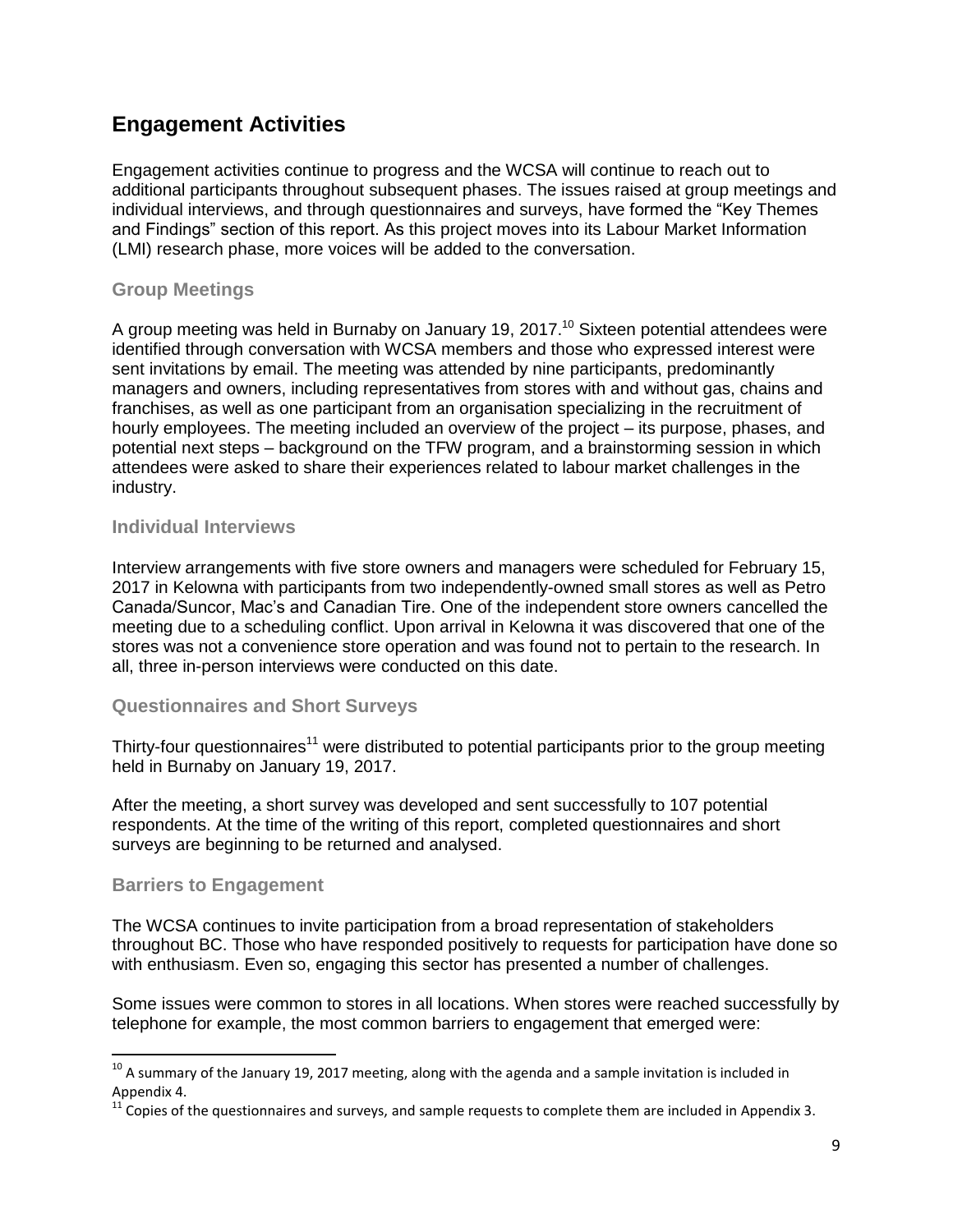- The person contacted was too busy to talk (e.g., he or she was serving customers)
- No one in a position to answer questions was available (e.g., the owner or manager was not there)
- In corporate store environments, the person who answered the phone did not feel authorized to disclose any information, sometimes telling the caller to "Google head office"
- There were language barriers.

Staff shortages also emerged as a significant factor when attempting to schedule individual interviews and meetings. In some cases the very labour shortages being examined by this project prevented both in-person attendance and remote participation – owners and managers simply could not take the time away from their stores.

Some of these barriers to engagement seem to point to an industry trend toward an increased presence of large and small chains and corporate operations, at least anecdotally. The next section of this report looks at this emerging trend in more detail.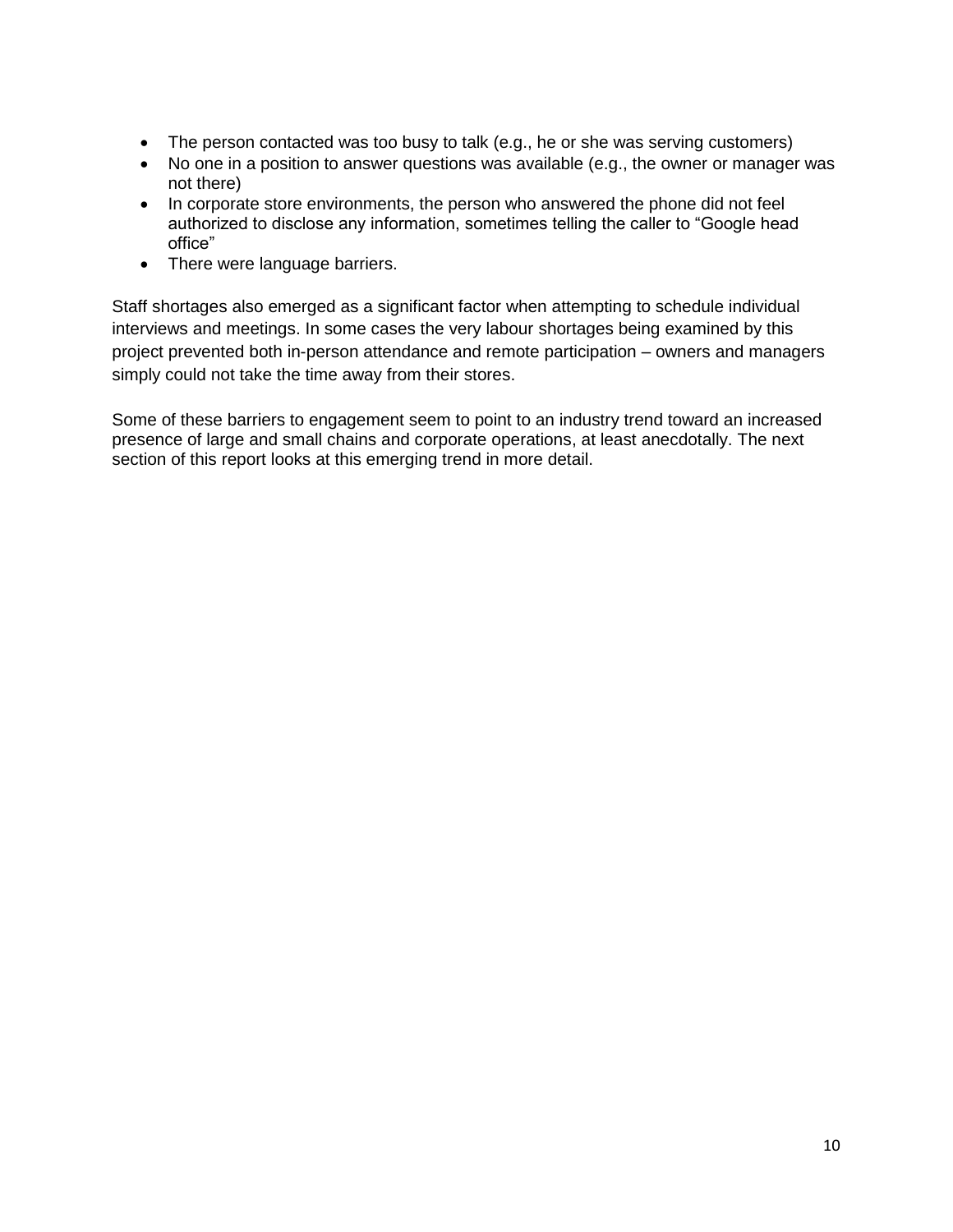# <span id="page-11-0"></span>**Emerging Industry Trends**

Some of the challenges in securing engagement so far seem to reflect an evolving industry trend toward an increased presence of larger chains, both corporate and independently-owned.

For example, attempts were made to contact 33 convenience stores of all kinds in Prince George by phone. However, nine of these phone numbers were no longer in service (27%) and it was discovered eight of these locations no longer existed because they had been bought out by larger chains or corporations.

This was not the case in the Okanagan where two out of 34 phone numbers were no longer in service (5%). The challenge that emerged most predominantly in this region was that staff did not feel authorized to release information or respond to questions. In seven out of nine (77%) of these situations, the caller was told to contact a corporate head office.

In the Lower Mainland, the appearance of this trend toward corporate or consolidated ownership seemed to be slightly tempered by a larger presence of "Mom and Pop" businesses with a few owners commenting that their only employees are themselves. Nevertheless, during the group meeting in Burnaby, Greater Vancouver area retailers shared their perception that these small operations are gradually closing down and that if the gap is being filled it is being filled by larger chains.

Efforts to distinguish trends are complicated by the wide range of business models within the convenience and gas industry, which can make statistical interpretation difficult. For example, when referring to store ownership, the term "independent" can refer to anything from a single family-owned neighbourhood store to multiple locations with a single owner operating under an agreement with a large company like Petro-Canada, Husky or Mac's. To further complicate matters, these agreements vary considerably from company to company with different provisions made for various aspects of their operations, including human resources.

Statistical reports show a gradual increase in the presence of corporate operations and larger chains in Canada that peaked at more than 60% in 2014. <sup>12</sup> However, definitions of what constitutes a convenience store have changed over the years, and in 2014 the definition was expanded to include a wider range of businesses such as some pharmacies and small grocery stores, an expansion intended reflect the impact of the changing makeup of the industry that is sometimes referred to as "channel blur" or "category creep" (e.g., the recent entrance of drug stores with 24-hour convenience store sections into the industry). In 2010 it was also becoming apparent that independent operations were increasingly joining large or small banner groups and buying groups to help offset shrinking profit margins.<sup>13</sup>

Tight profit margins are making it harder for smalIer independent stores to stay open and it appears that the family-owned "Mom and Pop" business model is indeed slowly disappearing from the convenience store landscape. This could help to explain the increased pressure of labour market challenges on the industry since larger operations employing larger numbers of people – both independent and corporate – have traditionally felt such pressures more keenly and have also been most likely to rely on the TFW program to mitigate staffing shortages.

l

<sup>12</sup> *Canadian Convenience Store Industry Facts and Figures Report* (2016).

<sup>13</sup> Canadian Convenience Stores Association, *State of the Industry Report* (2010).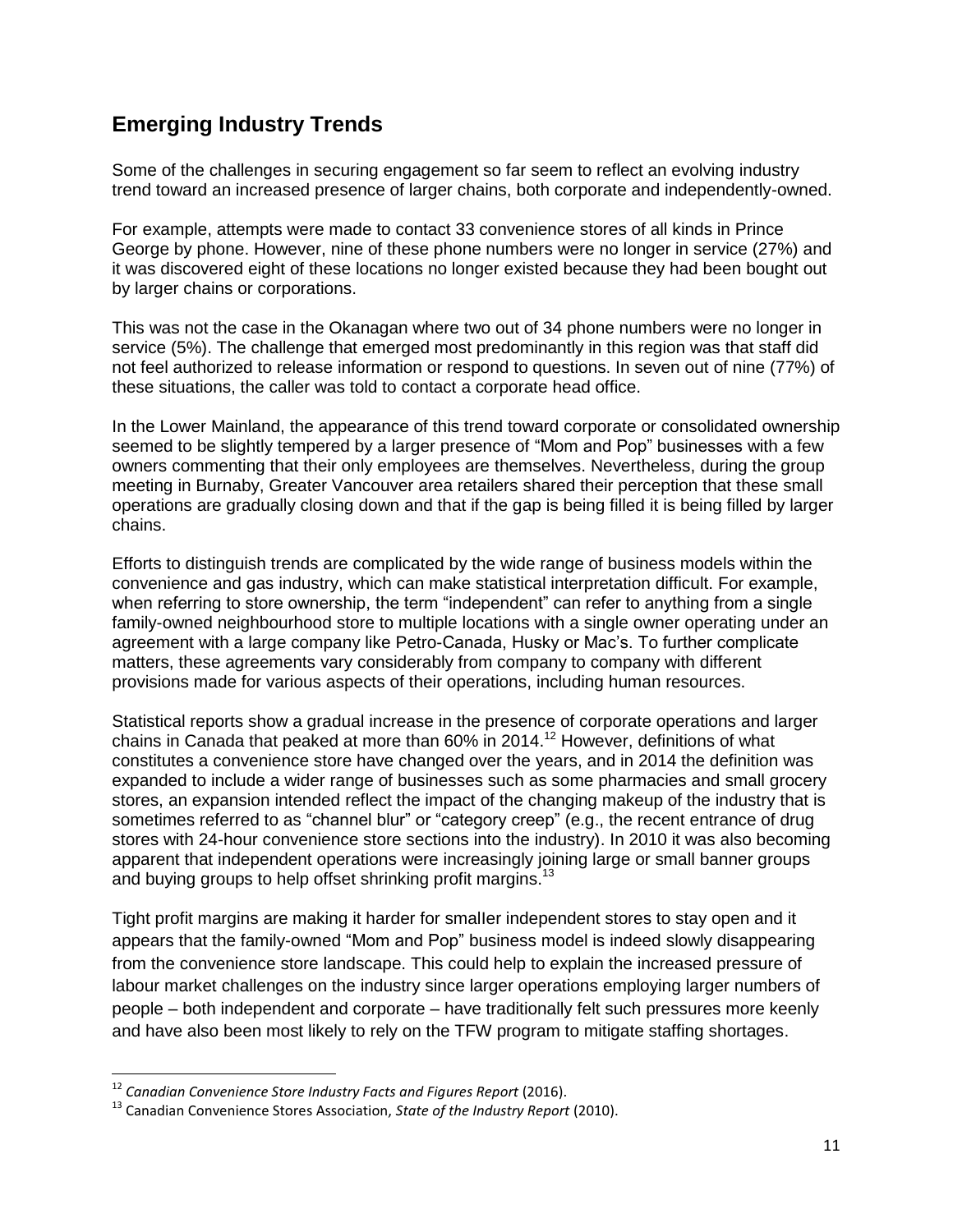# <span id="page-12-0"></span>**Key Themes and Findings**

Perspectives and insights brought to the consultation process so far help to describe a complex, rapidly evolving and multi-faceted labour market situation in the BC convenience store industry. Through consultation with convenience store operators and other industry stakeholders the WCSA has been able to identify a number of key dynamics which are summarized here.

#### **Recruitment and Retention of Staff**

 $\overline{a}$ 

Employers described the difficulty they have finding employees of any kind and their frustration in being unable to find and retain suitable ones.

Response rates to job advertisements are typically low and sometimes those who do apply are less interested in being employed than in seeking to satisfy job-search requirements mandated by Employment Insurance or Employment and Income Assistance programs.

Employers in all types of convenience and gas operations generally report that their current workforce is composed primarily of students working part-time. These employees are difficult to retain. Employers' expectations regarding commitment, reliability and flexibility are often not met. The mismatch in expectations is commonly made evident by employees quitting with inadequate notice and being resistant to performing the full scope of tasks associated with the job. Employers consistently report frustration and stress upon having to prioritize the need for constant staff supervision, recruitment and other human resource issues over other aspects of their businesses. One meeting participant said she interviews job applicants every day.

There are significant costs related to the difficulty in finding and retaining suitable employees. Focus group participants and interviewees estimated the financial investment involved in providing each new employee with initial required training and orientation to represent a monthly cost between \$2,000 and \$4,000, a figure consistent with published retail industry research.<sup>14</sup> One employer with an overall staff compliment of four employees reported training more than thirty new employees over three years at a cumulative cost of more than \$60,000. In this instance, all of these employees either quit or were let go for various reasons related to unsatisfactory performance.

<sup>&</sup>lt;sup>14</sup> The cost of employee turnover is difficult to measure accurately. One interviewee reported that initial training and on-boarding costs depend on a number of factors such as the number of new employees being trained at one time, how long they remain employed with the company and the cost of employing the trainer. Typically, new employees undergo 2.5 weeks of training, 6 hours per day at a pay rate of \$10.85 to \$11 per hour. Direct costs include job advertisements, hiring interviews and assessments, checking references, employee deductions and remittances (e.g., CPP, EI, income tax) as well as formal and on-the-job training. According to research reported by Mindfield Group, other less-easily measured costs include the impact turnover has on customers and ultimately sales, inventory shrinkage, paperwork errors that affect other administration, and inefficiencies on the store level due to low initial productivity. Data gathered in 2000 suggests that the cost of recruiting and training a new retail employee is between approximately \$2300 and \$4300 depending on the business environment. Source: Laker, Cameron. *Measuring the Cost of Turnover in the Retail Industry*. http://www.mindfieldgroup.com/2015/09/blogmeasuring-the-cost-of-turnover-in-the-retail-industry/ Retrieved March 14, 2017.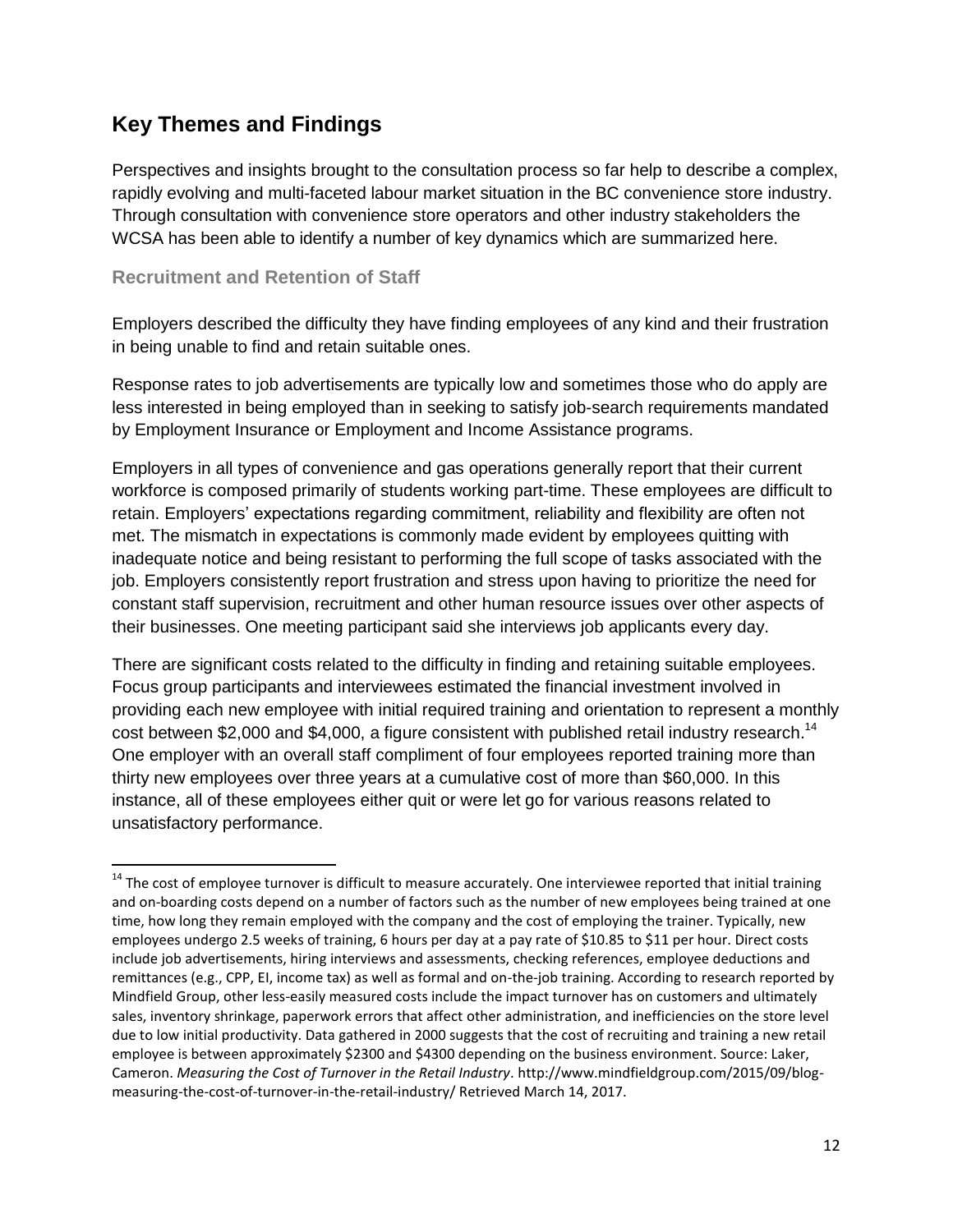An interviewee in Kelowna has established a modicum of stability by training family members and sharing staff between store locations to fill gaps left by a shortage of regular employees. Many employers without this option would like to be able to hire more mature staff (e.g., retirees), foreign workers, immigrants, refugees and people with disabilities, but lack the necessary support and community connections which makes reaching out to these demographics difficult.

# **Wages and Incentives**

The entry-level wage for convenience store clerks is around \$11 per hour. This is consistent in operations with and without gas services. Some employers offer a higher hourly wage (\$13-\$14) to full-time employees, sometimes including benefits and regular wage increases in an attempt to attract more suitable applicants. After the initial investment in training for every new employee, the wages most employers are able to offer are not high enough to ensure employee retention as the work is often far more demanding and complex than the new employee anticipated.

Employers' ability to increase wages is felt to be very limited. Convenience store profit margins are notoriously low, averaging below five percent. Fluctuations in fuel prices make these tight margins even more uncertain. There is an overall sector concern that any increase in the provincial minimum wage (or in wages in general) will result in lay-offs and closures.

Many employees want to work overtime to increase their earnings, but employers cannot afford to pay them in accordance with Employment Standards requirements. The result is that some employees take on more hours at competing businesses – in some instances just across the street. While some employers may have limited abilities to offer additional training opportunities and benefits to staff who have demonstrated commitment to the business, most report being unable to find and retain such employees.

# **Perceptions of the Industry and Type of Work**

The unique nature of the convenience store employment environment is frequently overlooked. For example, at present there is no National Occupational Classification (NOC) code that accurately describes the work performed by convenience store staff.<sup>15</sup> Convenience store operations have sometimes been grouped within the same category as other sectors like quick serve restaurants. There can be similarities, but there are also important differences in the nature of employees' duties and breadth of responsibilities.

Working in a convenience store, especially one with a gas station, requires a more complex set of skills and more responsibility than is commonly thought. Employees in these environments are not simply cashiers or gas attendants. Employees' tasks are varied, complex and demand a high degree of accountability for compliance with government regulations regarding responsible retailing, health and safety, safekeeping of credit card records and other confidential information, and environmental protection. They are responsible for legally retailing age-

 $\overline{\phantom{a}}$ <sup>15</sup> A list of relevant National Occupational Classification (NOC) codes is included in Appendix 7.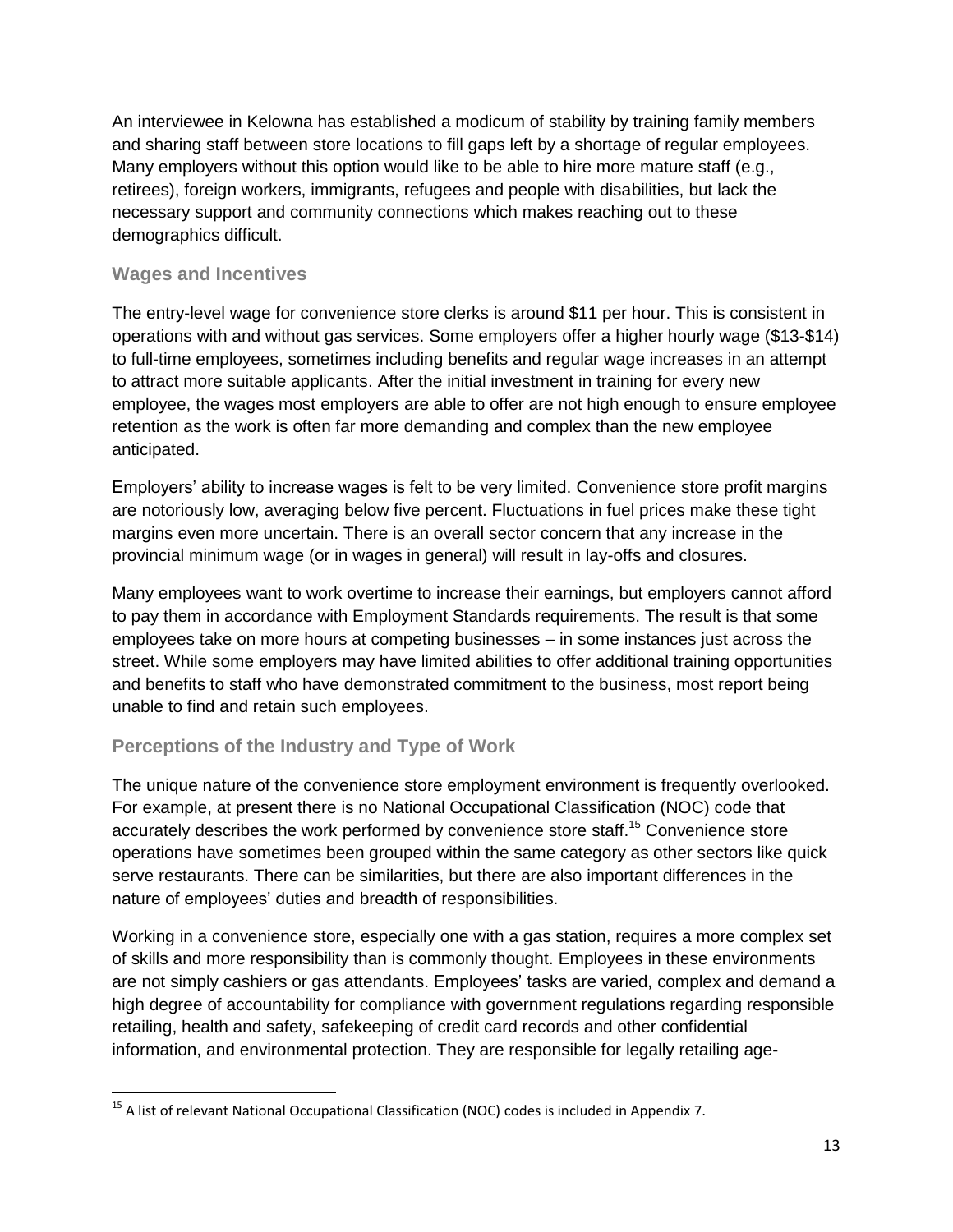restricted products like lottery tickets and tobacco, preparing food and beverage service items, troubleshooting equipment, and for merchandizing, stocking, and tracking inventory. They are also expected to maintain the safety and cleanliness of the store site and must be ready to respond effectively to environmental emergencies such as fuel spills.

It was noted that as the industry becomes increasingly automated and as technologies advance, there will be a need for even more highly-skilled people.

Participants in the consultation process report that most new employees are not prepared for the range of duties they are required to perform, even if a detailed contract describing the nature of the work has been provided, reviewed, and signed. Some workers refuse to perform tasks they feel are too menial and some are simply unaware of the complexity of the job and the degree of responsibility expected by employers.

There is an apparent discrepancy between the wages that are associated with convenience store employment and the nature of the work involved, and a mismatch between the expectations of prospective employees and those of the employer. One interviewee from Kelowna represents the only convenience and/or gas operation encountered during this project so far that does not experience these problems. She has shared an example of a new employee handbook used in her business in support of this project's potential further research into industry good practices.

## **Cost of Living**

l

Meeting participants reported that the problems with recruitment and retention have been getting worse for about two years, but have been particularly difficult and stressful since mid-2016. This was attributed in part to the high cost of living, especially in the Lower Mainland and the Okanagan.

The state of local housing markets makes it very difficult to hire "low-wage"<sup>16</sup> staff locally. Housing is neither affordable nor available. This is presenting a major challenge throughout many areas in BC. Employers are now reporting increasing recruitment challenges in less central areas such as Abbotsford and Langley.

Since living near the workplace is not feasible for many people, employees must commute from other communities. Consistent with recent human resources research, convenience store employers note that rates of staff attrition increase with commuting distance. Although there are many additional contributing factors, attrition rates in general can be linked to the length of that commute: if it takes more than twenty or thirty minutes to travel to work, employees are much more likely to quit.<sup>17</sup> Alternative transportation options can also be limited. In many areas there

 $16$  "Low-wage" is defined as being less than \$22/hr by the TFW Program. Minimum wage in BC is currently \$10.45/hr.

<sup>17</sup> Sullivan, John. *How Commute Issues can Dramatically Impact Employee Retention*. Talent Management & HR. (April 2015). https://www.eremedia.com/tlnt/how-commute-issues-can-dramatically-impact-employee-retention/ Retrieved March 14, 2017.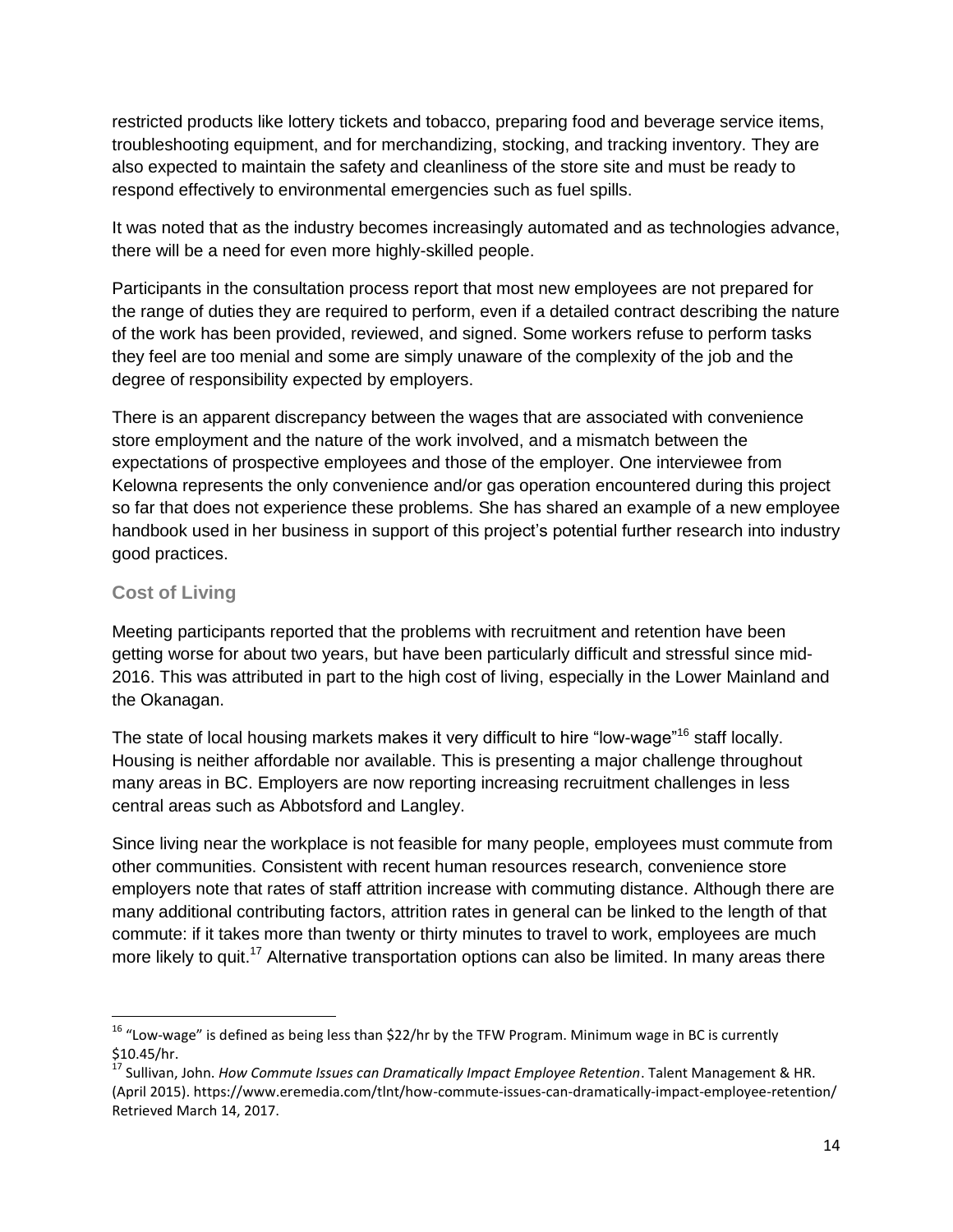is no early morning or late night transit service that corresponds to the employee's hours of work.

# **Health and Safety**

While employers have expressed their own frustration and stress at the labour market challenges they are facing, employees are also affected by mental health issues and stress – sometimes severely.

In addition to the fast-paced work environment, employees are frequently faced with verbal abuse from customers. It is an unfortunate and ongoing feature of the workplace and it is a problem for workers' morale and mental health. Depending on location, late night work can also put employees at potentially higher risk of abuse and violence despite the implementation of proven industry-standard measures to minimize the risks.

The effects of stress and abuse on employees can have a dramatic impact on their willingness to work in the industry. One meeting participant reported hiring 17 new employees in one month. By the end of the month seven had quit because the stress was too great.

# **Municipal Regulations**

Unique municipal building permit regulations in Coquitlam and Richmond require gas stations to provide "split service" – both self-serve and full-serve pumps. For employers in these cities, staffing costs (and challenges) multiply because at least one employee must be dedicated to attending the full-serve pump(s) at all times.

It was observed that this is an antiquated requirement because the vast majority of customers prefer to pump their own gas. It is very difficult to find and retain employees to fill these positions which require being available to serve the rare customers who want to pay a premium to have their gas pumped for them. Convenience store owners who are affected by this requirement report difficulty engaging with municipal governments to initiate change.

## **Federal Regulations**

Historically, chains and corporate operations have relied on the federal TFW program to help mitigate labour market challenges, but recent changes to the program have reduced its usefulness to the industry. Although a number of changes have occurred gradually over several years, TFW program fees became prohibitive in 2014 when the application fee per worker increased to a non-refundable \$1,000. Participants reported experiencing success with the program before the fee increase but the process has now become too onerous, expensive and time-consuming to be of value to them.

There are other issues as well. Among them is the fact that because convenience store clerk positions are "low wage" (less than \$22 per hour), processing an application can take up to six months in contrast to about ten days for a "high wage" position. There are restrictions on the percentage of employees that can be hired as "low wage" foreign workers and additional limits related to regional unemployment rates. The unavailability of exemptions granted to other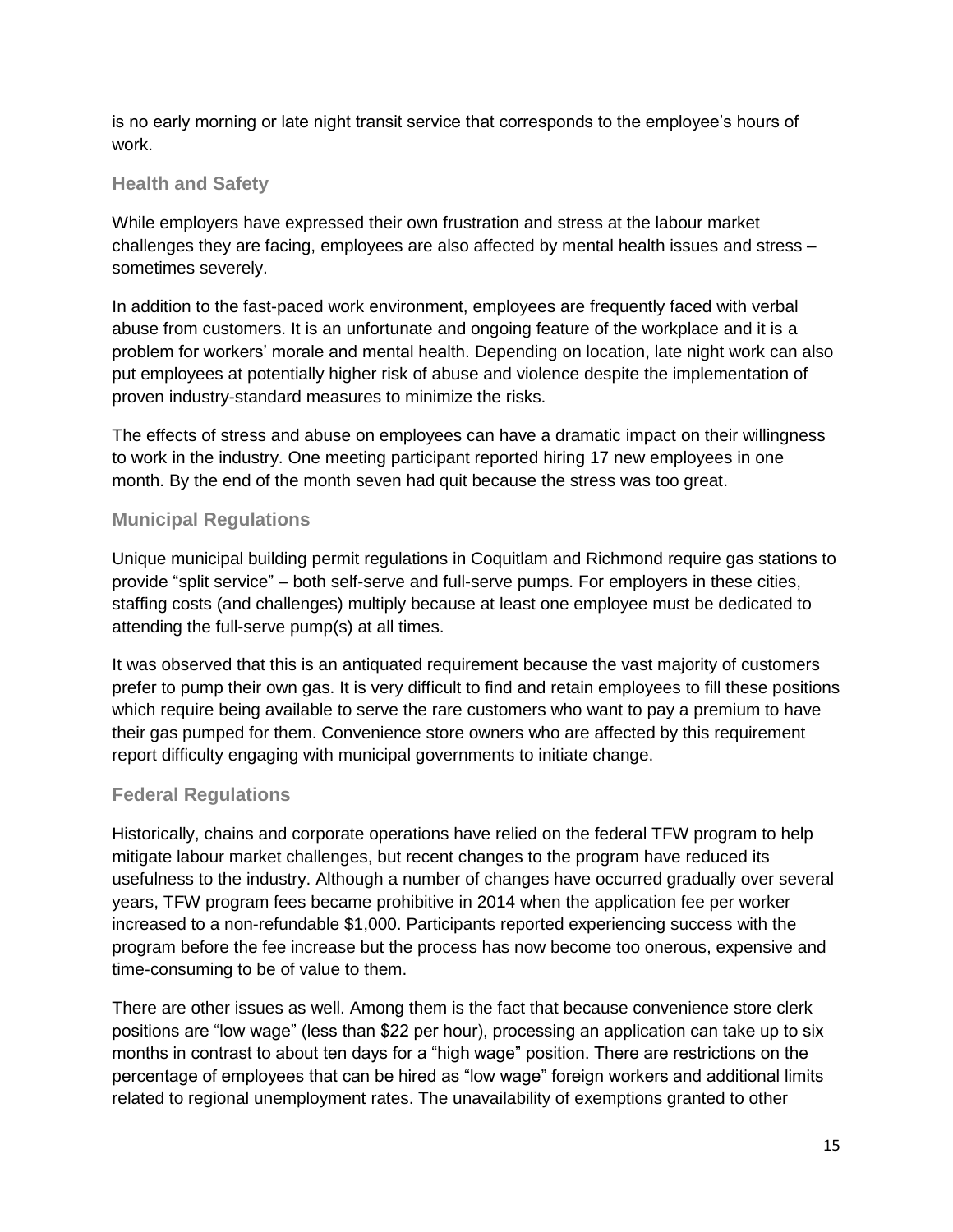sectors, such as the \$1,000 non-refundable Labour Market Impact Assessment (LMIA) government fee exemption granted to on-farm agriculture, are perceived as unfair by the convenience store industry.

The impact of changes to the TFW program is magnified by a ripple effect across all industry in BC. Industries not historically reliant on the TFW program have been drawn into more direct competition for employees with industries that have been reliant, and which have lost much of their access to foreign workers due to the most recent changes to the TFW program. Consequently, a growing number of industry groups are trying to recruit from the same pool of local Canadian workers, which may help to account for the sudden intensification of labour market challenges over the past six months.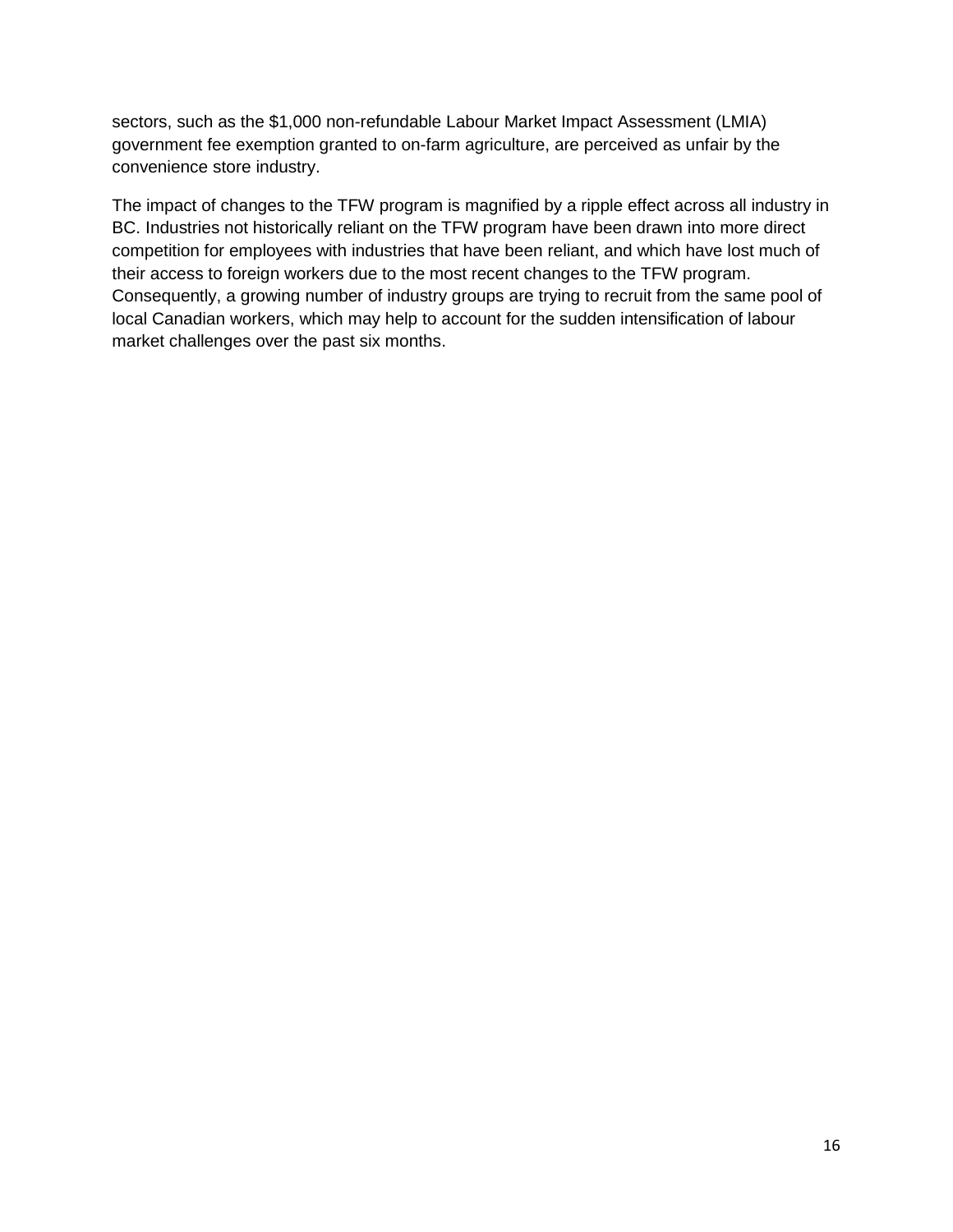# <span id="page-17-0"></span>**Consensus and Next Steps**

As this project proceeds and more participants are engaged, more perspectives will be added to the information gathering process and the WCSA will be able to refine broad consensus, priorities and direction on next steps to address the sector's human resource and labour market issues. Phase two of this Sector Labour Market Partnerships project would involve Labour Market Information (LMI) research with direction and input from a Steering Committee. At this stage, some preliminary suggestions for areas that may warrant further investigation are emerging. Further research will inform a labour market strategy for the industry.

# **Potential Labour Market Information (LMI) Research Areas**

# **Labour Demand and Supply**

Research should be undertaken to assess current labour market demand, forecast future demand, and determine the current and future supply of labour. This will include an examination of the current nature of the convenience store's labour force to better define the demographic composition of the industry as a whole, how it may be evolving, and the nature of the competition for both employees and customers. This research might also include investigating demographic trends, employment rates<sup>18</sup>, housing markets, and other factors such as increased automation that may affect labour market dynamics of the industry, including how it competes with other sectors for hourly paid, relatively low-skilled, entry-level employees.

## **On-Boarding for New Employees**

It was noted that the first few months of orientation and training for new employees are crucial in developing a sense of being valued by the employer and in fostering greater enthusiasm and loyalty. Respondents identified that improved recruitment and early orientation and training activities could be better tailored to encourage mutual understanding regarding expectations related to performance and the work environment, and result in improved retention. A labour market research study will seek to identify current practices and evaluate their impact on recruitment and retention.

## **Occupations within the Sector**

 $\overline{a}$ 

Current National Occupational Classification (NOC) codes do not contain a classification describing the unique nature of convenience store clerk work. Labour market information research will include descriptions of the range of occupations and associated tasks of sector employees and employers.

<sup>18</sup> BC's unemployment rate is currently the lowest in the country at 5.1%. BC Stats, *Labour Force Statistics Highlights*. February 2017.

http://www.bcstats.gov.bc.ca/StatisticsBySubject/LabourIncome/EmploymentUnemployment.aspx. Retrieved March 17, 2017.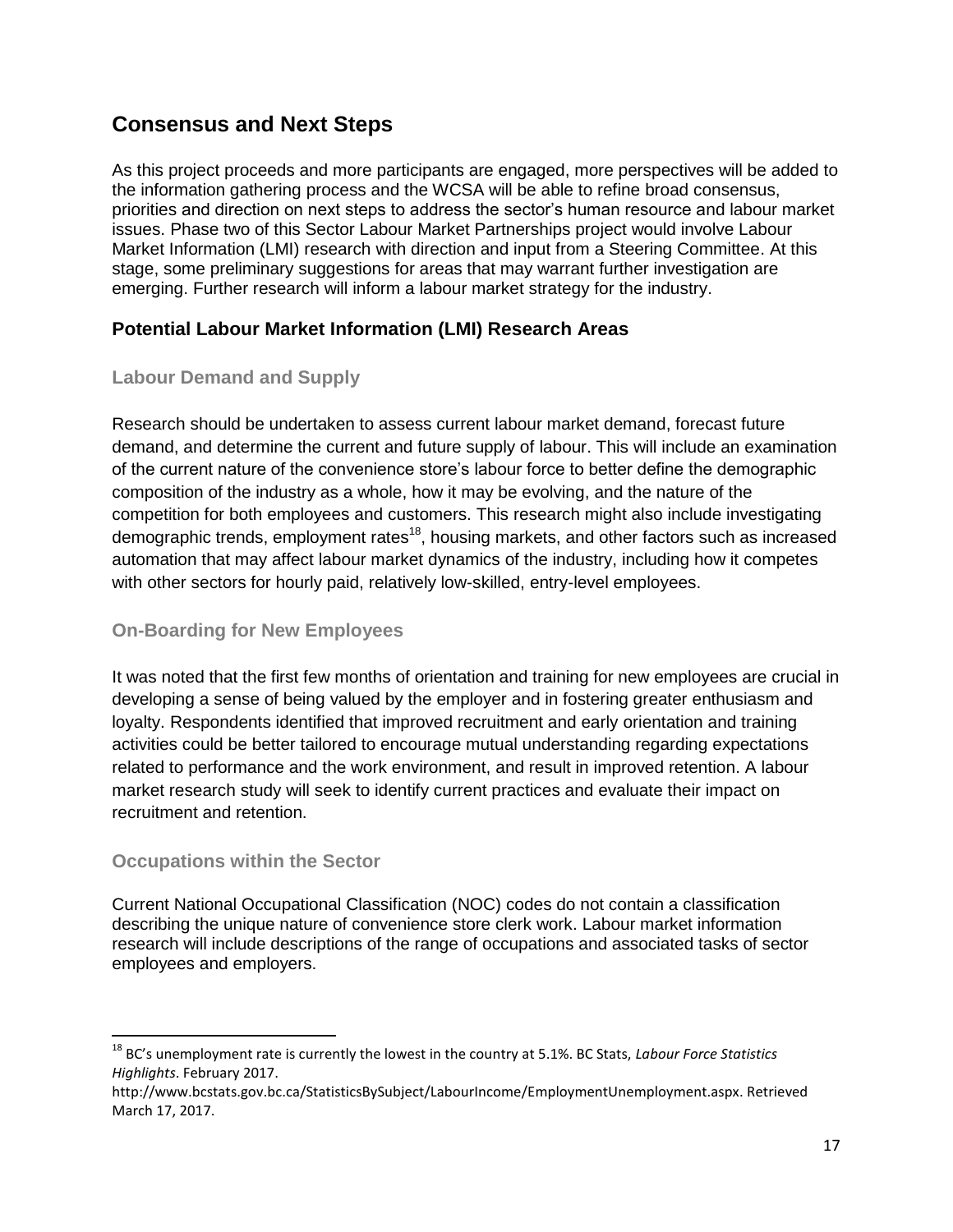# **Compensation**

Further work could be done to analyse the levels of compensation and benefits currently being offered throughout the industry. Although employers report an inability to offer higher wages, it was suggested that a modest increase could attract more suitable job applicants, improve retention and thereby mitigate the costs associated with continuous recruitment and training. Solid information on compensation is required to inform strategy.

# **Attrition Rates and Causes**

While the consultation process so far has provided anecdotal explanations for the seemingly high attrition rates in the industry, further research should be undertaken to ascertain what those rates are statistically as well as gather qualitative commentary from current and former sector employees.

## **Perceptions of the Industry**

It has been suggested that an overall improvement in the "employment brand" or profile of the industry would help to make it more attractive to job-seekers. Labour market research may include a qualitative survey of individuals currently or previously employed within the sector, as well as perceptions of job-seekers seeking entry level employment with other sectors. This will inform the sector's recruitment strategies.

## **Employee Recruitment Practices**

Current recruitment strategies are focused on a limited number of online sites such as Craigslist, Kijiji, Castanet and WorkBC. Further research will identify other practices and evaluate factors that determine effectiveness.

## **Workforce Diversity**

Research will determine the current demographic makeup of the convenience store workforce by age, gender, ethnicity, disability, etc. to inform strategies to improve inclusivity and sector attractiveness.

## **Regulatory Environment**

The sector's stakeholders have identified that immigration policy changes and municipal regulations have a significant bearing on both the demand and supply of labour. LMI research will provide data on the impact of the policy environment and help inform the sector's engagement with policy makers in areas that will include the federal Temporary Foreign Worker program and municipal building permit regulations requiring "split service" at gas stations.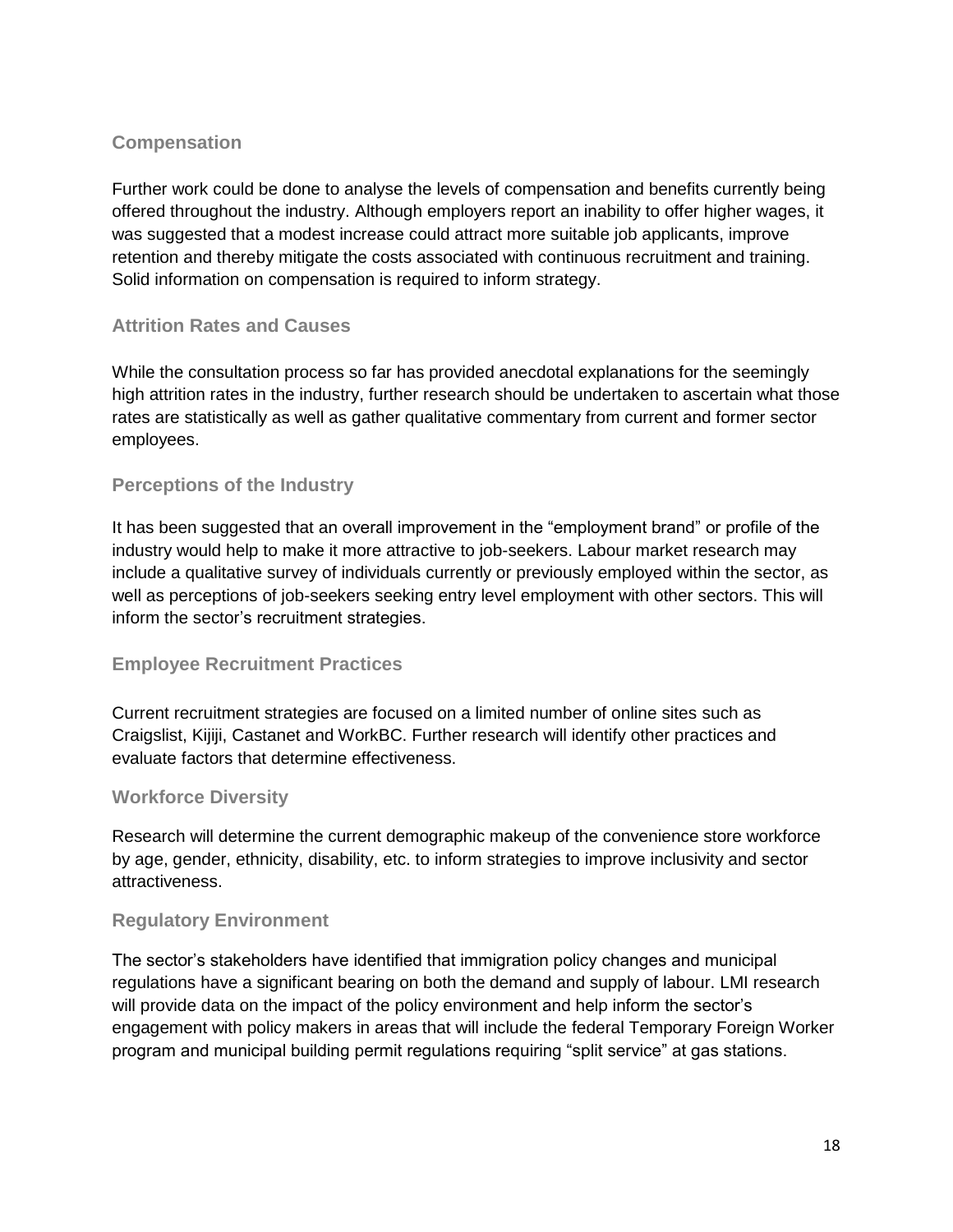# <span id="page-19-0"></span>**Steering Committee**

In order to move into a potential Phase Two Labour Market Information Research project, individuals who have provided valuable input into the consultation process so far have been invited to serve on a Steering Committee.

A group of ten committee members has volunteered to provide direction during subsequent phases of this project:

Rae Turenne – Canadian Tire Gas Bar (Kelowna) Balbir Singh – Mac's (Kelowna) Dimple Sokhi – Petro Canada (Greater Vancouver) David Charron – Petro Canada (Port Moody) Shirley Dickman – Petro Canada (Richmond) Rajit Jain – Mac's (Langley) Mandip Sekhon – Mac's (Surrey) Nicole Saius – Husky (Greater Vancouver) Paul Jaswal – Husky (Greater Vancouver) Melissa Denger – Petro Canada (Kelowna)

Service on the Steering Committee is expected to require the commitment of approximately twenty hours of engagement to confirm the validity of subsequent phases of the consultation process, the representativeness of resulting data and findings, and to make recommendations to direct subsequent phases of this project.

The WCSA continues to invite additional participants in order to engage a broadly representative committee including large, medium and small chains as well as independent and corporate owners of operations with and without gas stations. The WCSA is also reaching out to participants from a number of regions of the province in order to achieve a diversity of perspectives. It should therefore be noted that the composition of the committee may change over time.

The inaugural meeting of the Steering Committee was held by teleconference on March 22, 2017. The first tasks of the Committee were to establish a governance model and terms of reference for undertaking a potential Phase Two Labour Market Information (LMI) project. This document along with the meeting summary is included in Appendix 5. A Phase Two Labour Market Information (LMI) project proposal is under development. A brief description of the anticipated research activities that will be included in this proposal follows in the next section.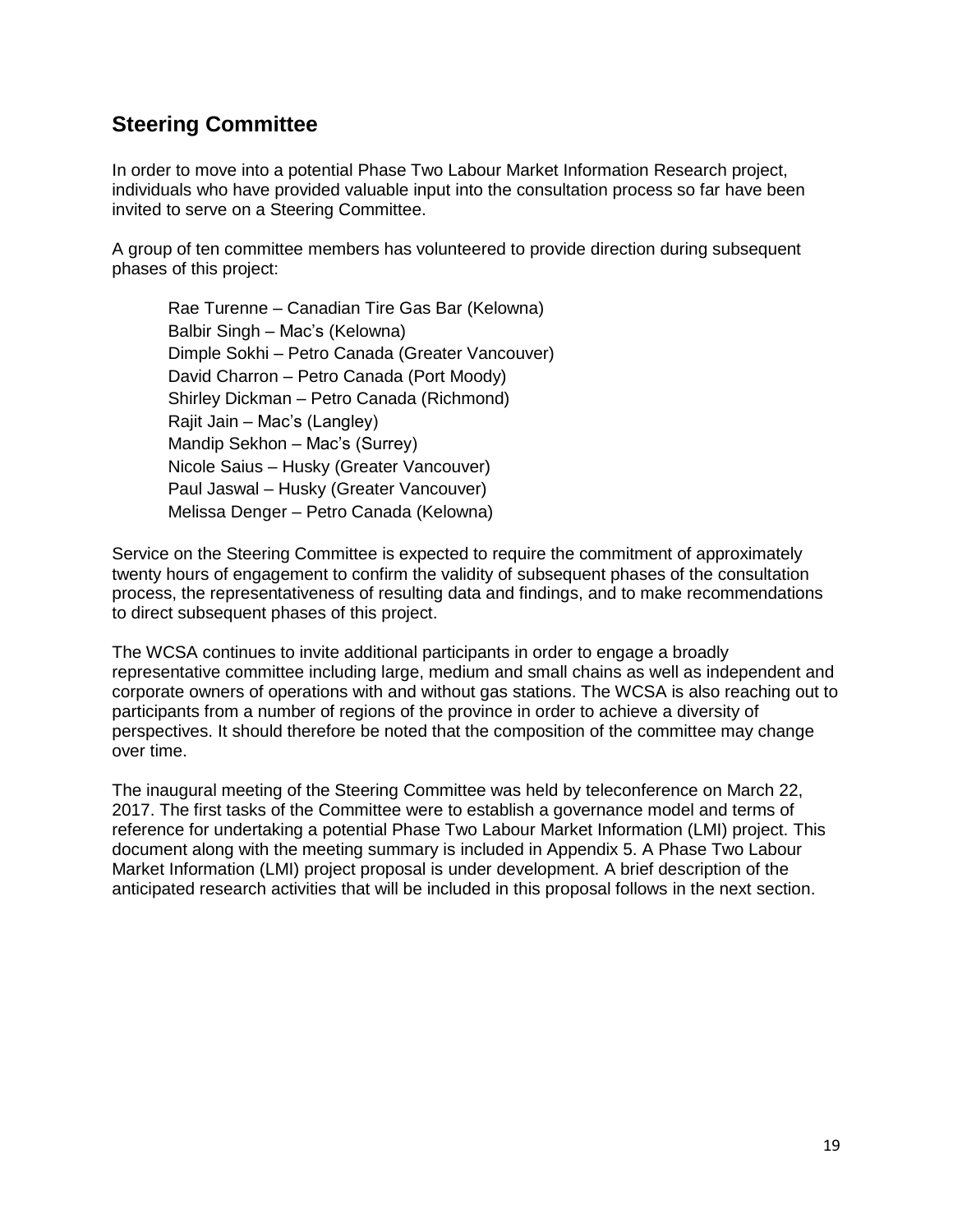# <span id="page-20-0"></span>**Phase Two Labour Market Information Research**

A submission to the BC Ministry of Jobs, Tourism and Skills Training requesting support to move into Phase Two of this project is in preparation. With guidance from the Steering Committee, Phase Two will involve further engagement and consultation with industry stakeholders as well as in-depth analysis of existing labour market data in order to provide industry and government policy makers with current, accurate information to support the development of strategies to address the challenges facing the convenience and gas industry in BC.

Research will be initially guided by the potential Labour Market Information research areas identified during the engagement phase of this project and may incorporate additional areas as the Steering Committee recommends. Upon approval of a Phase Two proposal, the WCSA intends to engage a professional research consulting firm to undertake qualitative and quantitative research activities and develop a final report analyzing the results in accordance with Labour Market Partnerships Project guidelines and requirements. Potential research activities could include:

- Conducting a detailed environmental scan examining the convenience store sector in BC including the history of the sector and subsectors (e.g., standalone convenience stores [NAICS 44512] and gas stations with convenience stores [NAICS 44711]), active companies in the sector, employment levels and labour market conditions, key occupations, and size and characteristics of the sector.
- Conducting a review of economic information to determine the nature and impact of industry cycles, and analyze historical trends for the sector.
- Completing surveys of employers to determine labour supply and demand issues and training needs.
- Completing stakeholder interviews to focus on topics such as supply, demand, training and immigration.
- Populating and moderating focus groups to investigate perceptions about the sector and provide insights as to how the sector could better market itself to potential employees.

A detailed budget and timeline will be determined upon further consultation with potential research service providers.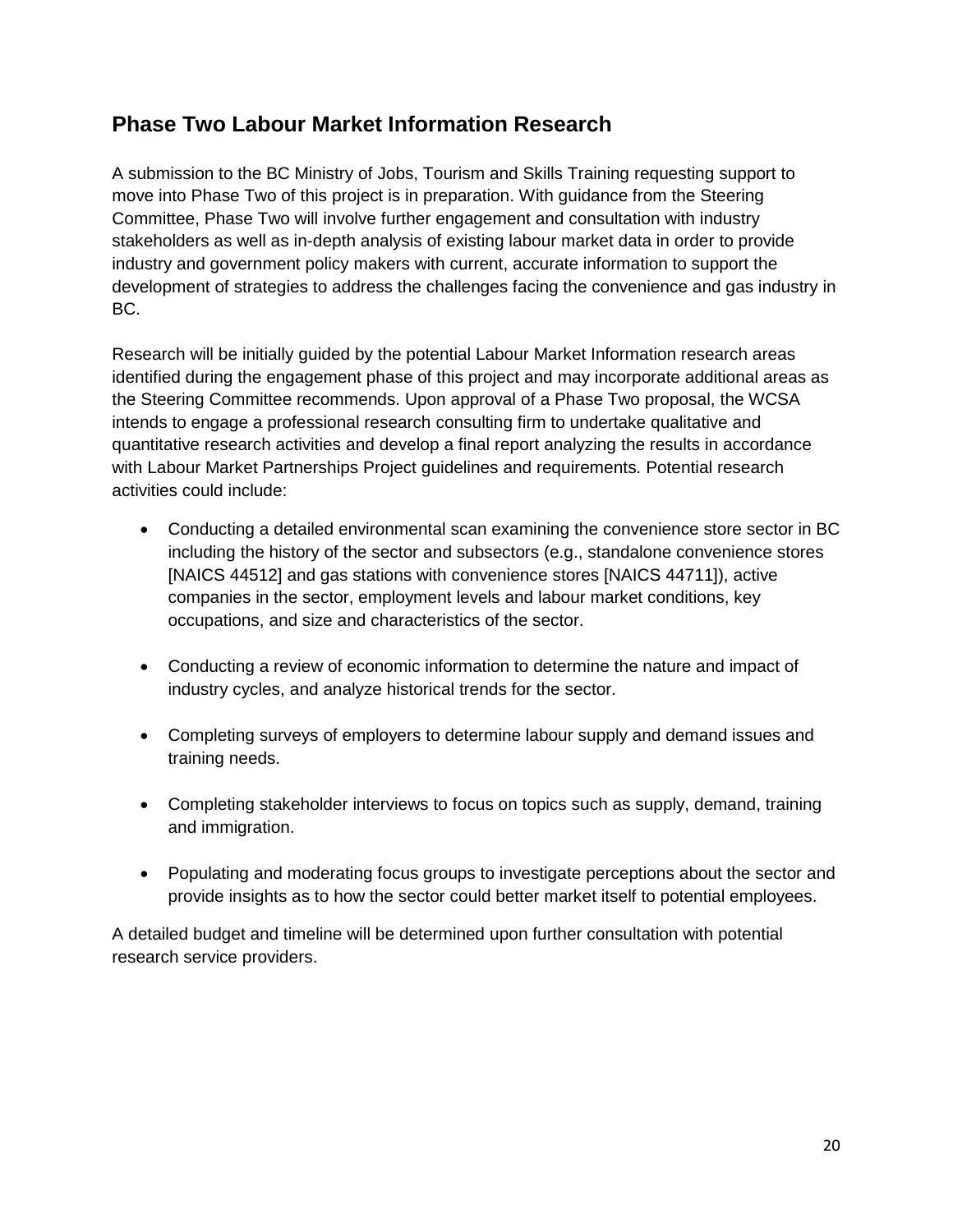# <span id="page-21-0"></span>**Appendices**

## **Appendix 1: Work Plan**

#### **Appendix 2: Newsletters**

2.1 December 5, 2016 Newsletter

2.2 December 14, 2016 Newsletter

2.3 Participation Survey

## **Appendix 3: Questionnaire, Short Survey**

3.1 Sample Request to Complete Questionnaire 3.2 Questionnaire 3.3 Sample Request to Complete Short Survey 3.4 Short Survey

## **Appendix 4: Group Meetings**

4.1 Focus Group Meeting Invitation 4.2 Focus Group Meeting Agenda 4.3 Focus Group Meeting Summary

# **Appendix 5: Steering Committee**

5.1 Meeting Summary 5.2 Terms of Reference

## **Appendix 6: Participants**

**Appendix 7: NOC Codes**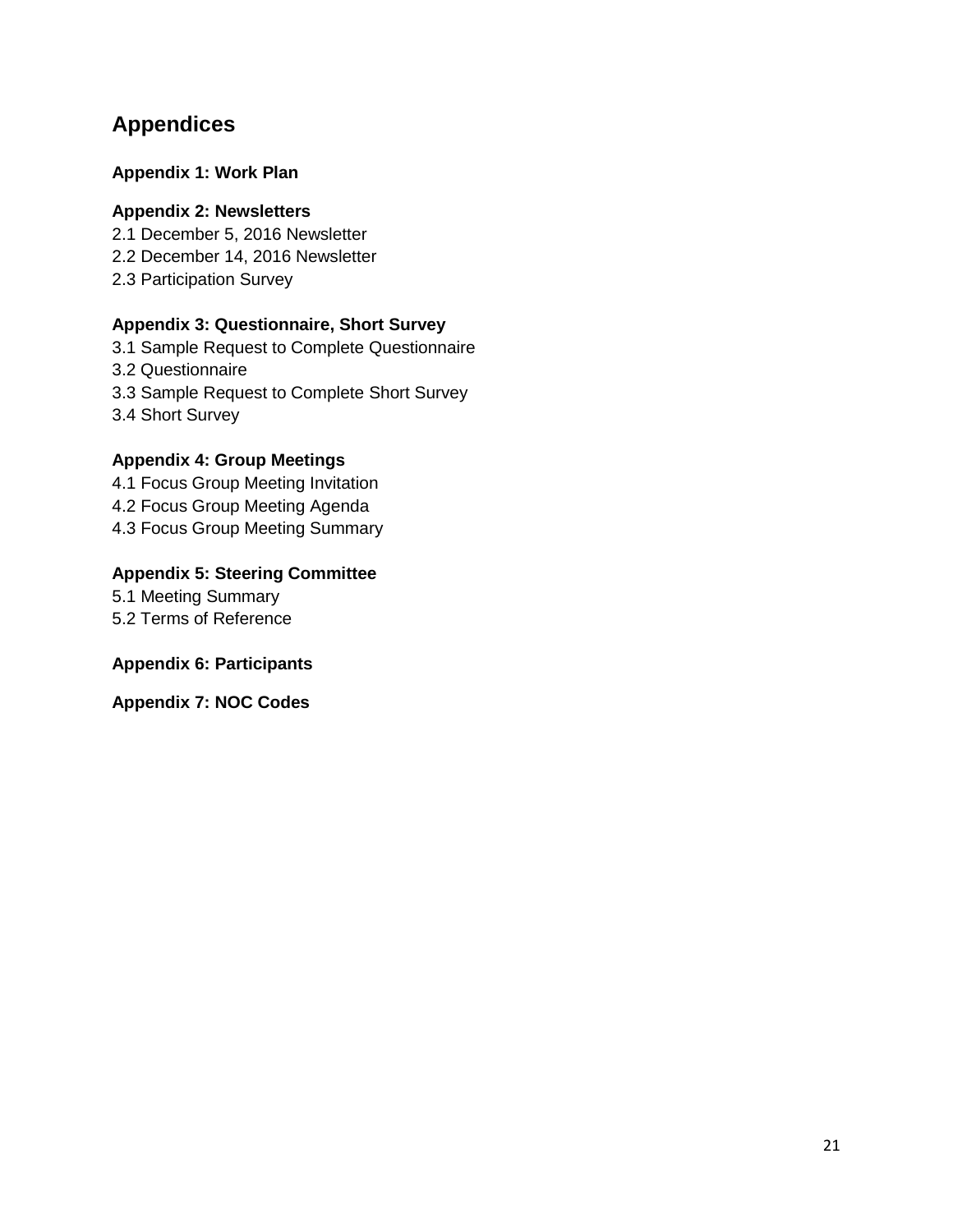# **Appendix 1: Work Plan**

| <b>MILESTONE</b>                                                    | <b>TASK</b>                                                                                                                                                                                                                                                                                                                                                                                                                                                                                                                                               | <b>ESTIMATED TIMELINE</b><br>AND DUE DATE                                                                                                                                                                                                                                   | <b>RESPONSIBIITY</b>                                                                      | <b>PRODUCT</b>                                                                                                                                                                                                                                                                                                                                                                                                                                                             |
|---------------------------------------------------------------------|-----------------------------------------------------------------------------------------------------------------------------------------------------------------------------------------------------------------------------------------------------------------------------------------------------------------------------------------------------------------------------------------------------------------------------------------------------------------------------------------------------------------------------------------------------------|-----------------------------------------------------------------------------------------------------------------------------------------------------------------------------------------------------------------------------------------------------------------------------|-------------------------------------------------------------------------------------------|----------------------------------------------------------------------------------------------------------------------------------------------------------------------------------------------------------------------------------------------------------------------------------------------------------------------------------------------------------------------------------------------------------------------------------------------------------------------------|
| 1<br>Workplan                                                       | -outline project purpose and<br>goals/deliverables;<br>-identify key milestones<br>and persons responsible;<br>-manner in which to<br>accomplish<br>Goals/deliverables;<br>-expected timeframes to<br>accomplish goals/deliverables.                                                                                                                                                                                                                                                                                                                      | Begin November 1 <sup>st</sup> .<br>Provide draft to the<br>Province by November<br>8 <sup>th</sup> , Provide final work<br>plan to the Province<br>by November 14 <sup>th</sup> .                                                                                          | Deborah Silvester<br>Jeannie Suric                                                        | Work Plan document                                                                                                                                                                                                                                                                                                                                                                                                                                                         |
| 2<br><b>Selection Rationale</b><br><b>Inaugural Team</b><br>Meeting | -prepare the criteria for the<br>selection of employer and<br>association participants<br>ensuring the selection is<br>broadly representative of the<br>diversity found within the<br>sector, i.e., corporate, large<br>chain, small chain,<br>independent operators and<br>co-ops;<br>-determine the positions to be<br>interviewed, i.e., leaders from<br>key sector companies, owners,<br>retail managers, HR personnel,<br>retail supervisors, store shelf<br>stockers and cashiers;<br>-develop interview protocols,<br>initial introductory emails, | November 14 <sup>th</sup> to<br>November 28 <sup>th</sup> .<br>Provide draft to the<br>Province by<br>24 <sup>th</sup> . Provide final<br>work to the Province<br>by November 28 <sup>th</sup> .<br>Inaugural team<br>meeting tentatively<br>Thursday, November<br>$24th$ . | Andrew Klukas<br>Deborah Silvester<br>Jeannie Suric<br>Michelle Harding<br>Sharon Bradley | <b>Convenience Store Sector</b><br>Industry list<br>A list to identify all North<br>American Industry Classification<br>System (NAICS) 2007, codes used<br>in the Convenience Store Industry<br>and their descriptions.<br>Example:<br>4451 Grocery Stores.<br>A list to identify all National<br><b>Occupational Classification Code</b><br>(NOC) 2011, codes used in the<br>Convenience Store Industry.<br>Examples:<br>22<br>0621 Retail & Wholesale Trade<br>Managers; |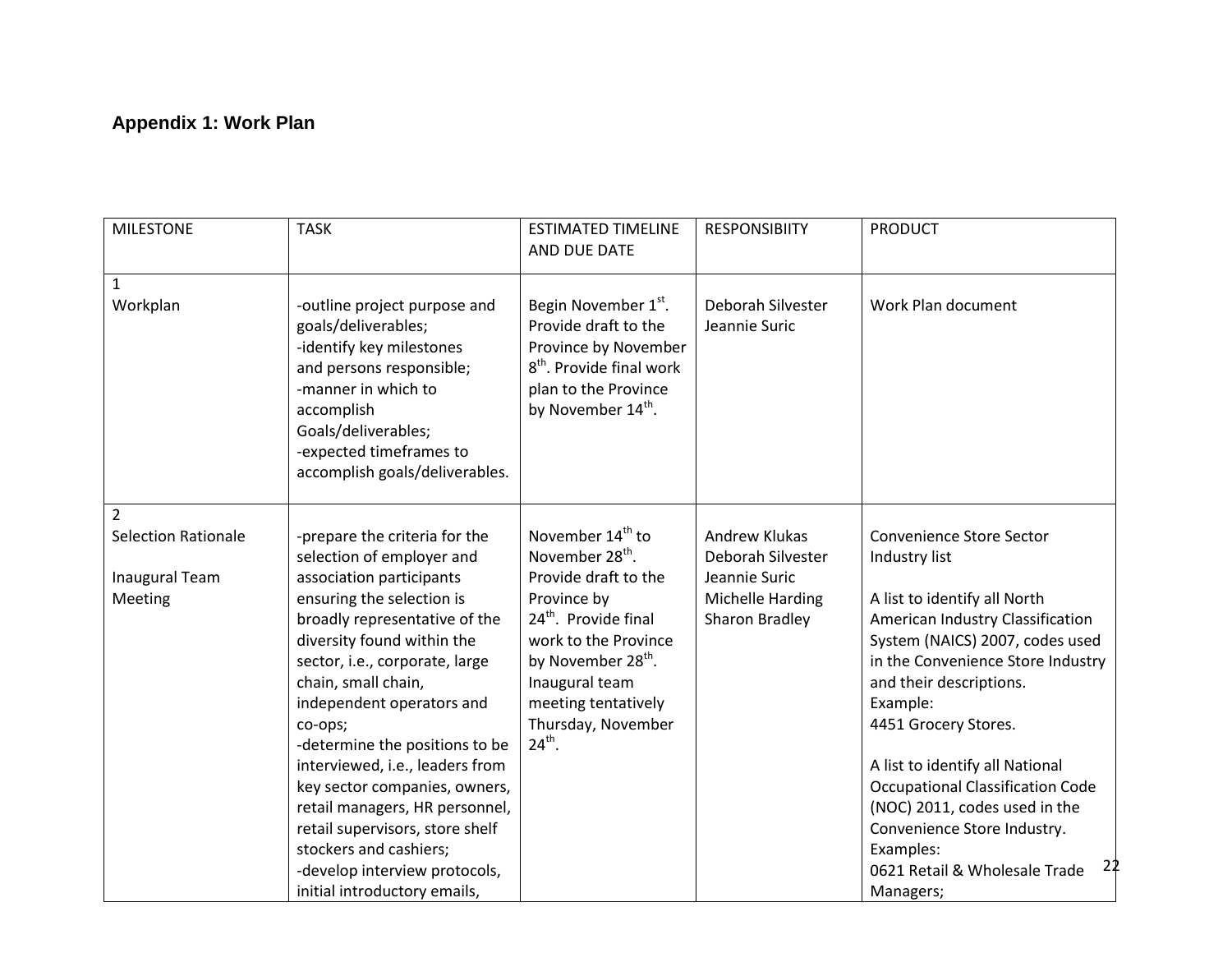|                                                     | telephone script and<br>questions designed to identify<br>predominant labour force<br>challenges faced by the<br>industry;<br>-determine the form of<br>engagement in addition to the<br>focus group meetings, i.e.,<br>telephone, personal face-to-<br>face and email.                                                                                    |                                                                                                                                                                             |                                                                                | 6622 Store Shelf Stockers,<br>clerks;<br>6611 Cashiers.<br>Criteria list used for selection<br>of employer and association<br>participants.<br>Interview protocol document.<br>Introductory emails.<br>Telephone script and questions.<br>Engagement letter. |
|-----------------------------------------------------|------------------------------------------------------------------------------------------------------------------------------------------------------------------------------------------------------------------------------------------------------------------------------------------------------------------------------------------------------------|-----------------------------------------------------------------------------------------------------------------------------------------------------------------------------|--------------------------------------------------------------------------------|--------------------------------------------------------------------------------------------------------------------------------------------------------------------------------------------------------------------------------------------------------------|
| 3<br>Identify potential focus<br>group participants | -use criteria list for selection<br>of employer and association<br>participants;<br>-canvas identified individuals<br>and organizations to identify<br>interest for participating in the<br>focus group from introductory<br>emails and engagement letter;<br>-plan and design focus groups<br>sessions;<br>-develop questionnaire and<br>moderator guide. | November 28 <sup>th</sup> to<br>December 12th.<br>Draft to the Province<br>for review of the list of<br><b>Focus Group</b><br>participants by<br>December 6 <sup>th</sup> . | Deborah Silvester<br>Jeannie Suric<br><b>Andrew Klukas</b><br>Michelle Harding | Focus group layout map.<br>Moderator guide.<br>List of questions.<br>Call of interest to individuals and<br>organizations document/letter.                                                                                                                   |
| 4<br>Invite focus group                             | -confirm venues and dates of                                                                                                                                                                                                                                                                                                                               | December 12 <sup>th</sup> to                                                                                                                                                | <b>Andrew Klukas</b>                                                           | Provide Focus Group list of                                                                                                                                                                                                                                  |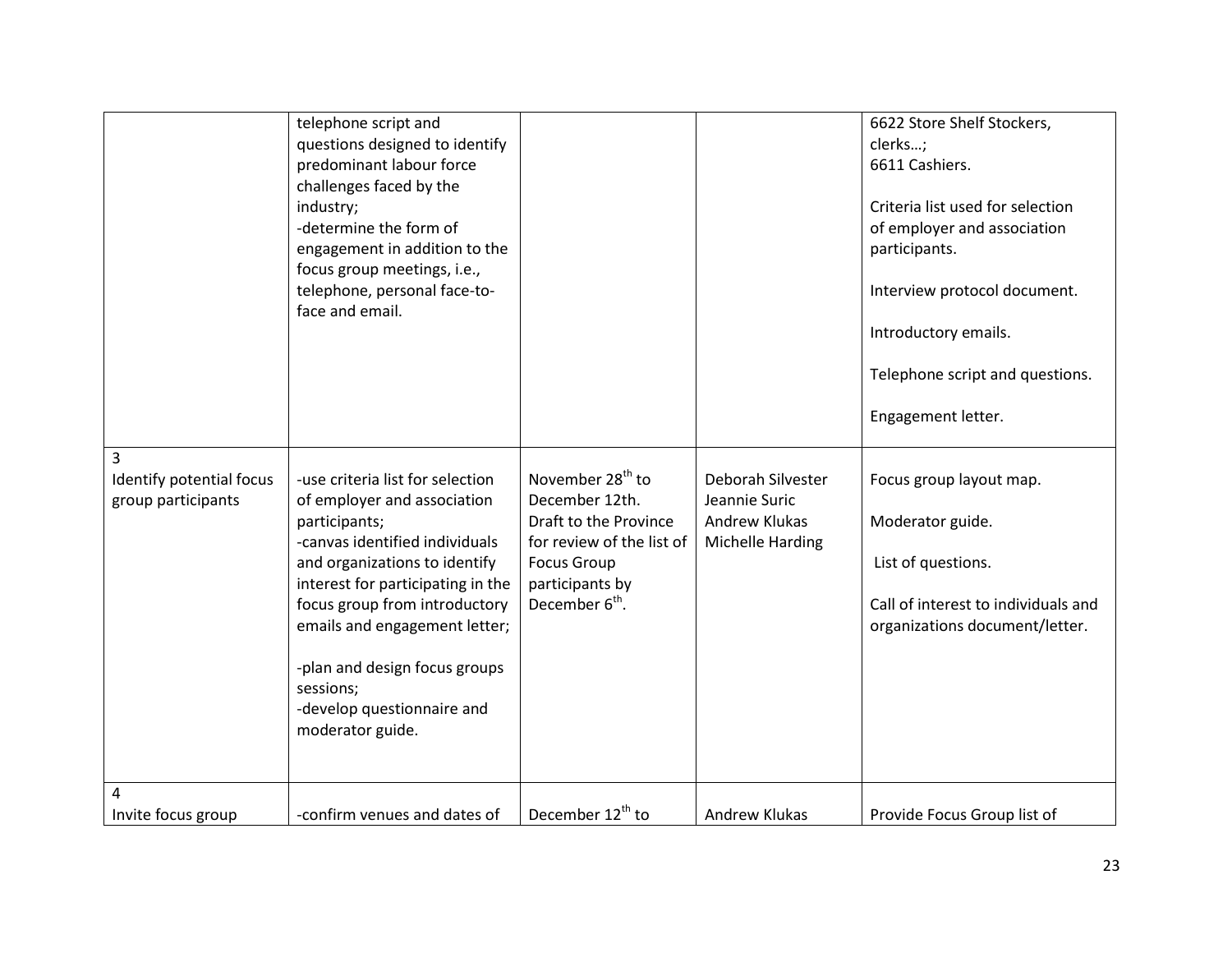| participants<br>to a focus group<br>meeting in one<br>of the three focus<br>group meeting<br>locations: Vancouver<br>Lower Mainland; Prince<br>George and Kelowna. | Focus Group meetings;<br>-confirm a list of all<br>participants as well as<br>participants that will be on a<br>conference or Skype call;<br>-determine who will be the<br>Focus Group moderator, team<br>attendees and note taker.                                      | December 30 <sup>th</sup> . (We<br>are keeping in mind<br>availability of<br>participants due to the<br>Season). Draft to the<br>Province by December<br>23 <sup>rd</sup>                                                                  | Deborah Silvester<br>Jeannie Suric<br>Sharon Bradley<br>Michelle Harding       | locations, venues and dates.<br>Provide list of invited Focus<br>Group participants.<br>Provide list of confirmed Focus<br>Group participants and method<br>of their participation, i.e., in-<br>person, Skype or conference call.<br>List of team attendees, i.e.,<br>Moderator and note taker. |
|--------------------------------------------------------------------------------------------------------------------------------------------------------------------|--------------------------------------------------------------------------------------------------------------------------------------------------------------------------------------------------------------------------------------------------------------------------|--------------------------------------------------------------------------------------------------------------------------------------------------------------------------------------------------------------------------------------------|--------------------------------------------------------------------------------|--------------------------------------------------------------------------------------------------------------------------------------------------------------------------------------------------------------------------------------------------------------------------------------------------|
| 5<br><b>Conduct Focus Group</b><br>Meeting.<br>Summarize reports of<br>focus group meetings.                                                                       | -solicit focus group<br>participants to identify key<br>issues, i.e., labour markets<br>issues; HR issues, etc.;<br>-analyze and synthesize<br>interview data to identify<br>common issues;                                                                              | <b>Lower Mainland Focus</b><br>Group Session:<br>Tentative<br>Wednesday, January<br>$4^{\text{th}}$ .<br><b>Prince George Focus</b><br>Group Session:<br>Tentative                                                                         | <b>Andrew Klukas</b><br>Deborah Silvester<br>Michelle Harding<br>Jeannie Suric | Summary report document for<br>each of the three Focus Group<br>sessions to include:<br>-analyzed and synthesized<br>interview data identified by<br>relevant occupations by NOC<br>code, by role, as well as relevant<br>industry subsectors or divisions                                       |
|                                                                                                                                                                    | -further identify issues by<br>relevant occupations by NOC<br>code, by role, describe<br>relevant industry subsectors<br>or divisions (NAICS code) as<br>well as key labour market<br>issues;<br>-analyze and write a summary<br>report for each focus group<br>session. | January 11 <sup>th</sup> .<br>Kelowna Focus Group<br>Session: Tentative<br>January 12 <sup>th</sup> .<br>Summary reports of<br>each Focus Group<br>Session to be<br>completed by January<br>19 <sup>th</sup> . Draft to the<br>Province by |                                                                                | (NAICS code to be included), as<br>well as key labour market issues<br>or Industry issues;<br>-location and date of the Focus<br>Group sessions, list of Focus<br>Group participants, and findings<br>of each session.                                                                           |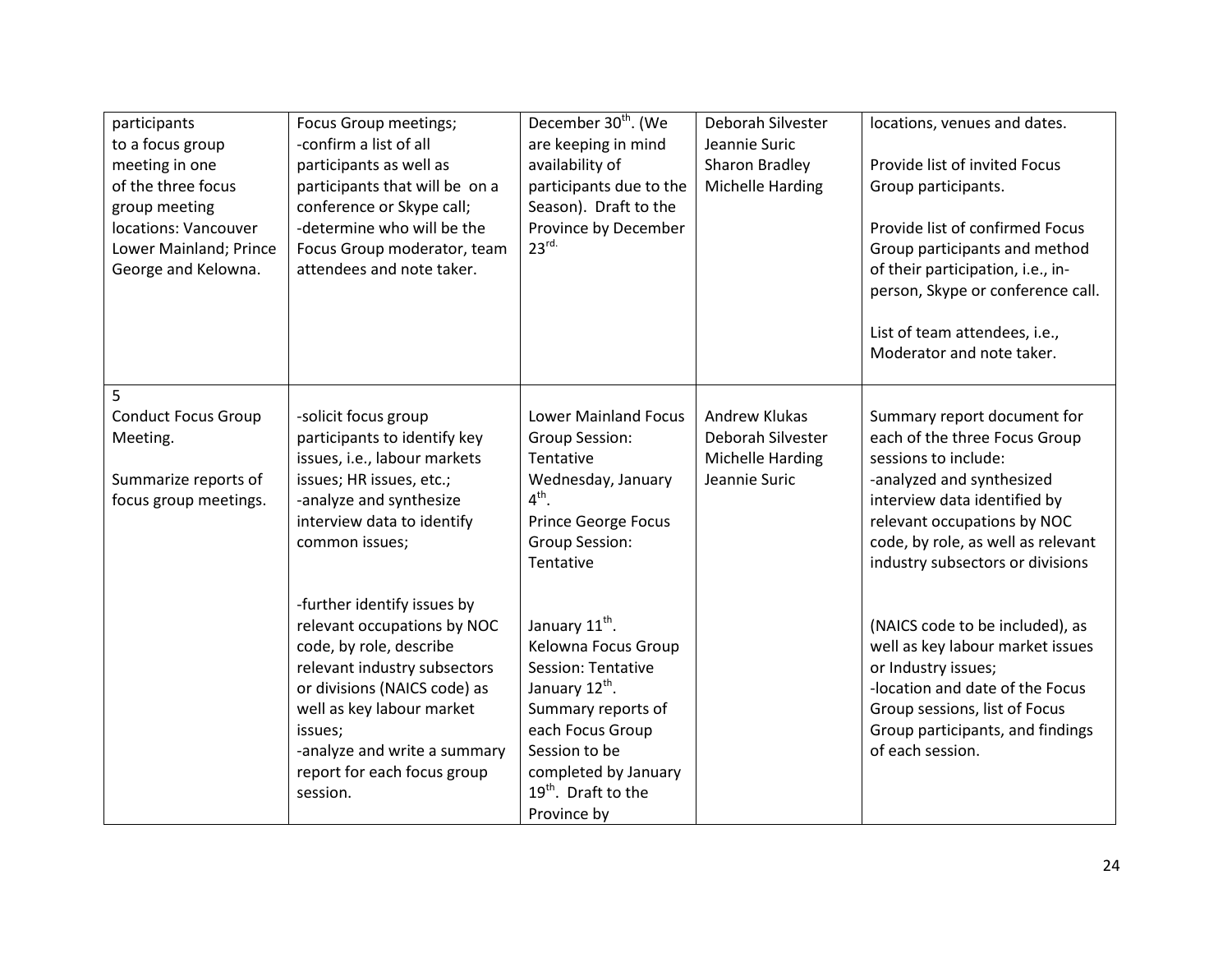|                                   |                                                                                                                                                                                                                                                                                                                                                                                                                                                                                                                                                                            | January 20 <sup>th</sup> . Final<br><b>Focus Group</b><br>Summaries together<br>with relevant<br>documentation<br>reviewed and<br>forwarded to Michelle<br>Harding in preparation<br>of Interim<br><b>Engagement Report by</b><br>January 25 <sup>th</sup> .                                                                                      |                                                        |                                                                                                                                                                                                                                                                                                                                                                                                                                                                                                                                                                                                                                                                                                                           |
|-----------------------------------|----------------------------------------------------------------------------------------------------------------------------------------------------------------------------------------------------------------------------------------------------------------------------------------------------------------------------------------------------------------------------------------------------------------------------------------------------------------------------------------------------------------------------------------------------------------------------|---------------------------------------------------------------------------------------------------------------------------------------------------------------------------------------------------------------------------------------------------------------------------------------------------------------------------------------------------|--------------------------------------------------------|---------------------------------------------------------------------------------------------------------------------------------------------------------------------------------------------------------------------------------------------------------------------------------------------------------------------------------------------------------------------------------------------------------------------------------------------------------------------------------------------------------------------------------------------------------------------------------------------------------------------------------------------------------------------------------------------------------------------------|
| 6<br>Interim Engagement<br>Report | -compile and synthesize data<br>obtained from Focus Group<br>summaries<br>to include:<br>-a narrative that describes the<br>full scope of all project<br>activities, including but not<br>limited to:<br>a) who was engaged, including<br>the names of individuals<br>and/or organizations that<br>participated in engagement<br>activities;<br>b) how the Sector was<br>engaged, including the<br>number of sessions, locations,<br>venues and method such as<br>face-to-face, individual<br>interviews, group-based<br>workshops, etc.;<br>c) the scope of the problem/s | Data to Michelle by<br>January 25 <sup>th</sup> . First<br>draft of Interim Report<br>by Michelle to the<br>team and the Province<br>by February 2 <sup>nd</sup> . Final<br>Interim Report to be<br>completed by<br>February 9 <sup>th</sup> for<br>dissemination to the<br>Province for review<br>and approval by<br>February 13 <sup>th</sup> . | Michelle Harding<br>Deborah Silvester<br>Jeannie Suric | Any relevant materials<br>information, questionnaires, etc.,<br>created and disseminated in this<br>project phase. Examples include:<br>Work Plan document;<br>Convenience Store Sector<br>Industry list; list identifying all<br>North American Industry<br><b>Classification System (NAICS)</b><br>codes, 2007; list identifying all<br><b>National Occupational Code</b><br>(NOC) codes, 2011; criteria lists<br>for selection of employer and<br>association participants;<br>interview protocol document;<br>introductory emails; telephone<br>script and questions; engagement<br>letter; Focus Group layout map;<br>moderator guide/list of<br>questions; call of interest to<br>individuals and/or organizations; |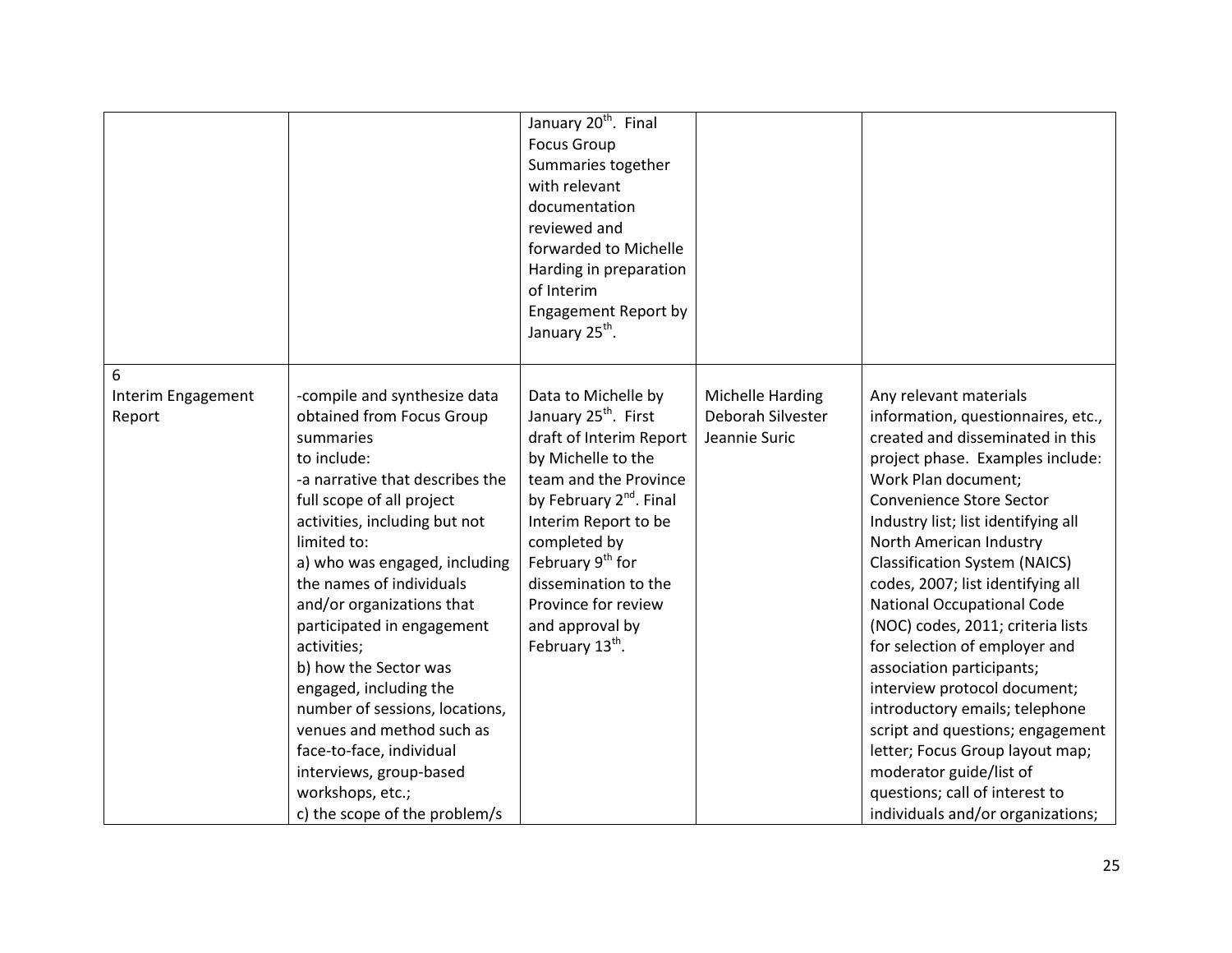|                                                                                                                                                                                                              | the partnership was seeking to<br>understand;<br>d) key themes and findings;<br>e) consensus and direction on<br>next steps to address the<br>Sector's HR and/or labour<br>market issues;<br>f) a description of the<br>leadership and governance<br>structure for undertaking a<br>subsequent LMP Program<br>phase. |                                                                                                                                                                                                                                                           |                                                                                                  | list of Focus Group venues and<br>dates; list of invited Focus Group<br>participants; list of confirmed<br>Focus Group participants and<br>method of participation; list of<br>team attendees, i.e., moderator<br>and note taker; summary report<br>document for each of the three<br>(3) Focus Group sessions. |
|--------------------------------------------------------------------------------------------------------------------------------------------------------------------------------------------------------------|----------------------------------------------------------------------------------------------------------------------------------------------------------------------------------------------------------------------------------------------------------------------------------------------------------------------|-----------------------------------------------------------------------------------------------------------------------------------------------------------------------------------------------------------------------------------------------------------|--------------------------------------------------------------------------------------------------|-----------------------------------------------------------------------------------------------------------------------------------------------------------------------------------------------------------------------------------------------------------------------------------------------------------------|
| $\overline{7}$<br><b>Identify Steering</b><br>Committee members<br>from focus group<br>participation.<br><b>Inaugural Steering</b><br>Committee Meeting.<br><b>Summary of Steering</b><br>Committee Meeting. | -determine the Steering<br>Committee members, i.e.,<br>both self-identified via Focus<br>Group Sessions or invited<br>participation via Focus Group<br>Sessions;<br>-plan and design Steering<br>Committee Group sessions;<br>-formalize a broadly<br>representative Steering<br><b>Committee Group and Terms</b>    | January 12 <sup>th</sup> to<br>March 9 <sup>th</sup> .<br><b>First Steering</b><br><b>Committee Meeting:</b><br><b>Tentative February</b><br>15 <sup>th</sup> . Venue<br>tentatively Lower<br>Mainland Vancouver.<br>Method of<br>participation in-person | Andrew Klukas<br>Deborah Silvester<br>Jeannie Suric<br><b>Michelle Harding</b><br>Sharon Bradley | List of Steering Committee<br>Members.<br>Terms of Reference (Governance<br>structure).<br>List of key themes and findings.<br>List of next steps re HR and/or<br>labour market issues.                                                                                                                         |
|                                                                                                                                                                                                              | of Reference (a governance<br>structure);<br>-prepare to govern and steer<br>Phase 2 LMI research<br>activities,<br>provide leadership to the<br>success of the Project;<br>-identify key themes and                                                                                                                 | workshop, Skype, etc.<br>Draft to the Province<br>by March 3rd. All data<br>to Michelle by March<br>$9^{\text{th}}$ .                                                                                                                                     |                                                                                                  | Summary report of Steering<br>Committee meeting to include:<br>List of Committee members and<br>their roles; terms of reference;<br>research activities; identified key<br>themes and findings; consensus<br>and direction of next<br>steps to address the Sector's HR                                          |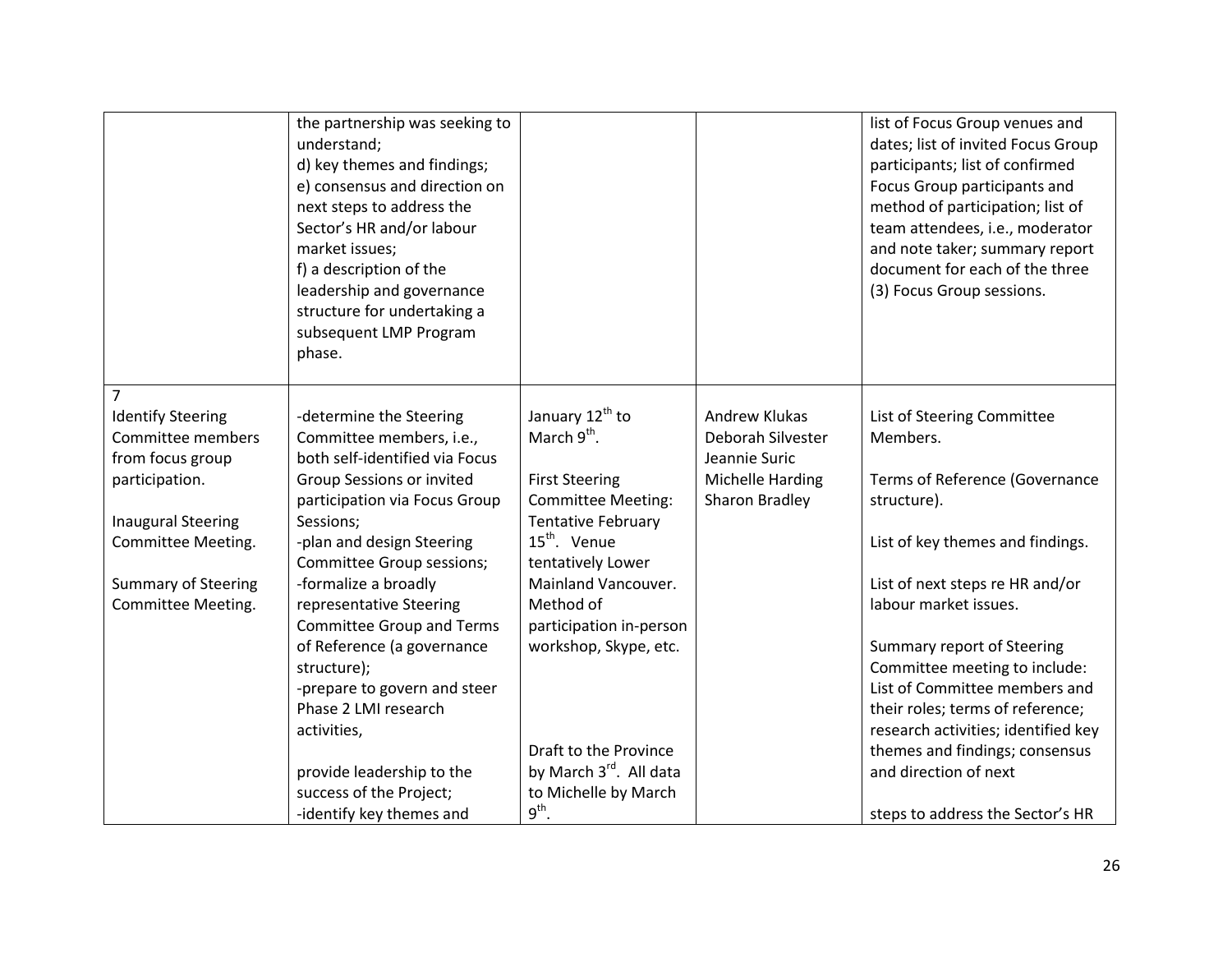|                                        | findings;<br>-consensus and direction of<br>next steps to address the<br>Sector's human resources<br>and/or labour market issues<br>including the scope of Phase 2<br>LMI research (timelines and<br>budget to be included);<br>-prepare Phase 2 application.                                                                                                                                                                                                                                                                                                                                                                                           |                                                                                                                                                                                                                                                                              |                                                                         | and/or labour market issues.<br>Scope of Phase 2 LMI research -<br>including timelines and budget.<br>Application for Phase 2.                                                                                                                                                                                                                                                                                                                                                                                                                                                                                                                                                                                                                                                          |
|----------------------------------------|---------------------------------------------------------------------------------------------------------------------------------------------------------------------------------------------------------------------------------------------------------------------------------------------------------------------------------------------------------------------------------------------------------------------------------------------------------------------------------------------------------------------------------------------------------------------------------------------------------------------------------------------------------|------------------------------------------------------------------------------------------------------------------------------------------------------------------------------------------------------------------------------------------------------------------------------|-------------------------------------------------------------------------|-----------------------------------------------------------------------------------------------------------------------------------------------------------------------------------------------------------------------------------------------------------------------------------------------------------------------------------------------------------------------------------------------------------------------------------------------------------------------------------------------------------------------------------------------------------------------------------------------------------------------------------------------------------------------------------------------------------------------------------------------------------------------------------------|
| 8<br><b>Final Engagement</b><br>Report | -compile and synthesize data<br>obtained from the Steering<br>Committee meeting to<br>include:<br>- a narrative that describes the<br>full scope of all project<br>activities, including but not<br>limited to:<br>a) who was engaged, including<br>the names of individuals<br>and/or organizations that<br>participated in the<br>engagement activities;<br>b) how the sector was<br>engaged, including the<br>number of sessions, locations,<br>venues and method of<br>engagement, such as face-to-<br>face, individual interviews,<br>group-based workshops etc.;<br>c) the scope of the problems<br>the partnership was seeking to<br>understand; | Data to Michelle by<br>March 9 <sup>th</sup> . First draft<br>of Final Report by<br>Michelle to team and<br>the Province by March<br><sup>17th</sup> . Final Engagement<br>Report for<br>dissemination to the<br>Province for review<br>and approval by<br>March $31^{st}$ . | Michelle Harding<br>Deborah Silvester<br>Jeannie Suric<br>Andrew Klukas | Any relevant materials<br>information, questionnaires, etc.,<br>created and disseminated in this<br>project phase. Examples include:<br>Work Plan document;<br>Convenience Store Sector<br>Industry list; list identifying all<br>North American Industry<br><b>Classification System (NAICS)</b><br>codes, 2007; list identifying all<br><b>National Occupational Code</b><br>(NOC) codes, 2011; criteria lists<br>for selection of employer and<br>association participants;<br>interview protocol document;<br>introductory emails; telephone<br>script and questions; engagement<br>letter; Focus Group and Steering<br>Committee layout map;<br>moderator guide/list of<br>questions; call of interest to<br>individuals and/or organizations;<br>list of Focus Group and Steering |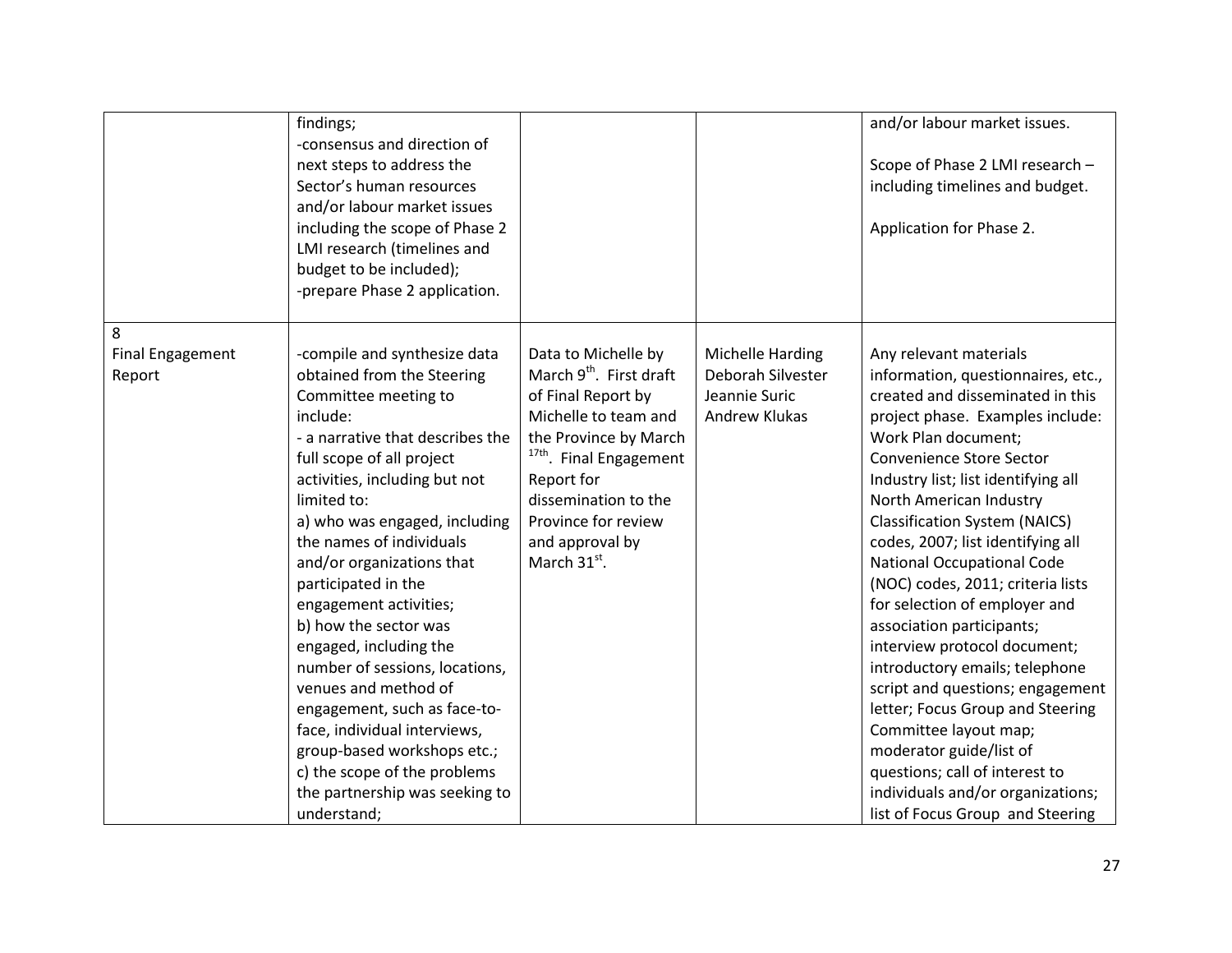| d) key themes and findings;    |  | Committee meeting venues and        |
|--------------------------------|--|-------------------------------------|
| e) consensus and direction on  |  | dates; list of invited Focus Group  |
| next steps to address the      |  | and Steering Committee              |
| sectors HR and/or labour       |  | participants; list of confirmed     |
| market issues, including the   |  | <b>Focus Group and Steering</b>     |
| scope of the Phase 2 LMI       |  | Committee participants and          |
| research, research priorities, |  | method of their participation; list |
| key research questions,        |  | of team attendees, i.e.,            |
| methodological approach,       |  | moderator and note taker for        |
| timelines and budget;          |  | <b>Focus Group and Steering</b>     |
| f) a description of governance |  | Committee; summary report           |
| structure for the steering     |  | document for each of the three      |
| group, and group's role in     |  | (3) Focus Group sessions and        |
| leading and steering Phase 2   |  | Interim Engagement Report; list     |
| LMI research, including its    |  | of Steering Committee summary       |
| Terms of Reference;            |  | report; and Phase 2 application.    |
| g) the Final Engagement        |  |                                     |
| Report must incorporate        |  |                                     |
| recommendations from the       |  |                                     |
| Province provided in the       |  |                                     |
| Interim Engagement Report.     |  |                                     |
|                                |  |                                     |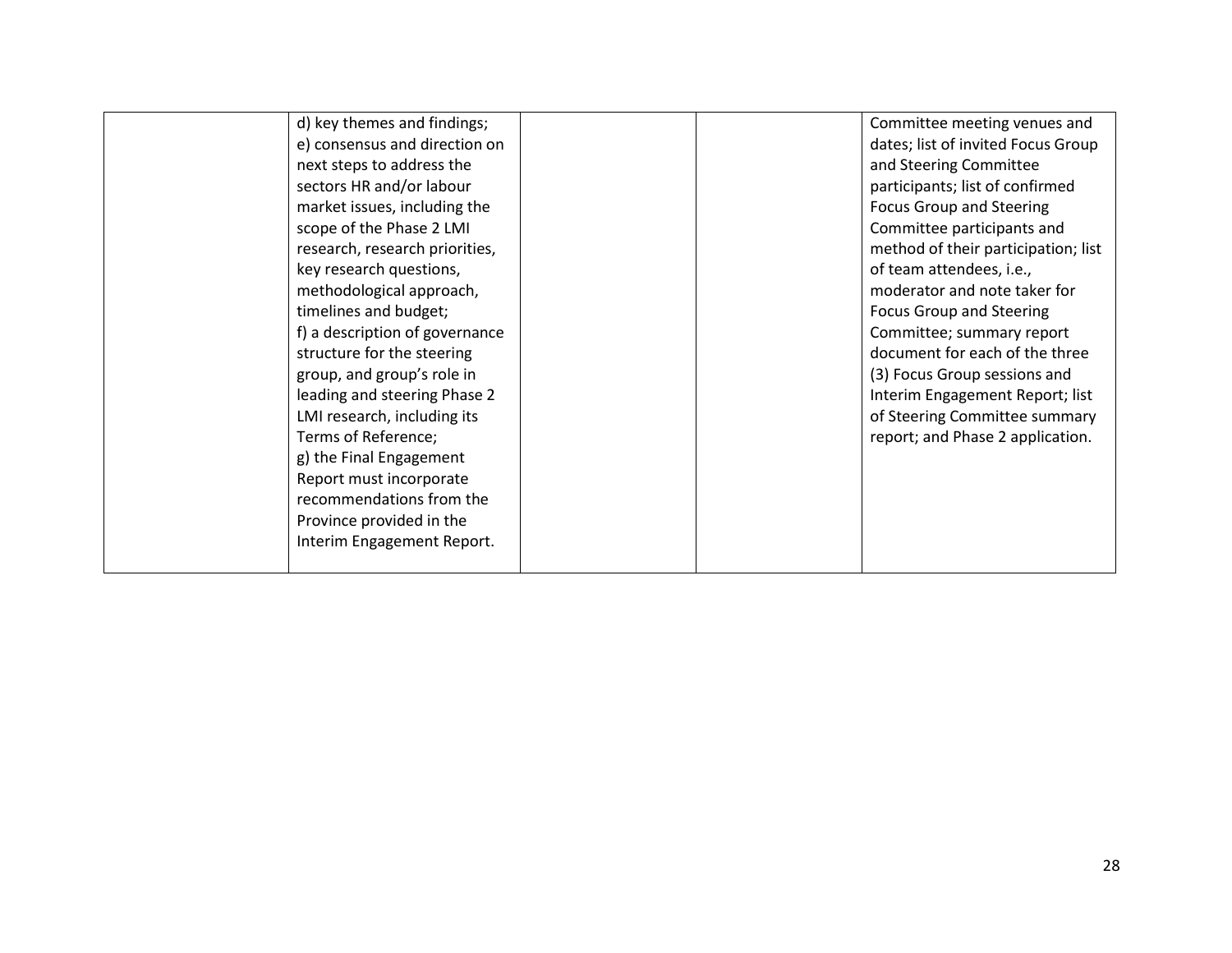#### **Appendix 2.1: December 5, 2016 Newsletter**



# **WESTERN CONVENIENCE STORES ASSOCIATION**

#### Solving BC's Future Hiring Challenges - A Call to Action

In response to the needs and concerns of our membership, the WCSA has negotiated a contract with the BC Ministry of Jobs, Tourism and Skills Training to work with Convenience Store owners, employers, employees and other stakeholders to identify, prioritize and ultimately resolve key labour market issues facing the industry.

As a first step in the process, the WSCA will be reaching out to the sector and conducting preliminary consultations to identify what the main labour market challenges are, to develop a broad consensus on priorities, and to create a leadership group for the subsequent research and strategy work.

#### Have your voice heard. We need your help to strengthen the industry!

The project will involve three breakfast sessions to be held in Prince George, Kelowna and the Metro Vancouver area early in the New Year. However, you can also participate by telephone interview or email questionnaire.

Please click here to let us know by December 15 if we can contact you for input by phone or email and whether you can participate in one of the breakfast meetings.

The results of this project will also support future consultations with the federal government on the Temporary Foreign Worker Program.

If you have any questions, please feel free to contact Deborah Silvester, Project Manager, at 604-534-8499 or email: deborah.silvester@gmail.com.

Thank you,

Andrew Klukas President, WCSA

@2017 Western Convenience Stores Association | #5 - 1146 Pacific Blvd, Vancouver BC, Canada V6Z 227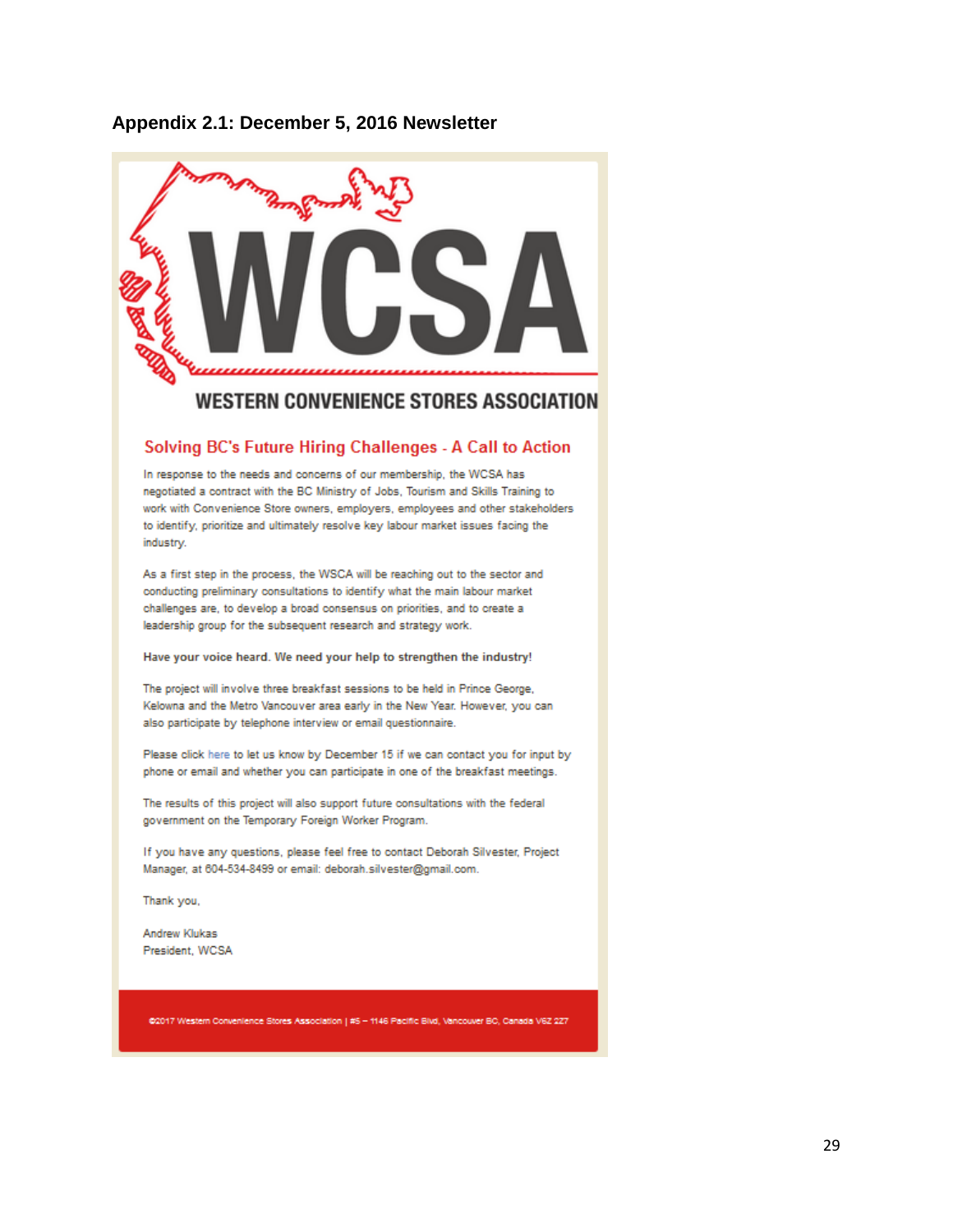## **Appendix 2.2: December 14, 2016 Newsletter**



# Solving BC's Future Hiring Challenges - A Call to Action

The WCSA and the BC Government are working together to find solutions to labour market issues facing our industry. We need retailers to share their views. Have your voice heard by joining us at one of three breakfast meetings in Prince George, Kelowna and Metro Vancouver or by participating in a telephone interview or email questionnaire.

Please tell us your preference by December 15 by clicking here. If you've already signed up, thank you!

Have your say. We need your help to strengthen the industry!

The results of this project will also support future consultations with the federal government on the Temporary Foreign Worker Program.

In response to the needs and concerns of our membership, the WCSA has negotiated a contract with the BC Ministry of Jobs, Tourism and Skills Training to work with Convenience Store owners, employers, employees and other stakeholders to identify, prioritize and ultimately resolve key labour market issues facing the industry.

Early in the New Year, the WSCA will be reaching out to the sector and conducting preliminary consultations to identify what the main labour market challenges are, to develop a broad consensus on priorities, and to create a leadership group for the subsequent research and strategy work.

If you have any questions, please feel free to contact Deborah Silvester, Project Manager, at 604-534-8499 or deborah.silvester@gmail.com.

Thank you, Andrew Klukas President, WCSA

@2017 Western Convenience Stores Association | #5 - 1146 Pacific Blvd, Vancouver BC, Canada V62 227

(Web Version) (Forward | Unsubscribe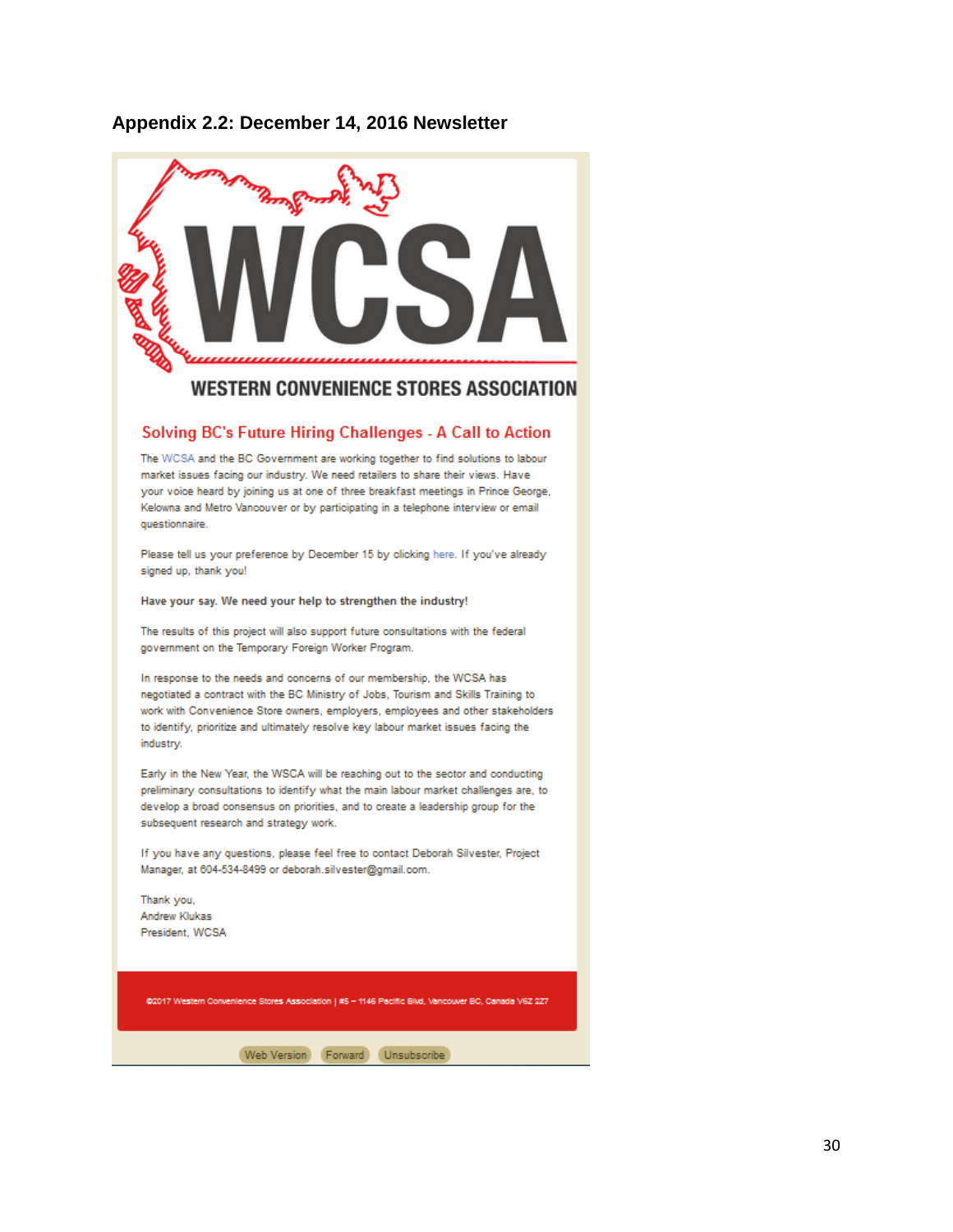# **Appendix 2.3: Participation Survey**

#### **Convenience & Gas Industry Labour Market Project**

# **Thank you for offering to participate in this important project. Your input matters!**

**1. How can you participate in this project (check all that apply)?** 

- П Breakfast Meeting
- П Online or paper survey
- П Telephone interview

# **2. What type of retail operation do you represent?**

- 0 Small independent operation or franchise (1-5 sites)
- $\circ$ Medium chain (5 - 30 sites)
- $\circ$ Large chain (Over 30 sites)

О Corporate (For example, hiring is always or sometimes managed by an external head office)

О Other (please specify)

#### **3. In what city/town are you located?**

#### **4. Please let us know how to reach you**

| Phone: I      |  |
|---------------|--|
| Email:        |  |
| Name:         |  |
| Store Name: I |  |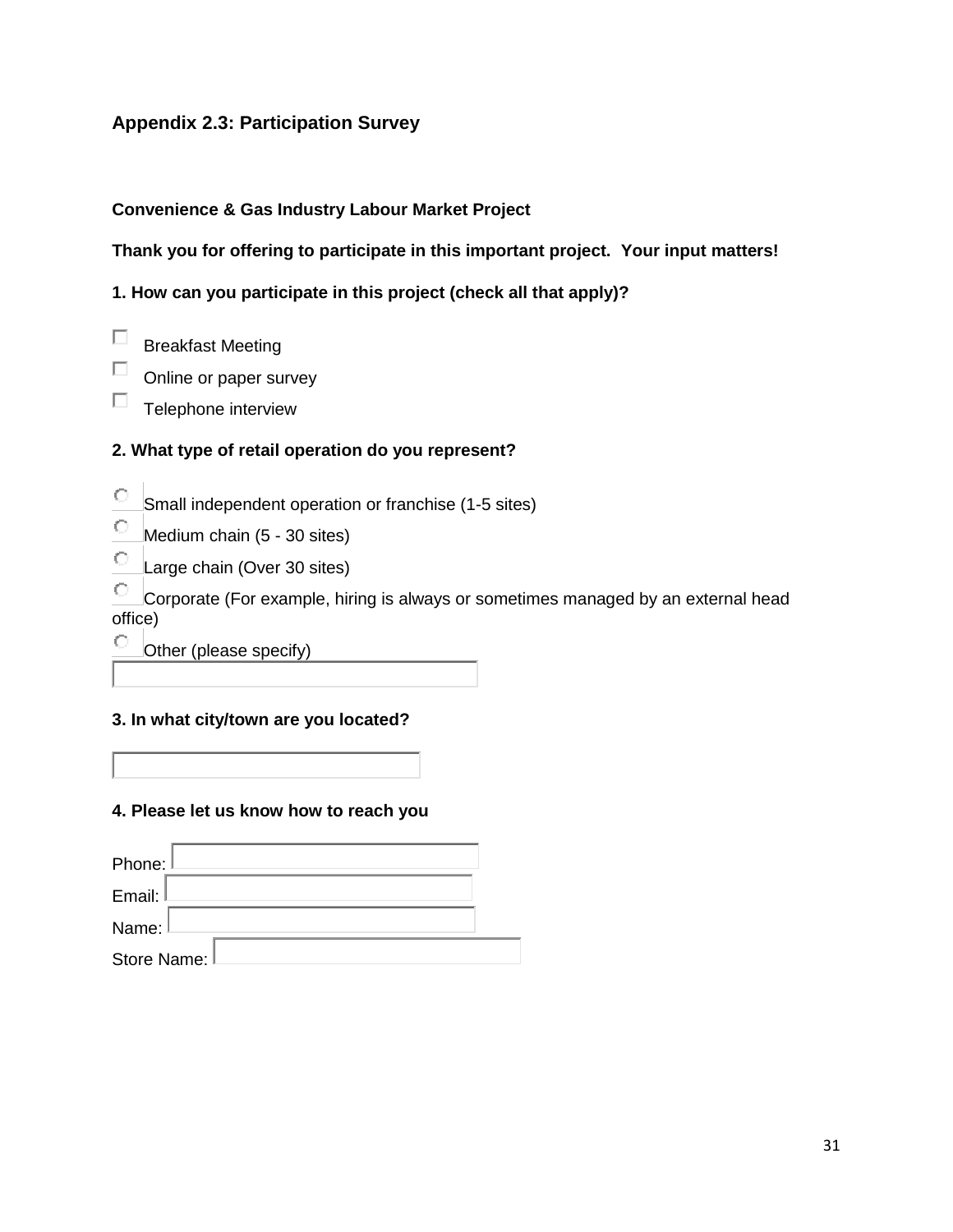# **Appendix 3.1: Sample Request to Complete Questionnaire**

Further to a telephone call with Jeannie Suric, please find attached an "Invitation", to attend the Breakfast Meeting hosted by the Western Convenience Stores Association to discuss labour market issues facing the Convenience Stores Industry.

Also, attached please find a "Questionnaire", we are hoping you will complete and return via email or bring it along to the Breakfast Meeting!

We look forward to seeing you on Thursday, January 19, 2017, at 9am at the Grand Villa Casino Hotel in Burnaby.

If you have any question, I'd be happy to discuss.

Thank you,

Deborah Silvester, 604 8163817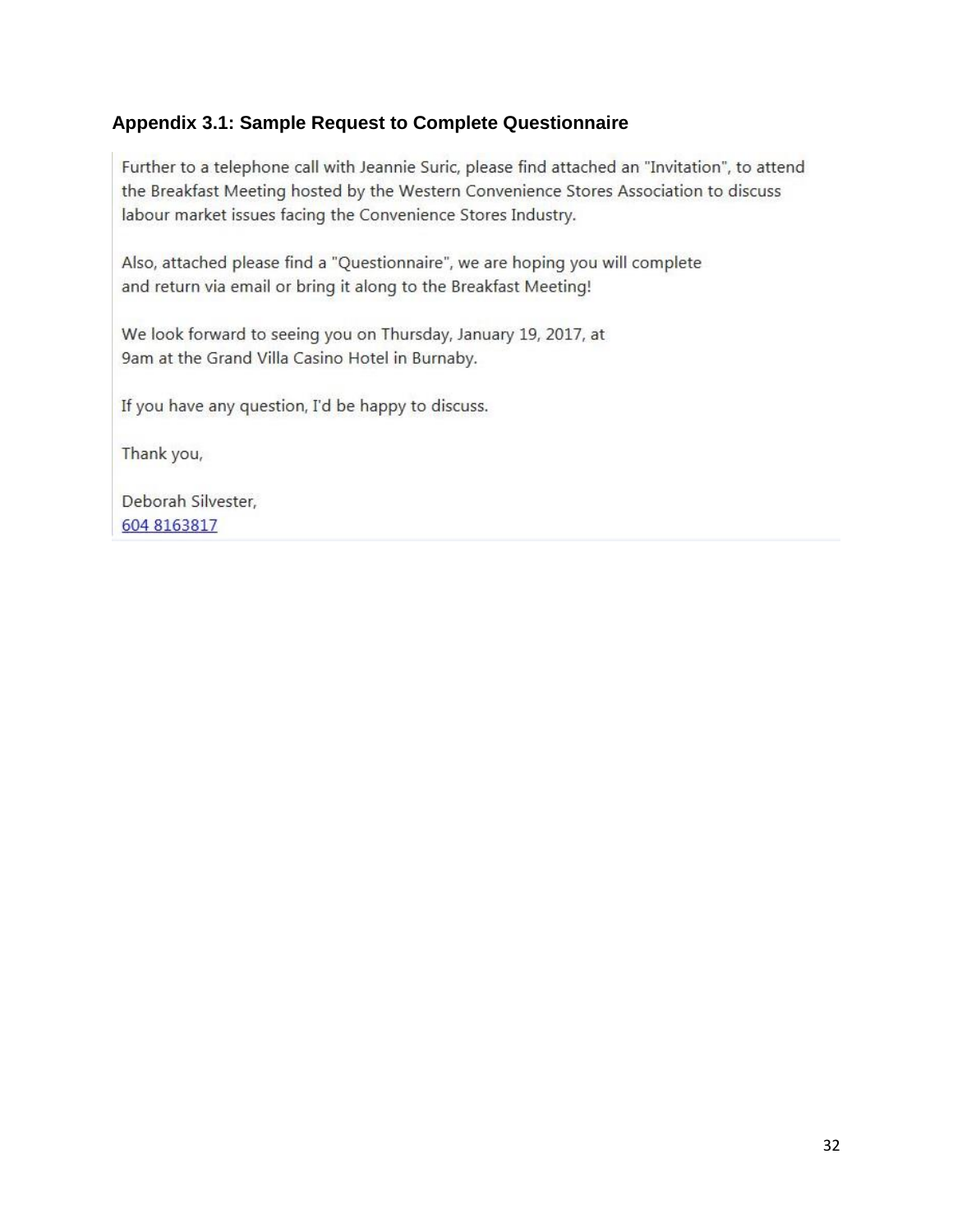# **Appendix 3.2: Questionnaire**

STORE NAME

STORE'S GEOGRAPHIC LOCATION \_\_\_\_\_\_\_\_\_\_\_\_\_\_\_\_\_\_\_\_\_\_\_\_\_\_\_

LOCATION: \_\_\_\_\_\_\_\_\_\_\_\_\_\_\_\_\_\_\_\_\_\_\_\_\_\_\_\_\_\_\_\_\_\_\_\_\_\_\_\_\_\_\_\_\_\_

NUMBER OF EMPLOYEES: \_\_\_\_\_\_\_\_\_\_\_\_\_\_\_\_\_\_\_\_\_\_\_\_\_\_\_\_\_\_\_\_\_\_

Hi, my name is Jeannie Suric, of the Western Convenience Stores Association. I am sending this in response to your interest to participate in the Labour Market Research Project in order to identify the challenges facing the Industry, i.e., labour shortages and any other challenges with the B.C. Convenience Stores Sector.

I know your time is valuable and I will try to keep the interview as short as possible.

1. PLEASE DESCRIBE YOUR POSITION AND DUTIES IN DETAIL?

2. HOW LONG HAVE YOU BEEN EMPLOYED AT THIS STORE?

3. WHO DO YOU REPORT TO?

## 4. HOW MANY FULL TIME AND HOW MANY PART TIME POSITIONS ARE THERE AT YOUR STORE?

5. WHAT DO YOU FIND APPEALING WORKING IN THIS INDUSTRY:

-wage/perks:

-hours of work:

-benefits: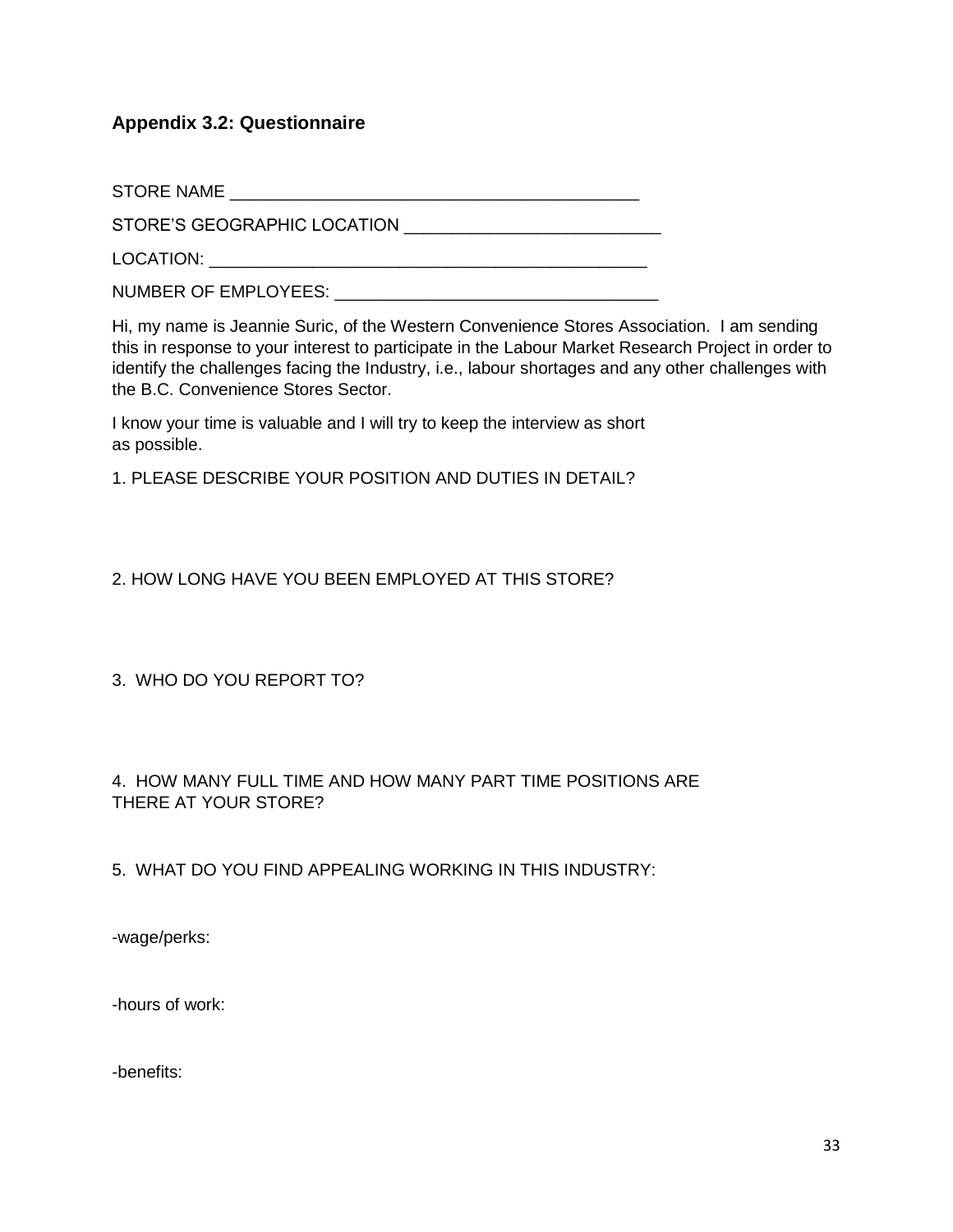-shift work:

-working atmosphere and conditions:

-health and safety program:

-relationship with superior:

-workplace violence:

-p/t vs f/t positions:

-training:

-employee treatment:

-were the goals and expectations clearly defined to you when you were hired:

-advancement opportunities:

-do you have any autonomy in your decision making:

-do you feel you have any job security:

-workplace stressors:

6. WHAT DO YOU FIND UNAPPEALING ABOUT WORKING IN THIS INDUSTRY:

-wage/perks: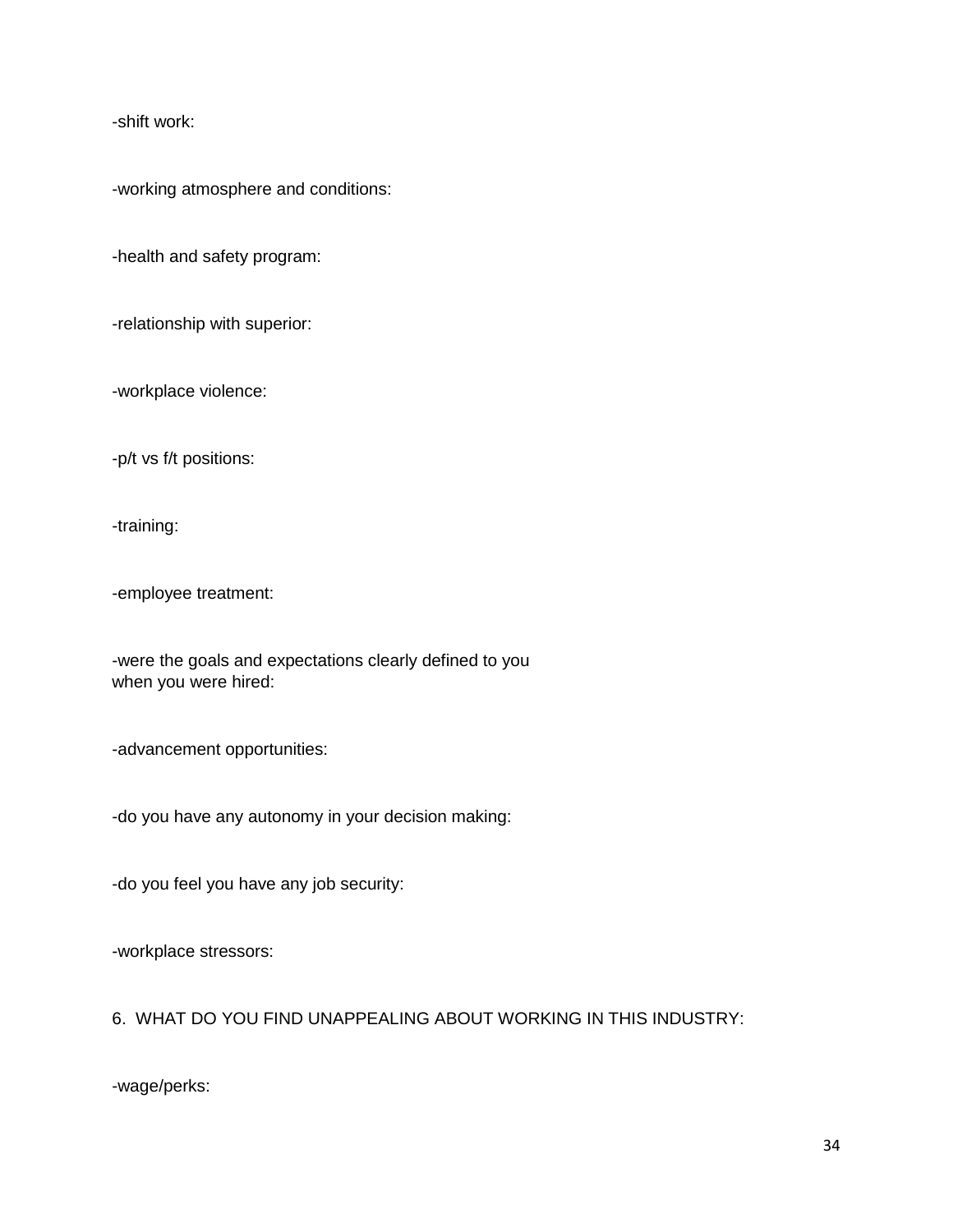-hours of work:

-benefits:

-shift work:

-working atmosphere and conditions:

-health and safety program:

-relationship with superior:

-workplace violence:

-p/t vs f/t positions:

-training:

-employee treatment:

-were the goals and expectations clearly defined to you when you were hired:

-are there advancement and growth opportunities for you:

-decision making:

-job security: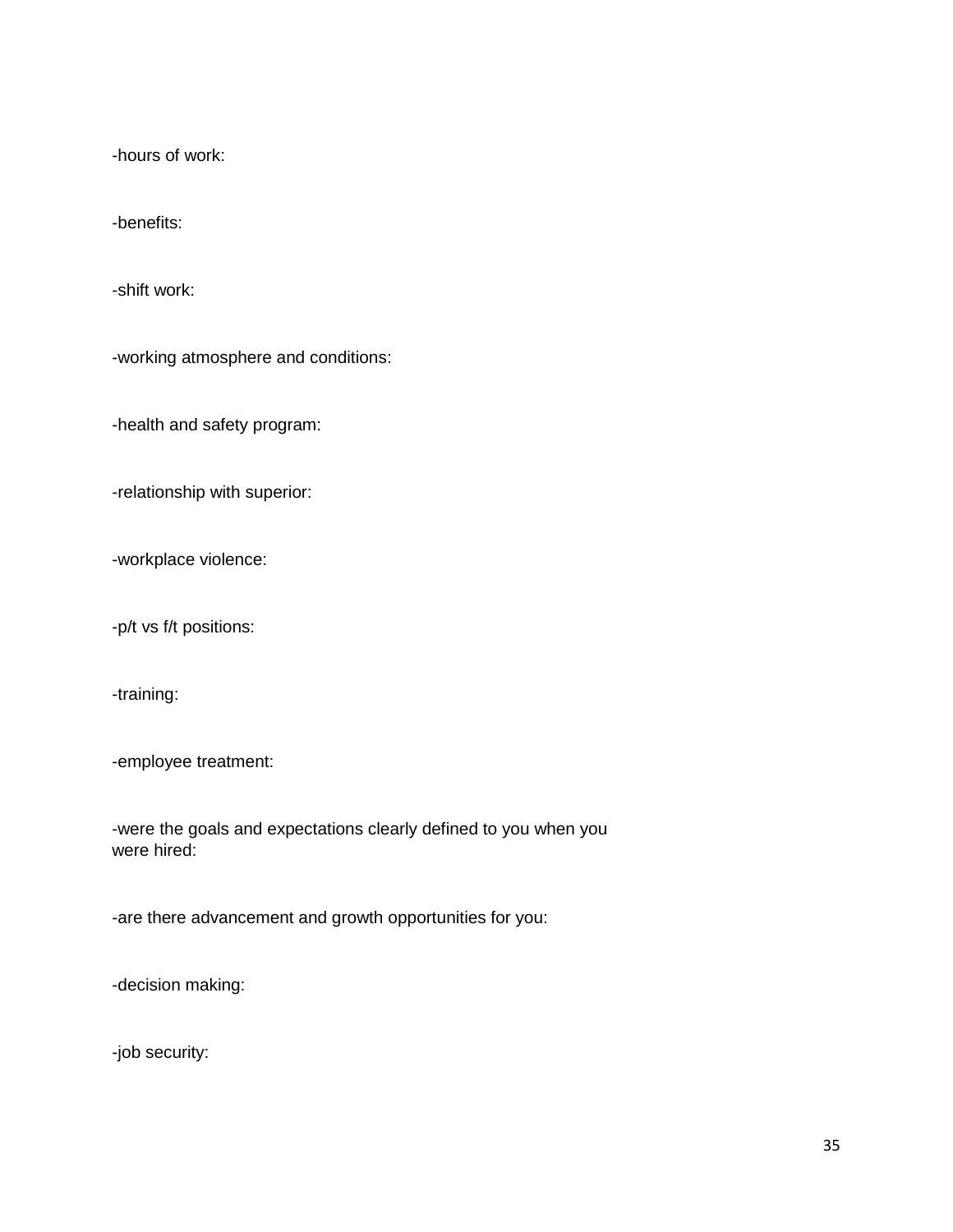-workplace stressors:

# 7. WHAT IS THE DIVERSITY MAKE UP OF YOUR STORE?

# 8. HOW WOULD YOU RATE YOUR OVERALL JOB SATISFCATION?

## ANY OTHER ISSUES THAT YOU SEE IMPACTING THE CONVENIENCE STORE INDUSTRY?

Thank you for your time.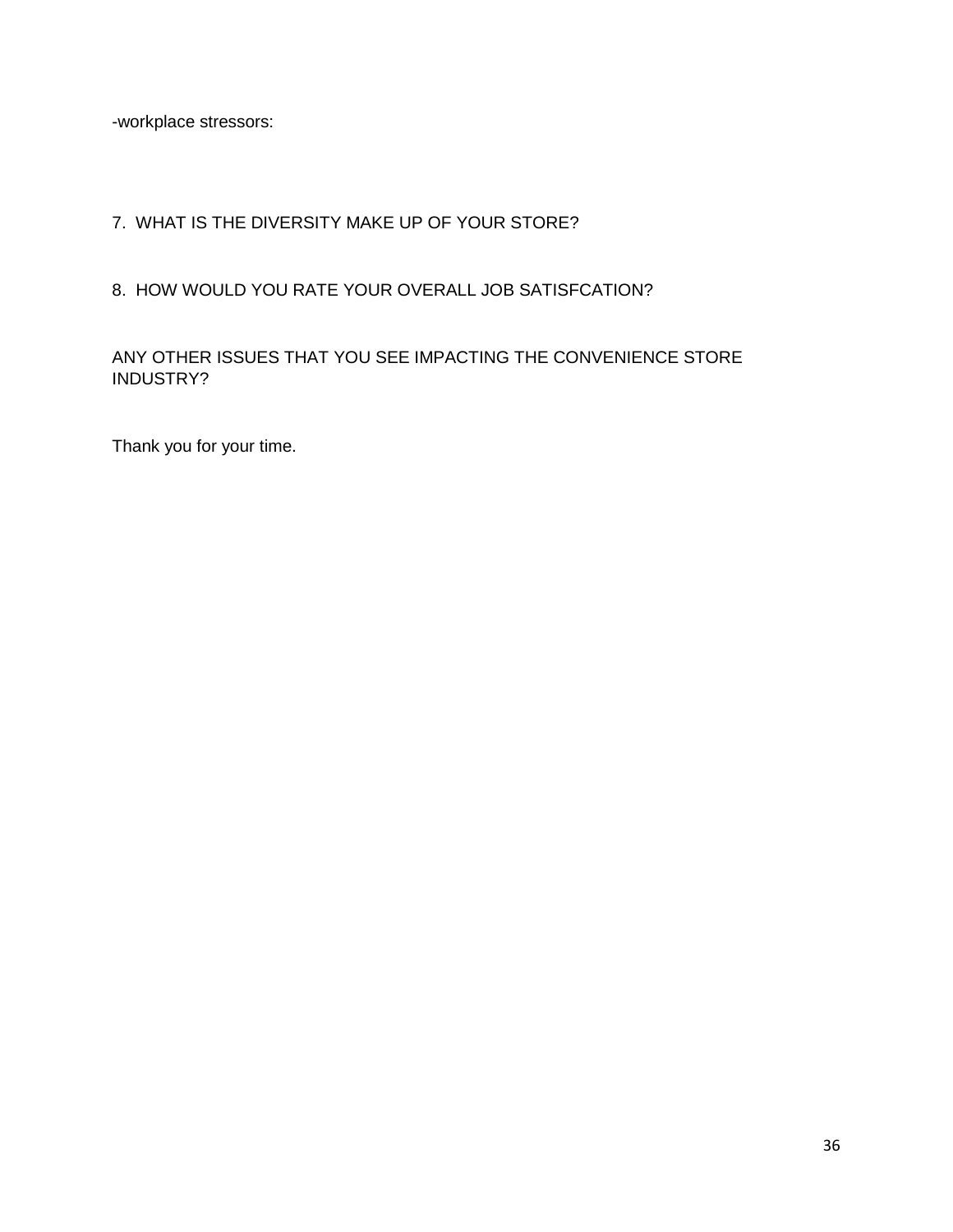# **Appendix 3.3: Sample Request to Complete Short Survey**

The breakfast meeting in Vancouver identified some of the major labour market challenges the convenience stores and gas industry were facing. Please find attached a "Questionnaire" to be completed and returned at your earliest convenience.

This "Questionnaire" will help to develop a comprehensive strategy to address labour market issues within the convenience stores and gas industry.

## **Have your voice heard!! We need your help to strengthen the industry!!!!**

Thank you for your participation. If you have any questions please do not hesitate to call.

Thank you,

Jeannie Suric, Project Co-ordinator 604-862-6026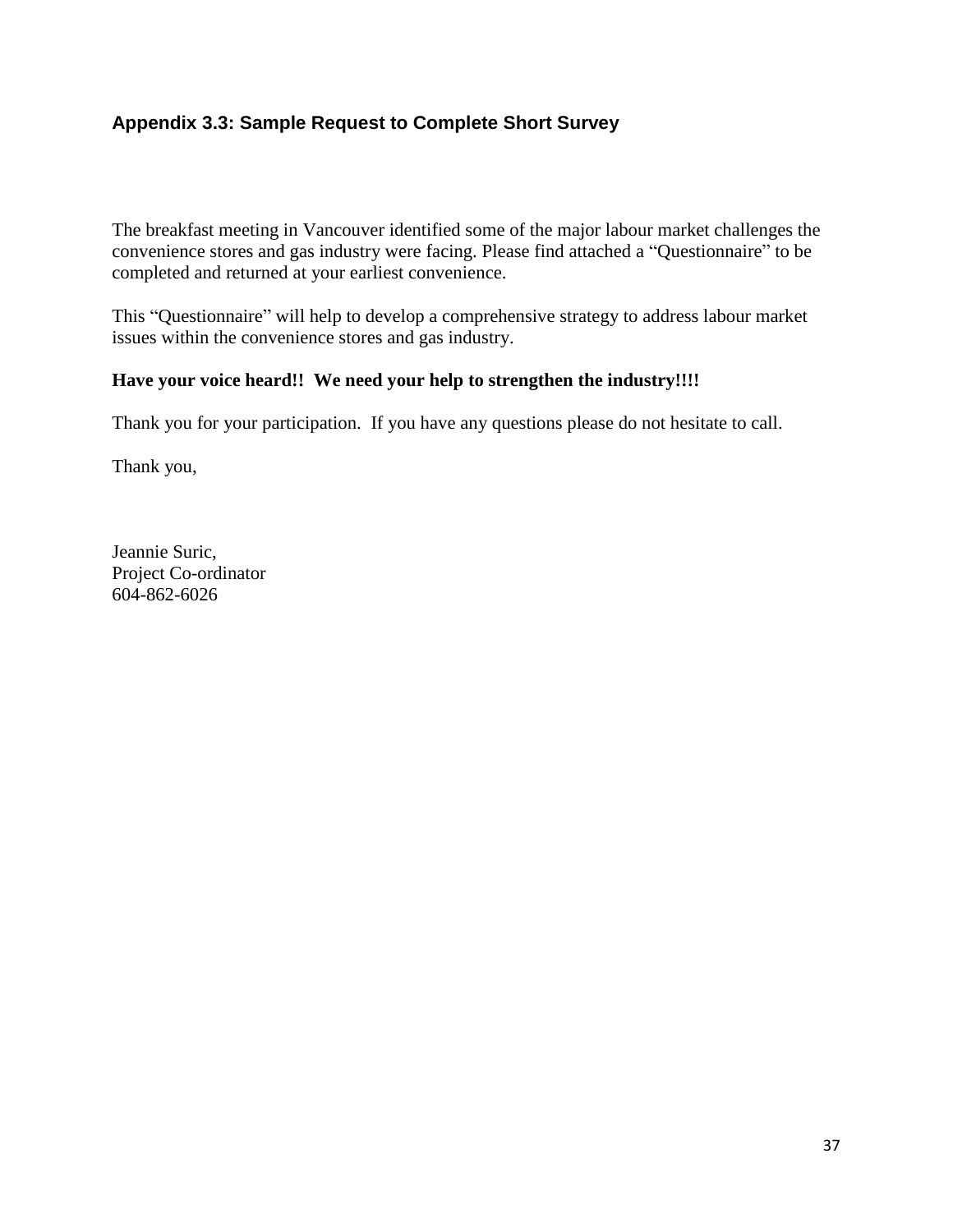# **Appendix 3.4: Short Survey**

# WESTERN CONVENIENCE STORES ASSOCIATION SHORT SURVEY QUESTIONNAIRE

At the breakfast meeting in Vancouver, the following were identified as the major labour market challenges the convenience stores and gas industry were facing. Please add your voice by completing the following few questions. Thank you.

1. What type of retail operation do you represent?

Small (#employees) Medium (#employees) Large (#employees)

2. In what city/town are you located:

- 3. Please let us know the best way to reach you:
- a) telephone\_\_\_\_\_\_\_\_\_\_\_\_\_\_\_\_\_\_\_\_\_\_\_\_\_\_\_\_
- b) email
- c) other
- 4. Have you experienced any of the following and, if so, to what extent?
- a) Higher staffing levels due to municipal regulations (i.e., must provide both self-serve and full-service gas pumps) Yes\_\_\_\_\_\_ No\_\_\_\_
- b) Federal Regulations, such as changes to the Temporary Foreign Workers Program making the Program no longer useful to the Industry Yes \_\_\_\_ No
- c) Wages and incentives. Are you unable to recruit and retain employees because of wages or incentives/benefits? Yes No
- d) Type of work. Tasks are varied, complex and demand high degree of accountability coupled with low wages make it difficult to recruit and retain employees Yes\_\_\_\_\_\_ No
- e) Health & Safety. Unable to retain employees due to mental health, stress or abuse from customers. Yes\_\_\_\_\_ No\_\_\_\_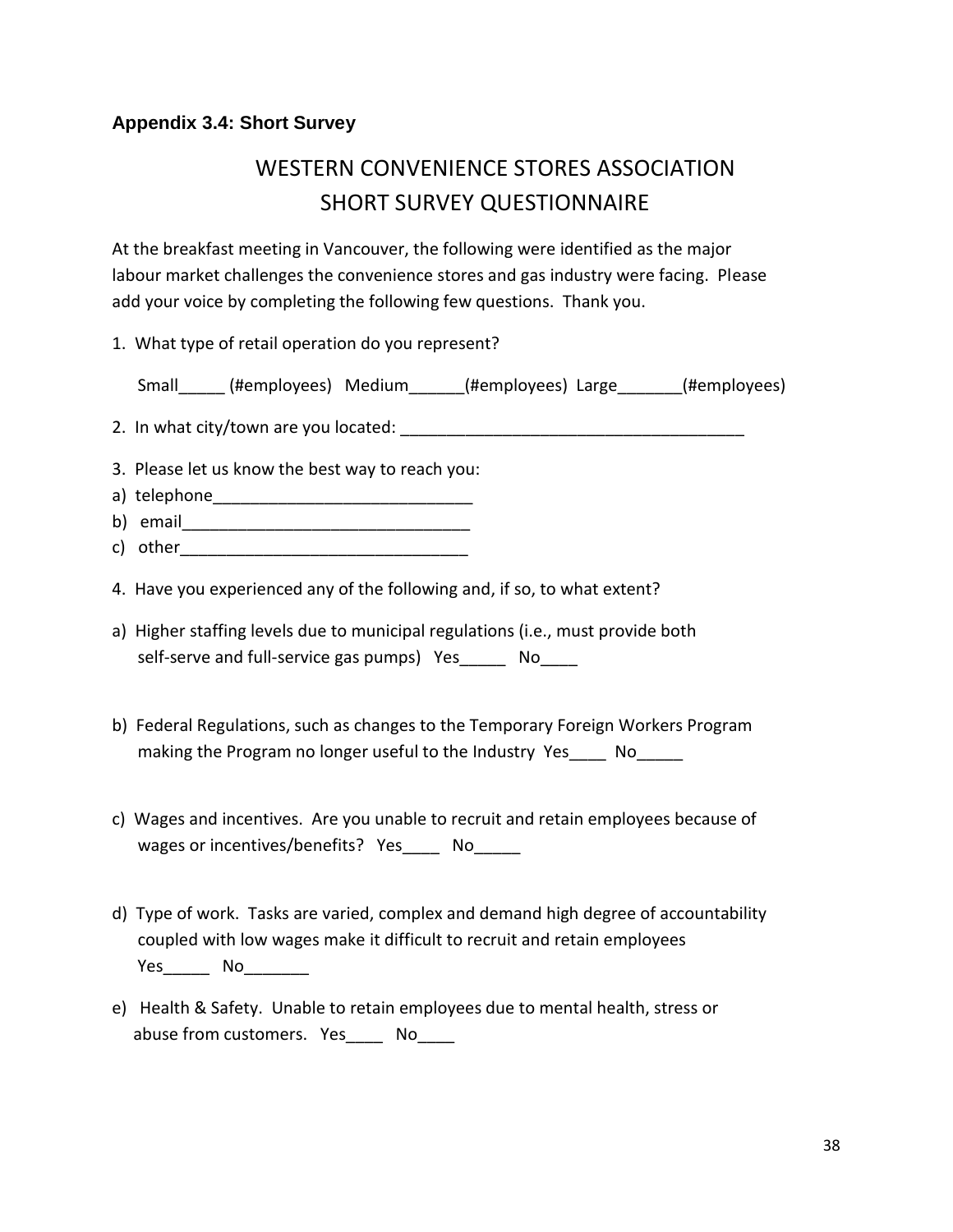f) Cost of Living. Is high cost of living a problem with recruitment and retention? Yes\_\_\_\_\_\_ No\_\_\_\_\_\_\_\_\_

g) Other, please explain.

If you have answered YES to any of the questions above, please elaborate.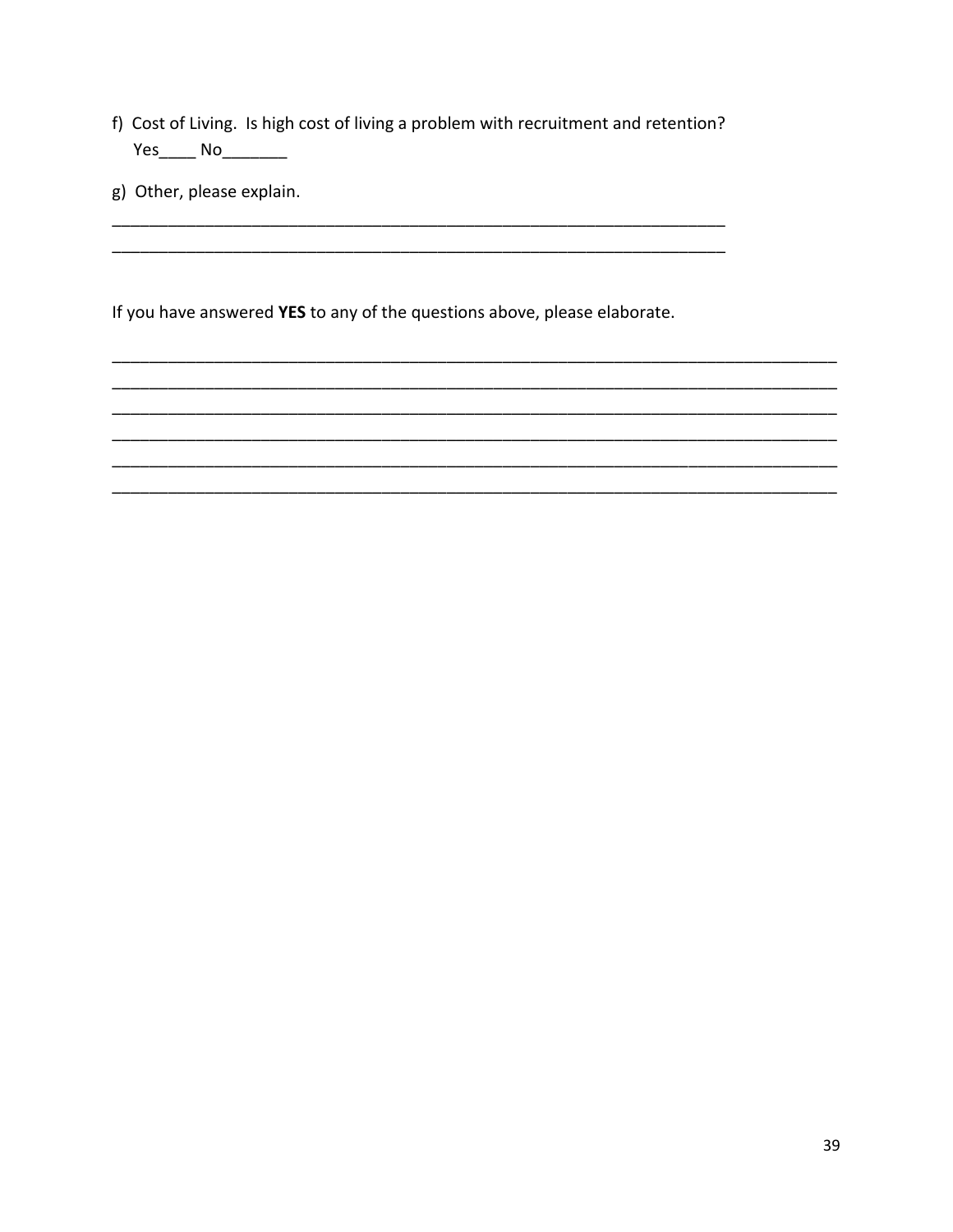# **Appendix 4: Focus Group Meeting Invitation**

#### **INVITATION**

Thank you for your willingness to participate in a breakfast session hosted by the Western Convenience Stores Association (WCSA) to discuss labour market issues facing the Convenience Stores Industry. The WCSA recently negotiated a contract with the BC Ministry of Jobs, Tourism and Skills Training to work with Convenience Store owners, employers, employees and other stakeholders to help us clarify, prioritize and address the Industry's labour market issues with support from the Province.

Your participation and insights will be vital to the success of this project and we look forward to meeting with you.

The breakfast meeting to discuss the above is scheduled for:

Date: Thursday, January 19, 2017

Time: 9:00 am

Place: Delta Hotels Burnaby Conference Centre (Grand Villa Casino Hotel) 4331 Dominion Street (**Complimentary Parking**) Burnaby, B.C. V5G 1C7 Tel 604 453-0761 Fax 604 453-0775

**A Continental breakfast buffet will be served and to show our appreciation for your attendance and participation a stipend of \$100.00 will be issued to retail participants following the session.**

If you have any questions, please contact Deborah Silvester @ Deborah.silvester@gmail.com or call (604) 534-8499.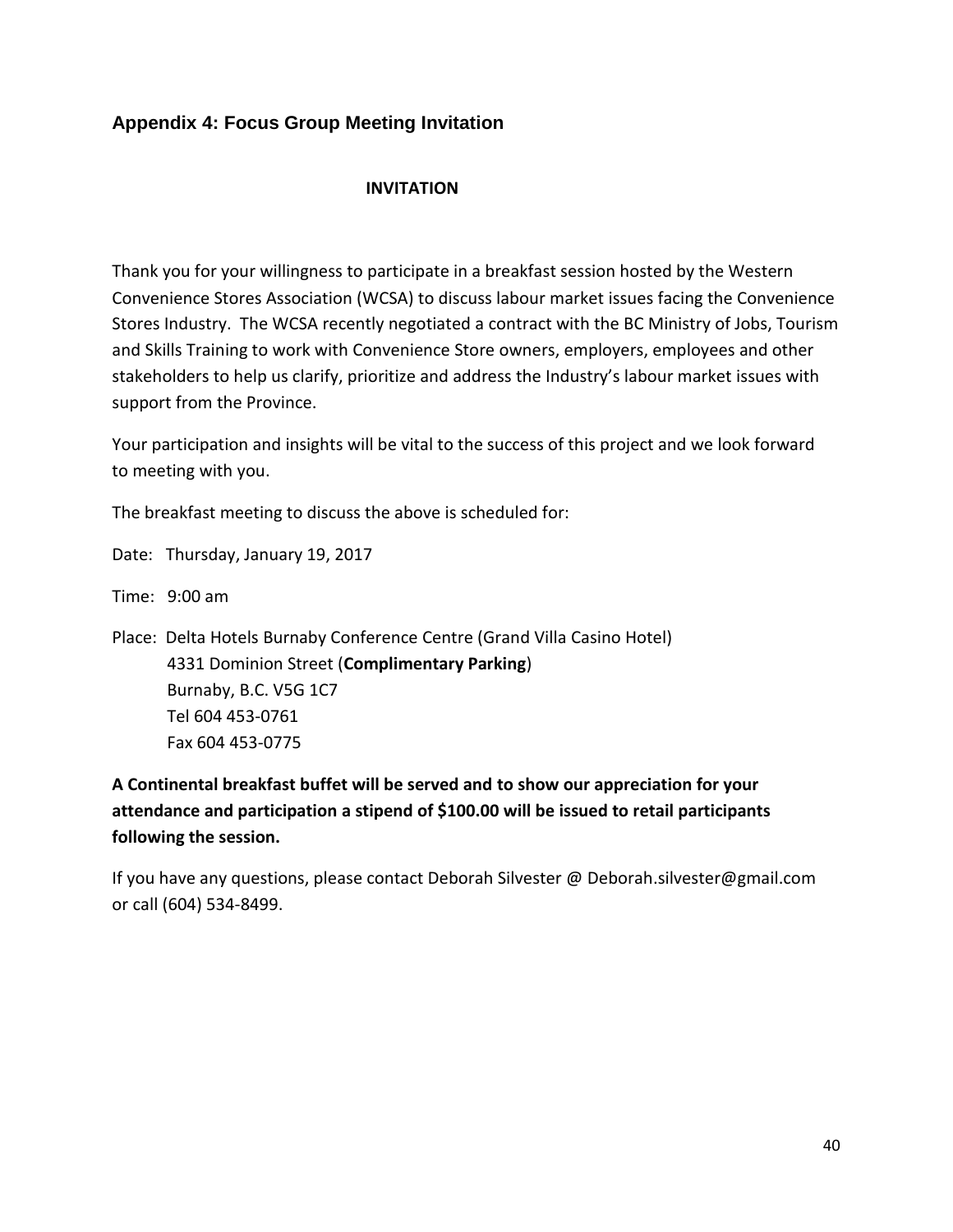# **Appendix 4.2: Focus Group Meeting Agenda**

# **AGENDA**

| $9:00 - 9:30$ | <b>Registration and Hot Breakfast Buffet</b>                                                                                                   |
|---------------|------------------------------------------------------------------------------------------------------------------------------------------------|
| 9:30          | Housekeeping<br>Deborah Silvester, Project Manager                                                                                             |
| 9:35          | <b>Opening Remarks</b><br>Andrew Klukas, President, Western Convenience Stores Association                                                     |
| 9:40          | Labour Market Partnership Program overview<br>Philip Evans, Program Manager, Ministry of Jobs, Tourism and Skills Training                     |
| 9:45          | Temporary Foreign Worker Program (TFWP) overview<br>Deborah Silvester, Project Manager (retired Regional Manager, TFWP, B.C./Yukon)            |
| 10:00         | Brainstorm, labour market challenges within the convenience store industry<br>Jeannie Suric, Coordinator<br>Deborah Silvester, Project Manager |
| 11:00         | Next steps and closing remarks<br>Deborah Silvester                                                                                            |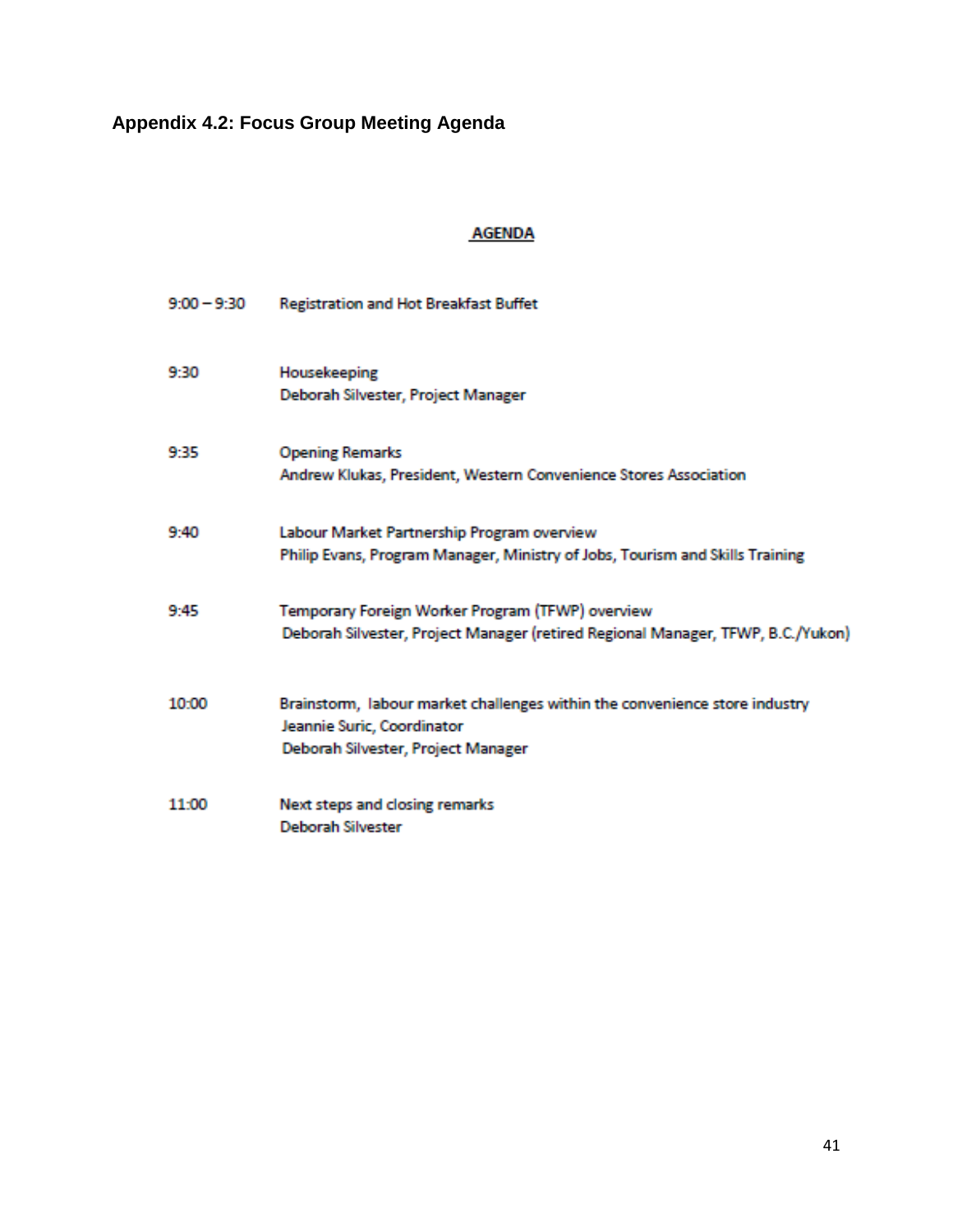# **Appendix 4.3: Focus Group Meeting Summary**



#### **Focus Group Meeting Summary – Burnaby, BC – January 19, 2017**

#### **Participants**

Philip Evans – BC Ministry of Jobs, Tourism and Skills Training Andrew Klukas – WCSA President Deborah Silvester – Project Manager Jeannie Suric – Project Co-ordinator David Charron – Petro Canada Shirley Dickman – Petro Canada Dimple Sokhi – Petro Canada Harjinder Sokhi – Petro Canada Cameron Laker – Mindfield Group Mandip Sekhon – Mac's Rajit Jain – Mac's Paul Jaswal – Husky Nicole Saius – Husky

After a brief introduction to the scope and background of the project as well as an overview of the Temporary Foreign Worker Program, participants were invited to brainstorm by sharing their experiences related to labour market challenges within the convenience store industry.

#### **Summary of Key Points**

#### **Municipal Regulations**

- Unique municipal requirement for split service gas stations in Coquitlam and Richmond
- Gas stations must provide both self-serve and full-serve pumps
- This means higher staffing levels in these stations because one employee must be dedicated to attending the full-serve pump at all times
- Antiquated requirement because vast majority of guests prefer to pump their own gas
- On one day, only 30 litres of fuel was sold from the full serve pumps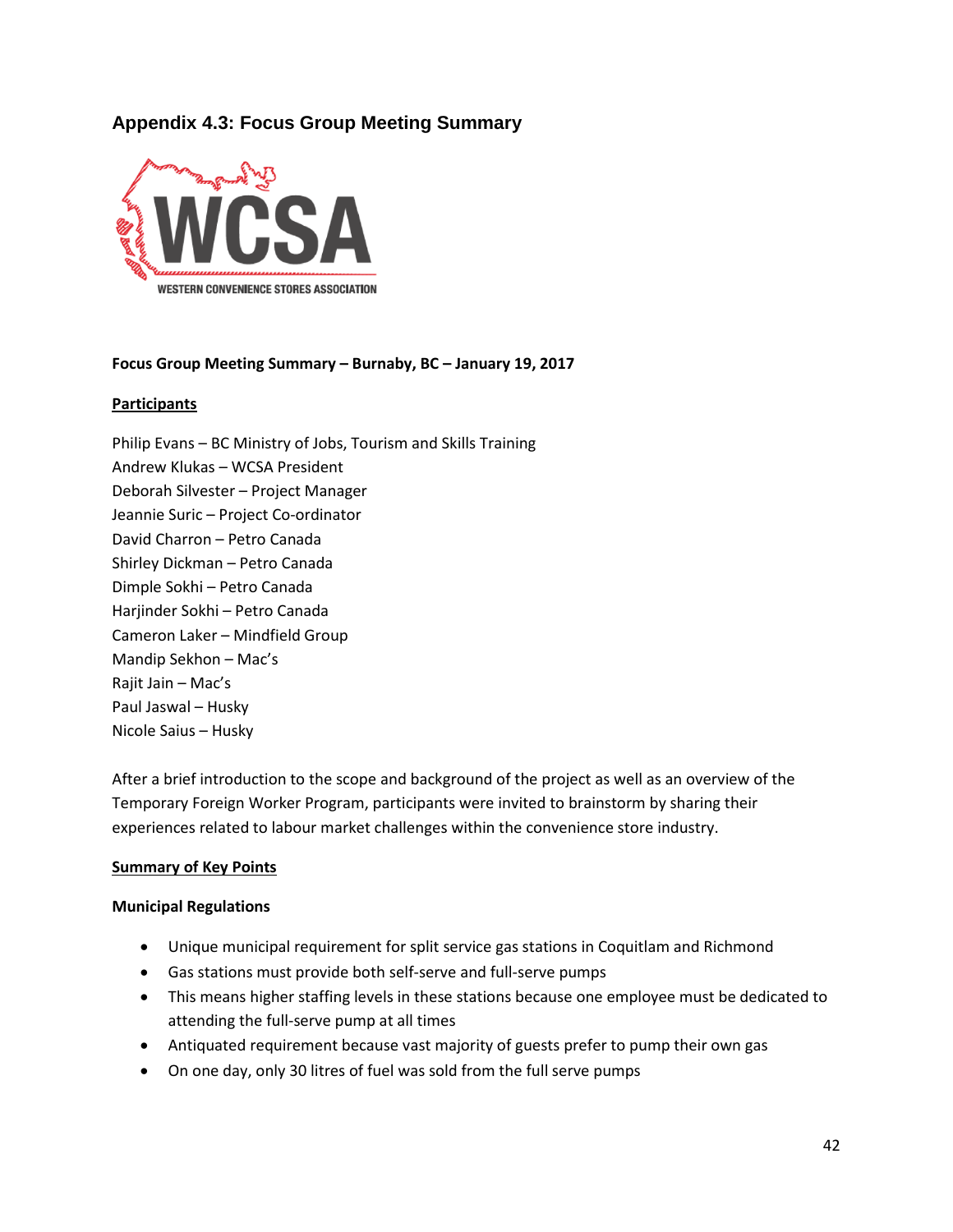- It is very hard to find employees to fill these positions which require standing outside in all conditions waiting for a rare customer who wants to pay extra to have someone pump their gas for them
- Difficulty engaging with municipal government to lobby for change

#### **Federal Regulations**

- Changes to Temporary Foreign Worker Program have made it no longer useful to the industry
- TFW fees are prohibitive. When there was no fee, it worked well and participants report success with the program. When the application fee per worker increased to a non-refundable \$1000 in 2014, the program became unworkable. Other issues include long wait times, restriction on the percentage of staff that can be hired as TFWs for "low wage" (less than \$22 per hour) positions, and limits related to regional unemployment rates
- Inconsistent application of TFW regulation across industries is perceived as unfair. For example, exemptions for agriculture

#### **Recruitment and Retention of Staff**

- Difficult to find employees of any kind, but especially difficult to find suitable ones
- Very low response rates from ads
- There are a lot people who apply so that they can prove they are seeking work to E.I., but they do not really want a job
- Before changes to the Temporary Foreign Worker Program, employers could rely on that program to help fill positions. This was successful until the application fees were increased and the process became more onerous and stressful. Now it is not a useful resource for this industry
- Current staff is mostly students, mostly part-time. You can find students, but it is very hard to keep them
- Employers perceive many of these recruits to have an attitude of "entitlement" and be lazy, disloyal, unreliable, and prone to quit suddenly and with inadequate notice
- It is extremely frustrating for employers to spend so much of their time managing difficult employees and focusing on hiring and firing when there are so many other things to do. One meeting participant said she is interviewing applicants every day
- Retention cost for employers is about \$4,000 (e.g., it costs about \$4,000 to recruit and provide each new employee with approximately 50 hours of initial training). After all that training, however, employers can't pay a high-enough wage to recruit and retain high-quality people
- Would like to be able to hire more mature staff (seniors), foreign workers, immigrants, refugees and people with disabilities, but lack the resources to reach out to these groups

#### **Wages and Incentives**

- Entry level wage is around \$11 per hour
- With fluctuations in gas prices, there is no dependable profit margin no certainty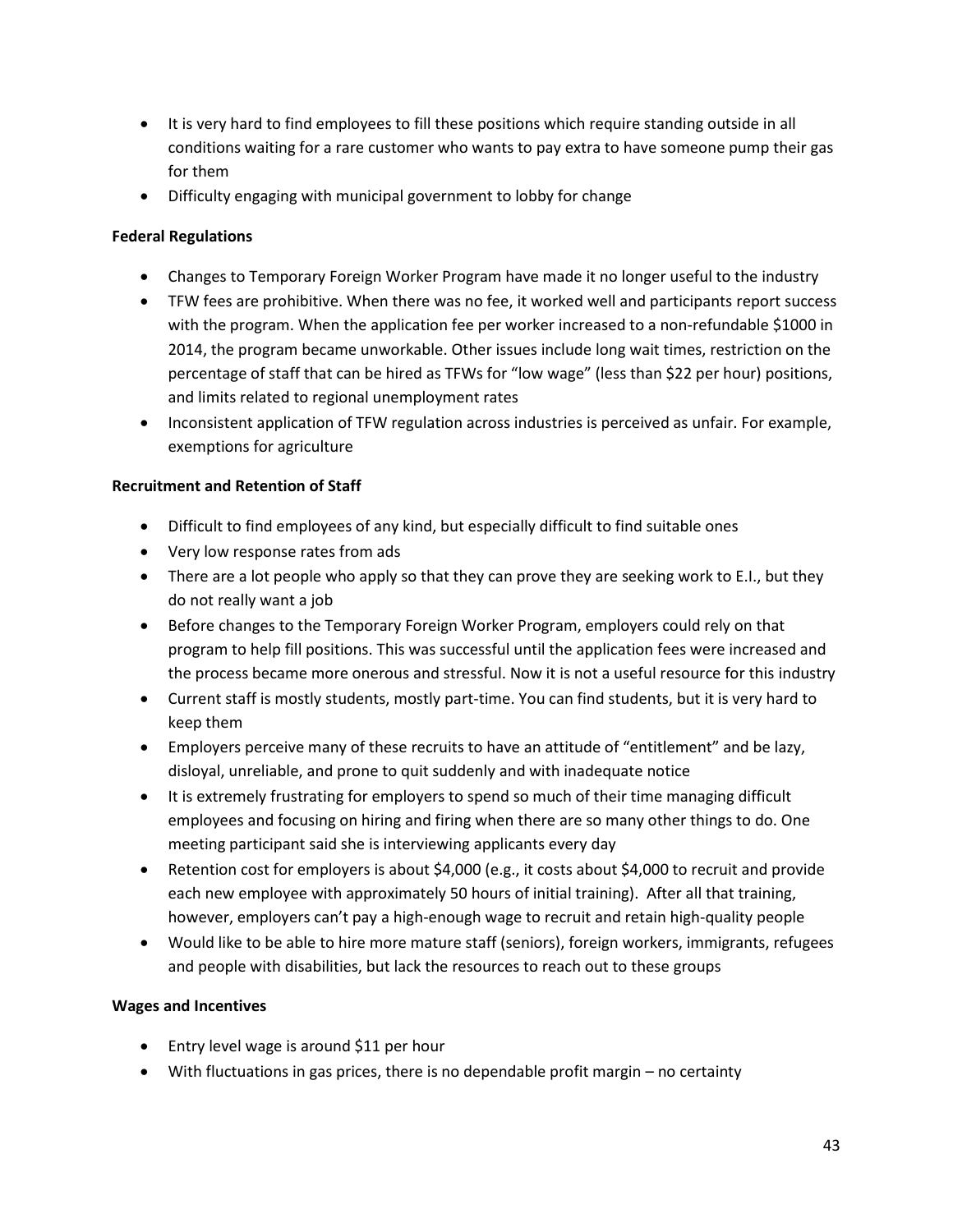- Employers are willing to offer additional opportunities and benefits to motivated staff if they can find them
- Many employees want to work overtime, but employers cannot afford to pay. The result is that employees take on more hours at competing businesses – sometimes just across the street
- Concern that an increase in the minimum wage (or in wages in general) will result in lay-offs and closures

#### **Misconceptions About the Industry and Type of Work**

- Working in a convenience store, especially one with a gas station, requires a higher set of skills than most people think. Employees are not simply cashiers or gas attendants
- Tasks are varied, complex and demand a high degree of accountability (e.g., for checking ID, lottery, tobacco sales, inventory, merchandizing, responding to emergencies, fuel spills, etc.)
- Some staff refuse to perform all tasks required if they feel they are too menial even if they have signed a contract clearly stating the duties they are expected to perform
- As the industry becomes increasingly automated and technology advances, it will only require more highly-skilled people at higher wages

#### **Health and Safety**

- Mental health and stress are big problems for employees
- Abuse from customers is ongoing part of the job
- Late night work can also put employees at a potentially higher risk despite measures to minimize the risks of violence and robbery
- One meeting participant reported hiring 17 new staff in the last month. By the end of the month 7 had quit because the stress was too great

#### **Cost of Living**

- The problems with recruitment and retention have been getting worse for about 2 years, but the last 6 months have been particularly difficult and stressful. This was attributed to the high cost of living, especially in the Lower Mainland
- Lower Mainland housing market makes it very difficult to hire "low-wage" staff locally. Housing is neither affordable nor available. This is challenging even in less central areas like Abbotsford and Langley. People are moving away, particularly to Alberta
- Attrition is related to length of commute. If a commute takes more than 20 minutes, it is a major disincentive for employees
- Transportation options can be limited. In many areas there is no transit service that corresponds to the hours of work

#### **Strategy Suggestions**

• Improve the "on-boarding" experience for new staff to foster greater enthusiasm and loyalty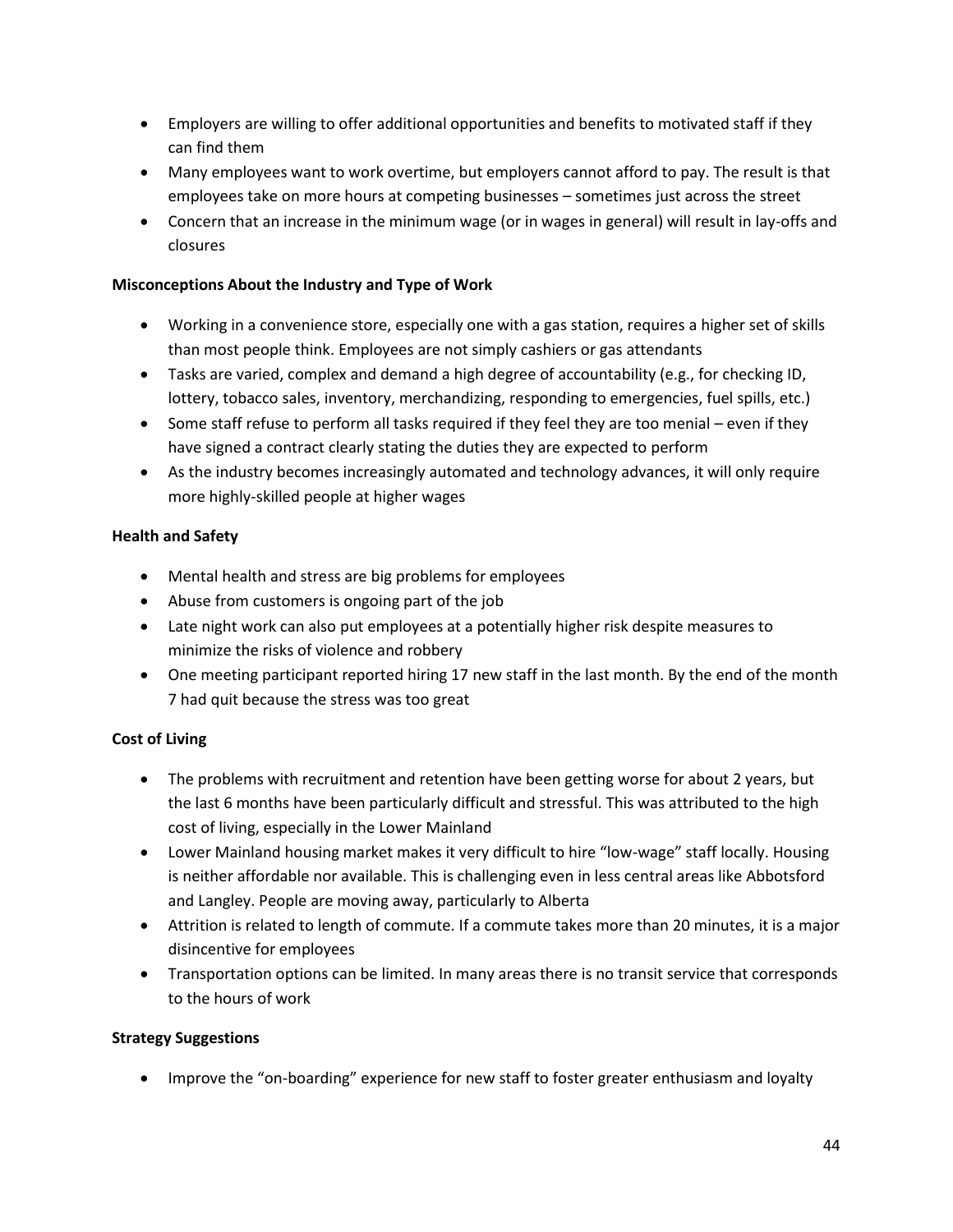- Increase wages. Although employers feel unable to offer higher wages, it was suggested that a modest increase could attract more suitable job applicants, improve retention and thereby mitigate the costs associated with continuous recruitment and training
- Improve the "employment brand" of the industry to make it more attractive to job-seekers
- Increase clarity surrounding job expectations shift work, night work, challenges working with public, extent and variety of duties
- Diversify the workforce. Research opportunities for recruiting more people with disabilities, seniors, new Canadians, etc. Design positions to suit a more diverse workforce
- Lobby for changes to the Temporary Foreign Worker Program
- Engage with municipal governments to lobby for changes to outdated regulations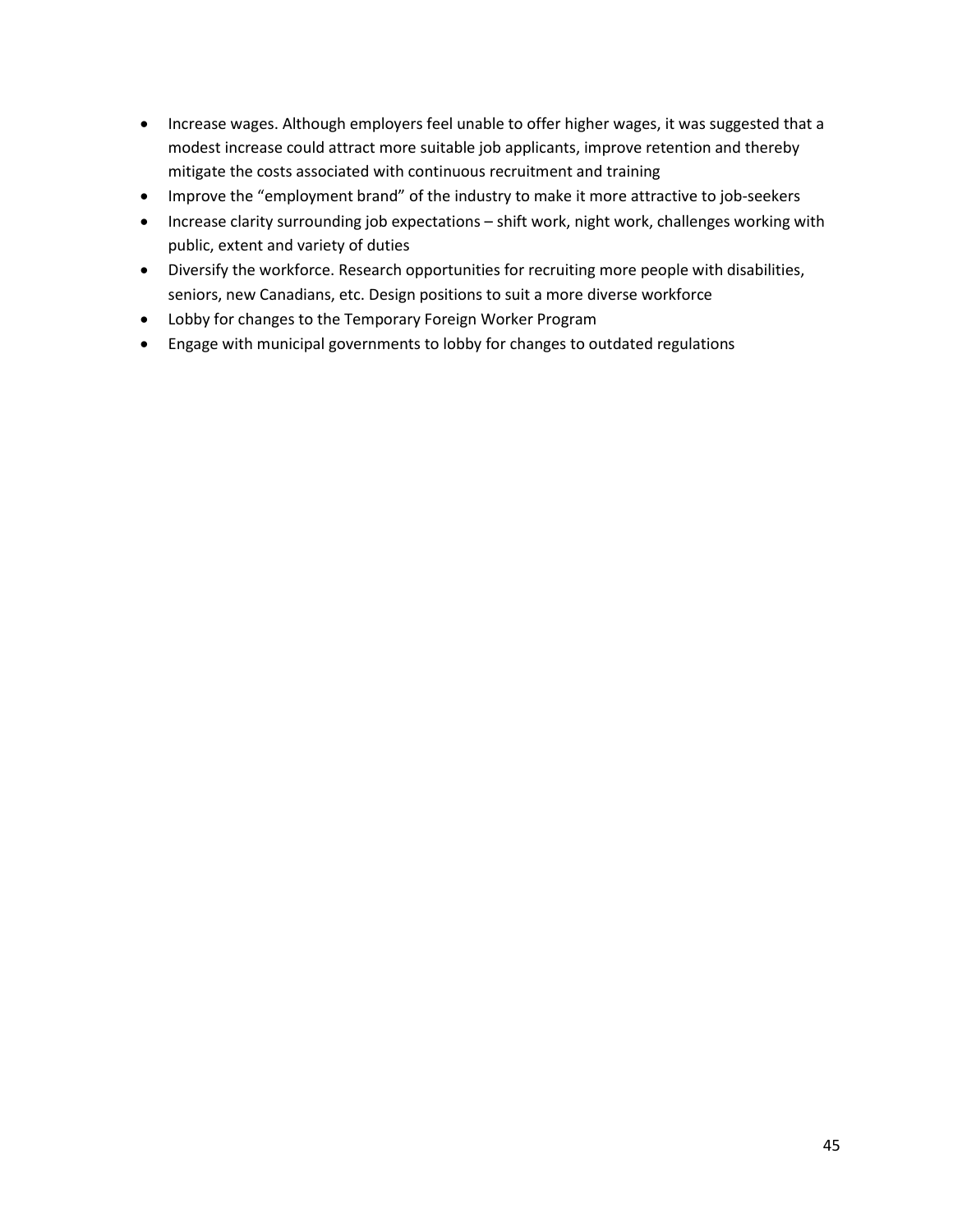# **Appendix 5.1: Steering Committee Meeting Summary**

Summary of the Steering Committee teleconference held on Wednesday, March 22. 2017.

1. Introductions were made of the members of the Steering Committee.

Shirley Dickman, Petro Canada David Charron, Petro Canada Dimple Sokhi, Petro Canada Nicole Saius, Husky Rajit Jain, Mac's Mandip Sekhon, Mac's Paul Jaswal, Husky Rae Turenne, Canadian Tire Gas Bar Melissa Denger, Petro Canada Balbir Singh, Mac's

- 2. Terms of References for the Steering Committee were briefly discussed and a commitment was made to electronically disseminate the same to each member.
- 3. Jeannie discussed the difficulties experienced in engaging the industry. Following engagement attempts were made
	- two electronic mail outs by the Western Convenience Stores Association to B.C. stores, 1274 and 1421 respectively
	- 1 electronic survey
	- telephone calls Approximately 250
	- long questionnaire sent electronically 34
	- short questionnaire sent electronically 107
	- face to face meetings in Kelowna 5 scheduled

Jeannie solicited suggestions of better ways/means to engage retailers. It was suggested to make a telephone call prior to sending the survey to make the retailers aware that a survey is forthcoming, otherwise the retailers just discard the survey.

- 4 Next Steps were discussed and the Committee was advised that a research firm, Malatest Program Evaluation and Market Research Company from Victoria, was hired to conduct the Labour Market analysis component of the Project.
- 5. It was confirmed that the Committee's role is to validate that the information obtained/provided is relevant and accurate.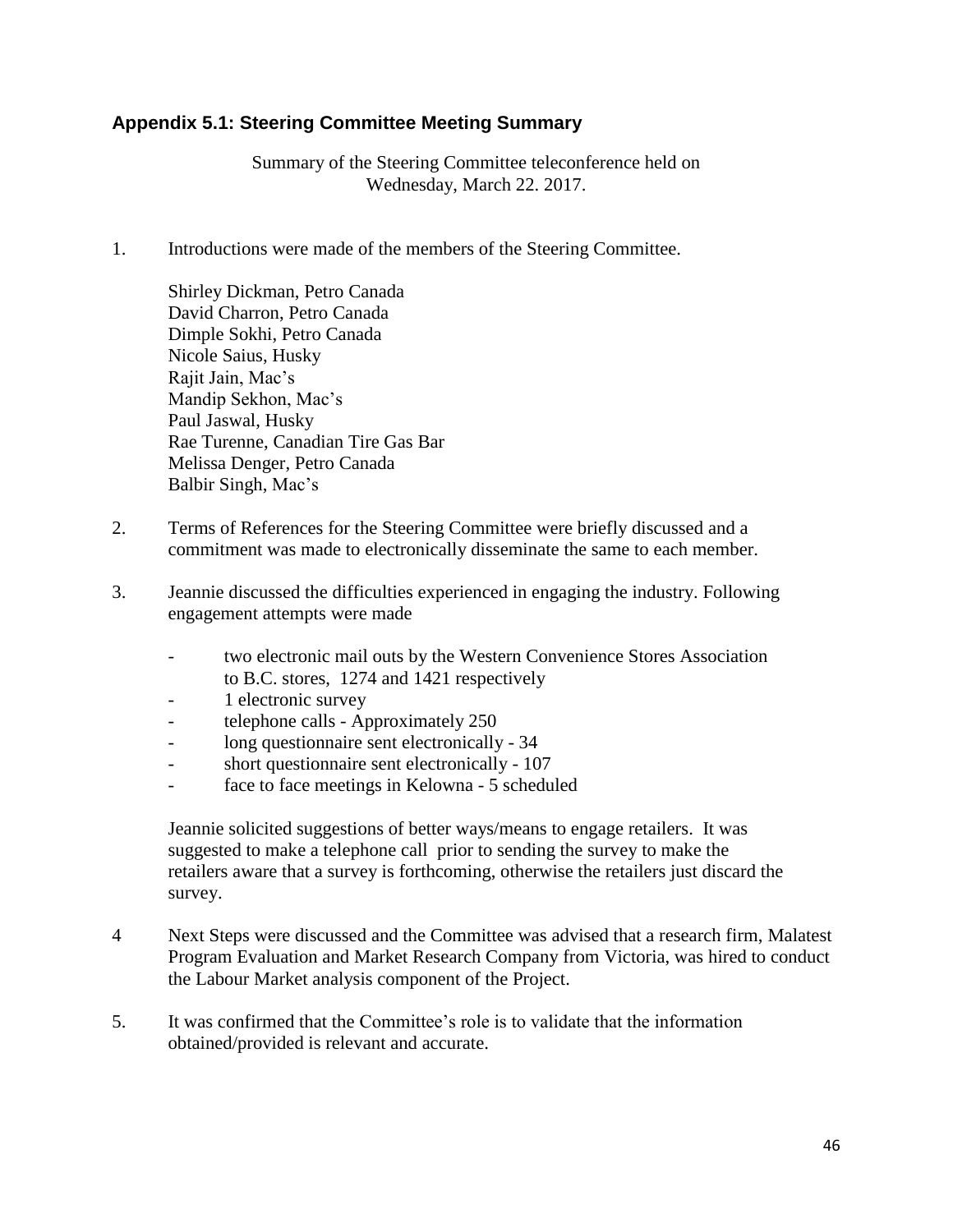Commitments made:

- to e-mail a summary of the teleconference together with the Terms of Reference to each Committee Member.

The next teleconference will be scheduled after the Phase 2 approval from the province is received.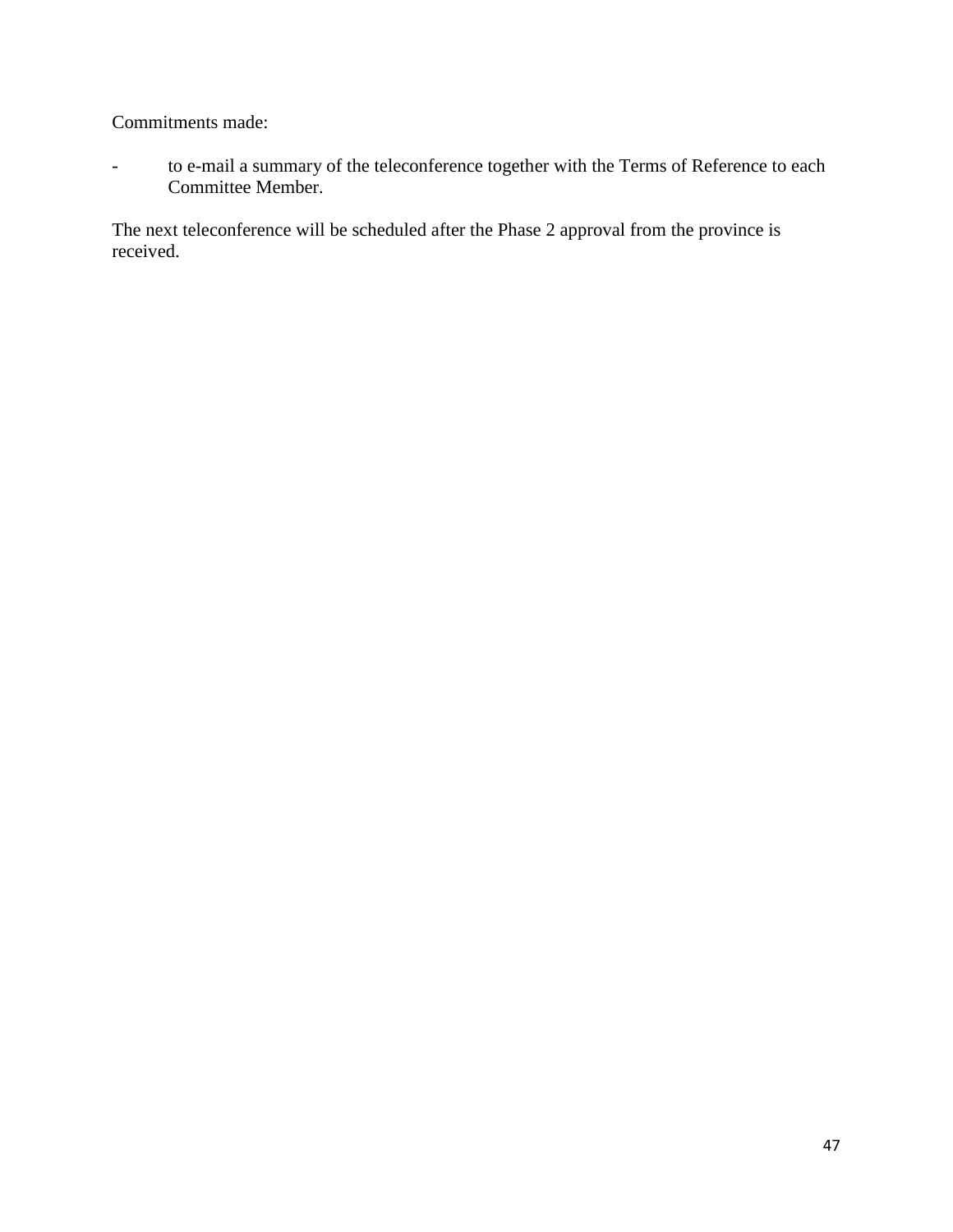# **Appendix 5.2: Steering Committee Terms of Reference**

The following governance structure and Terms of Reference document was presented to the Steering Committee for consideration during its inaugural meeting.

# **TERMS OF REFERENCE**

#### **Purpose:**

The role of this Steering Committee is to provide strategic direction and leadership and provide a forum to explore issues, develop and promote labour market intelligence and share, create and recommend solutions relating to labour market challenges within B.C.'s convenience and gas store industry.

#### **Mandate:**

The Committee members will exchange ideas, solicit advice and feedback and participate in strategic planning on labour market issues.

#### The Committee members are accountable for:

- fostering collaboration
- maintaining at all times the focus of the Committee on the agreed scope and outcome
- provide leadership to the success of the Project
- identify key themes and findings
- consensus and direction of next steps to address the Sector's human resources and/or labour market issues and prepare to govern and steer Phase 2 LMI research activities

#### The membership of the Committee will commit to:

- attending all scheduled Steering Committee meetings
- wholeheartedly champion the partnership
- make timely decisions and take action so as to not hold up the project

#### **Meetings:**

All meetings will be chaired by Silvester & Associates Consulting. Decisions will be made by consensus - If consensus cannot be reached, the Steering Committee chair will make the final decision. Meeting agendas minutes will be provided by Silvester & Associates Consulting, this includes:

- preparing agendas and supporting documents
- preparing meeting notes and information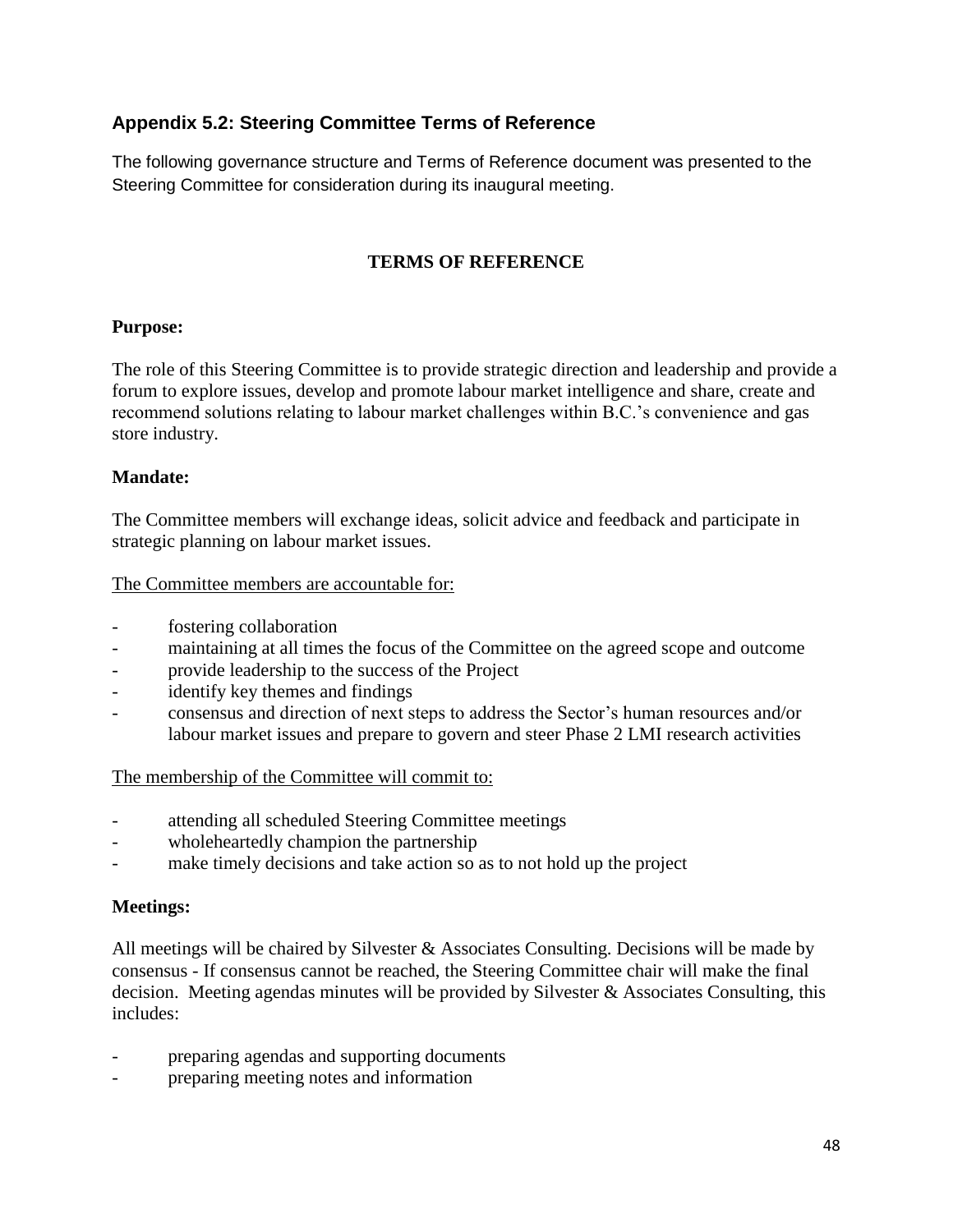Meetings will be held on a regularly scheduled basis as agreed upon by the membership, with a minimum of three meetings per Labour Market Partnership Phase. Meetings will be held inperson, by teleconference or both.

## **Amendment, Modification or Variation:**

This Terms of Reference may be amended, varied or modified in writing after consultation and agreement by the Steering Committee members.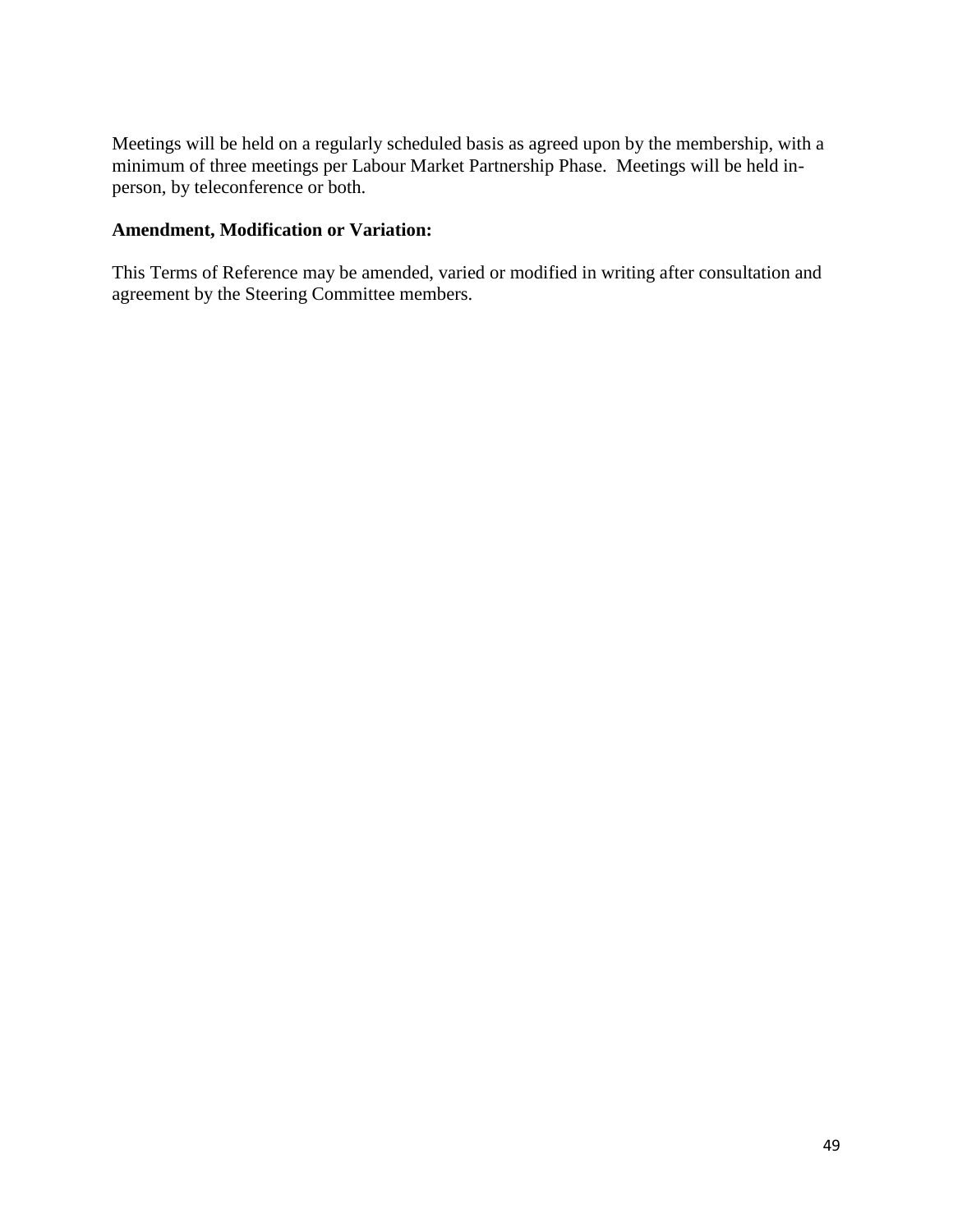#### **Appendix 6: Participants**

**Group Meeting Participants**

Burnaby Meeting – January 19, 2017

Philip Evans – BC Ministry of Jobs, Tourism and Skills Training Andrew Klukas – WCSA President Deborah Silvester – Project Manager Jeannie Suric – Project Co-ordinator David Charron – Petro Canada Shirley Dickman – Petro Canada Dimple Sokhi – Petro Canada Harjinder Sokhi – Petro Canada Cameron Laker – Mindfield Group Mandip Sekhon – Mac's Rajit Jain – Mac's Paul Jaswal – Husky Nicole Saius – Husky

**Interviewees**

In-person interviews were held in Kelowna February 15, 2017

Rae Turenne – Canadian Tire Gas Bar Melissa Denger – Petro Canada Balbir Singh – Mac's

**Questionnaire and Survey Respondents**

Bertha Jeffery – Cortes Market

**Steering Committee**

Rae Turenne – Canadian Tire Gas Bar Balbir Singh – Mac's Dimple Sokhi – Petro Canada David Charron – Petro Canada Shirley Dickman – Petro Canada Rajit Jain – Mac's Mandip Sekhon – Mac's Nicole Saius – Husky Paul Jaswal – Husky Melissa Denger – Petro Canada